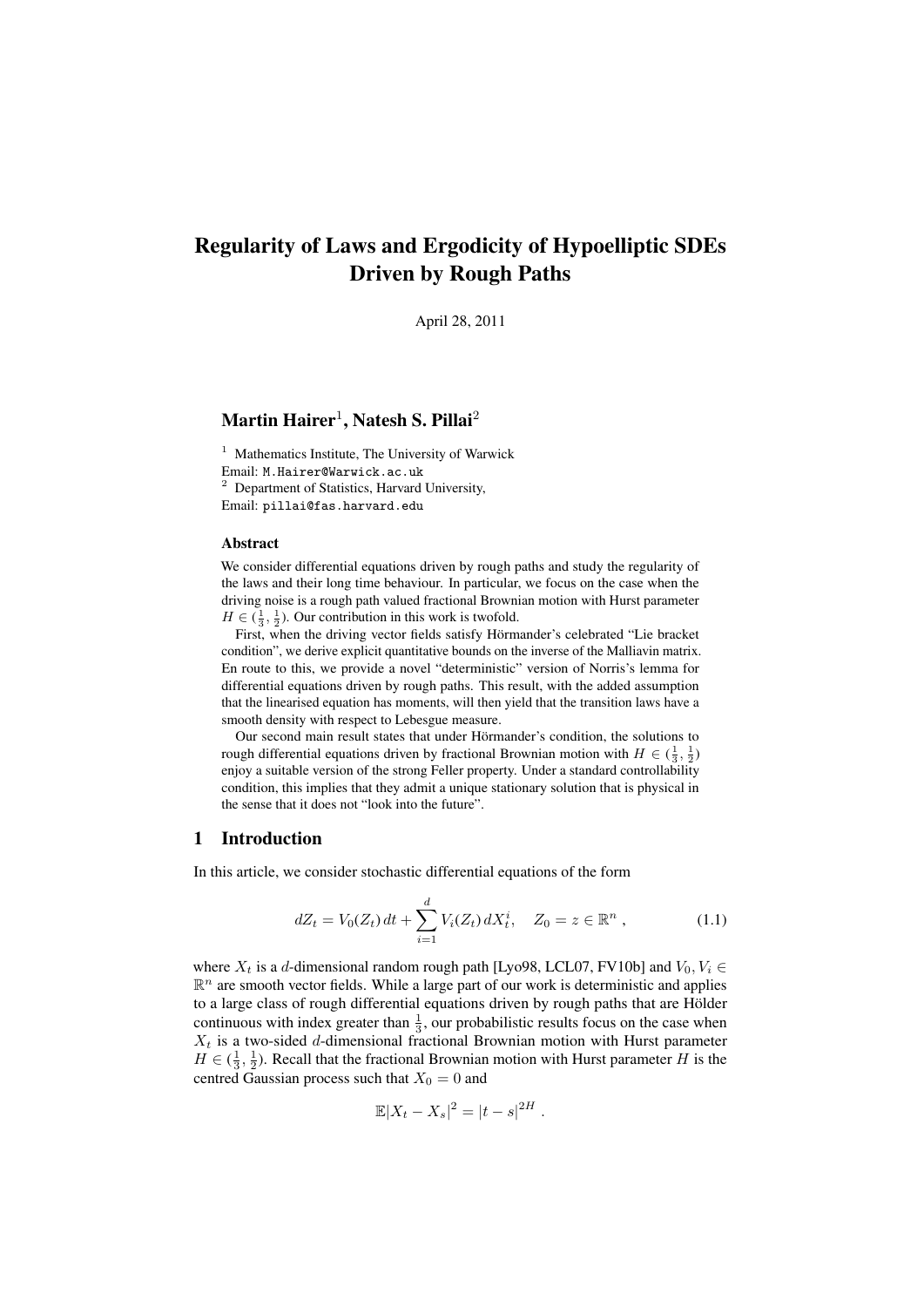#### **INTRODUCTION** 2

Differential equations driven by rough paths have been studied intensely in the past decade and this theory has now reached a certain level of maturity; we refer to the monographs [LQ02, LCL07, FV10b] for an overview of the theory. For driving signals that are rougher than Brownian motion, the theory of rough paths has provided a systematic way of constructing solutions to differential equations of the type (1.1) in a way that is "natural", in the sense that solutions are limits of approximate solutions where X is replaced by a smoothened version.

When the noise  $X_t$  is a replaced by a standard Brownian motion  $B_t$ , it has been well-known since the groundbreaking work of Hörmander [Hör67] that, for the laws of the Markov process  $Z_t$  to have a smooth transition density, it is sufficient that the Lie algebra formed by  $\{\partial_t + V_0, V_1, \dots, V_d\}$  spans  $\mathbb{R}^{n+1}$  at every point (see Assumption 5.1 for a precise formulation). The formalism of Malliavin calculus was invented to give a probabilistic proof of this result [Mal78, Mal97, Nua06, KS84, KS85, KS87]. The smoothness of transition densities coupled with some mild controllability assumptions will then yield that the system  $(1.1)$  has a unique invariant measure.

When the driving noise X is a fractional Brownian motion with  $H \neq \frac{1}{2}$ , solutions to (1.1) are neither a Markov process nor a semimartingale, so standard tools from stochastic calculus break down. Inspired by the results in the case of Brownian motion, two natural questions in this context are to identify conditions under which

- 1. the "transition densities" of (1.1) are smooth,
- 2. the system (1.1) has a "unique invariant measure".

Since  $Z$  is not Markov in general, it does not really make sense to speak of transition probabilities, but the first question still makes sense by, for example, considering the law of the solution at some time  $t > 0$ , given an initial condition  $Z_0$ , conditional on the realisation of  $\{X_s : s \leq 0\}$ . Similarly, the notion of an "invariant measure" does not make immediate sense for non-Markovian processes. This problem has been discussed extensively in [Hai05, Hai09], where a notion of an invariant measure adapted to systems of the type (1.1) is introduced. Essentially, these are stationary solutions to  $(1.1)$  that are "physical" in the sense that they are independent of the innovation of X.

In recent years, the SDE  $(1.1)$  was studied when the driving noise X is a fractional Brownian motion with Hurst parameter  $H > \frac{1}{2}$ . In this case, the answers to both of the above questions are completely settled in a series of papers [Hai05, BH07, HO07, NS09, HP11]. In particular, it was shown in [BH07, HP11] that the solutions to (1.1) have smooth "transition densities" when the vector fields satisfy Hörmander's condition. It was also shown that if furthermore the control system associated to  $(1.1)$  is approximately controllable then, under suitable dissipativity and boundedness conditions on the vector fields  $V_i$ , (1.1) also admits a unique invariant measure. However, the question of smoothness of laws in the case of the driving noise  $X$  being a fractional Brownian motion with Hurst parameter  $H < \frac{1}{2}$  was completely open until now, despite substantial recent progress in particular cases [Dri10, HT11]. The only general result in the context of rough paths theory was obtained in [CF10], where the authors obtained the existence of densities with respect to Lebesgue measure under Hörmander's condition for a large class of driving noises.

In this paper we largely settle the above two questions when  $X$  is a fractional Brownian motion with  $H \in (\frac{1}{3}, \frac{1}{2})$ . An important component underlying the probabilistic proofs of the smoothness of transition densities is Norris's lemma [KS85, Nor86], which roughly speaking states that if a semimartingale is small and if one has *a priori* bounds on the regularity of its components, then its bounded variation part and the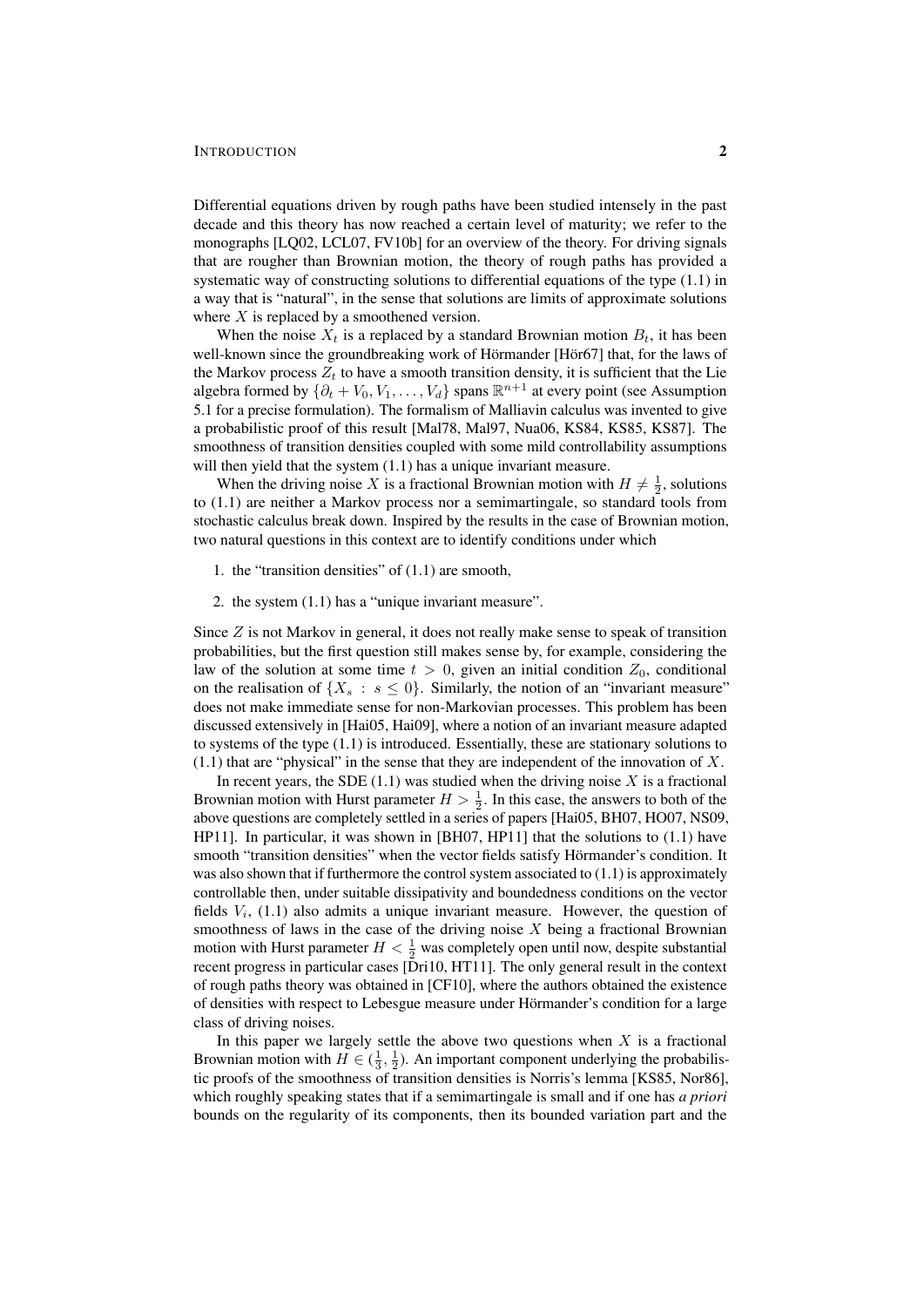#### INTRODUCTION 3

local martingale part are also small. In this regard this lemma can be considered as a quantitative version of the classical Doob-Meyer decomposition theorem. A version of Norris's lemma for fractional Brownian motion with  $H > \frac{1}{2}$  was proved in [BH07]. The recent work [HT11], which appeared as the present article was nearing completion, contains a version of Norris's lemma for  $H \in (\frac{1}{3}, \frac{1}{2})$  that is similar in spirit to the one in [BH07].

Our contribution in this work is twofold. First, we prove a *deterministic* version of Norris's lemma for general integrals against rough paths. This may sound strange at first since Norris's seems to be the prototype of a probabilistic statement and the whole point of rough path theory is to get rid of stochastic calculus and replace it by a deterministic theory. We reconcile these conflicting perspectives by first showing an estimate strongly resembling that of Norris's lemma for processes of the form  $Z_t = \int_0^t A_s dX_s + \int_0^t B_s ds$ , where X is a rough path and A is a rough path "controlled by  $X$ " (see Section 2 below for precise definitions). This estimate makes use of a quantity that we call the "modulus of Hölder roughness" of X,  $L_{\theta}(X)$ . See Definition 3.1 below for the precise definition of  $L_{\theta}$ . In a second step, we then show that if X is fractional Brownian motion with  $H < \frac{1}{2}$ , then  $L_{\theta}(X)$  is almost surely positive for  $\theta > H$  and has inverse moments of all orders. A loose formulation of our main result is as follows (see Theorem 3.4 and Lemma 3.9 below for precise formulations that include the exact dependency of  $M$  on  $X, A$ , and  $B$ ):

**Theorem 1.1** Let X be a  $\gamma$ -Hölder continuous rough path in  $\mathbb{R}^n$  with  $\gamma > \frac{1}{3}$ , let A be a rough path in  $\mathbb{R}^n$  controlled by X, let B be a  $\gamma$ -Hölder continuous function, and set

$$
Z_t = \int_0^t A_s \, dX_s + \int_0^t B_s \, ds \,. \tag{1.2}
$$

*Then, if* X *is*  $\theta$ -Hölder rough for some  $\theta$  < 2 $\gamma$ , there exist constants  $r > 0$  and  $q > 0$ *such that one has the bound*

$$
||A||_{\infty} + ||B||_{\infty} \leq ML_{\theta}(X)^{-q} ||Z||_{\infty}^{r},
$$

*for a constant* M *depending polynomially on the*  $\gamma$ -Hölder "norms" of X, A, and B. *Here,*  $\|\cdot\|_{\infty}$  *denotes the supremum norm over the interval* [0, 1]*.* 

*Furthermore, if* X *is the rough path canonically associated to fractional Brownian motion with*  $H < \frac{1}{2}$ , then  $\mathbb{E} L_{\theta}^{-p}(X) < \infty$  for every  $\theta > H$  and every  $p > 0$ .

**Remark 1.2** Note that this immediately tells us that if X is Hölder rough, then it admits a kind of Doob-Meyer decomposition in the sense that the processes  $A$  and  $B$  in (1.2) are uniquely determined by  $Z$ . An interesting fact is that Hölder roughness is a *deterministic* property. In principle, one could imagine being able to check that this property holds almost surely for a number of driving noises, not even necessarily Gaussian ones.

Combined with standard arguments, this result yields quantitative bounds on the inverse of the Malliavin matrix, thus obtaining a quantitative version of the result obtained in [CF10], where the authors showed via a 0-1 law argument that the Malliavin matrix is almost surely invertible. If we use the additional assumption that the linearisation of the SDE (1.1) has moments of all orders, our results also yield that (1.1) has *smooth densities* thus extending the work pioneered by Malliavin to the case in which the driving noise is a rough path. When this work was nearing completion, we were notified of an independent work [HT11] showing smoothness of densities to solutions to (1.1) in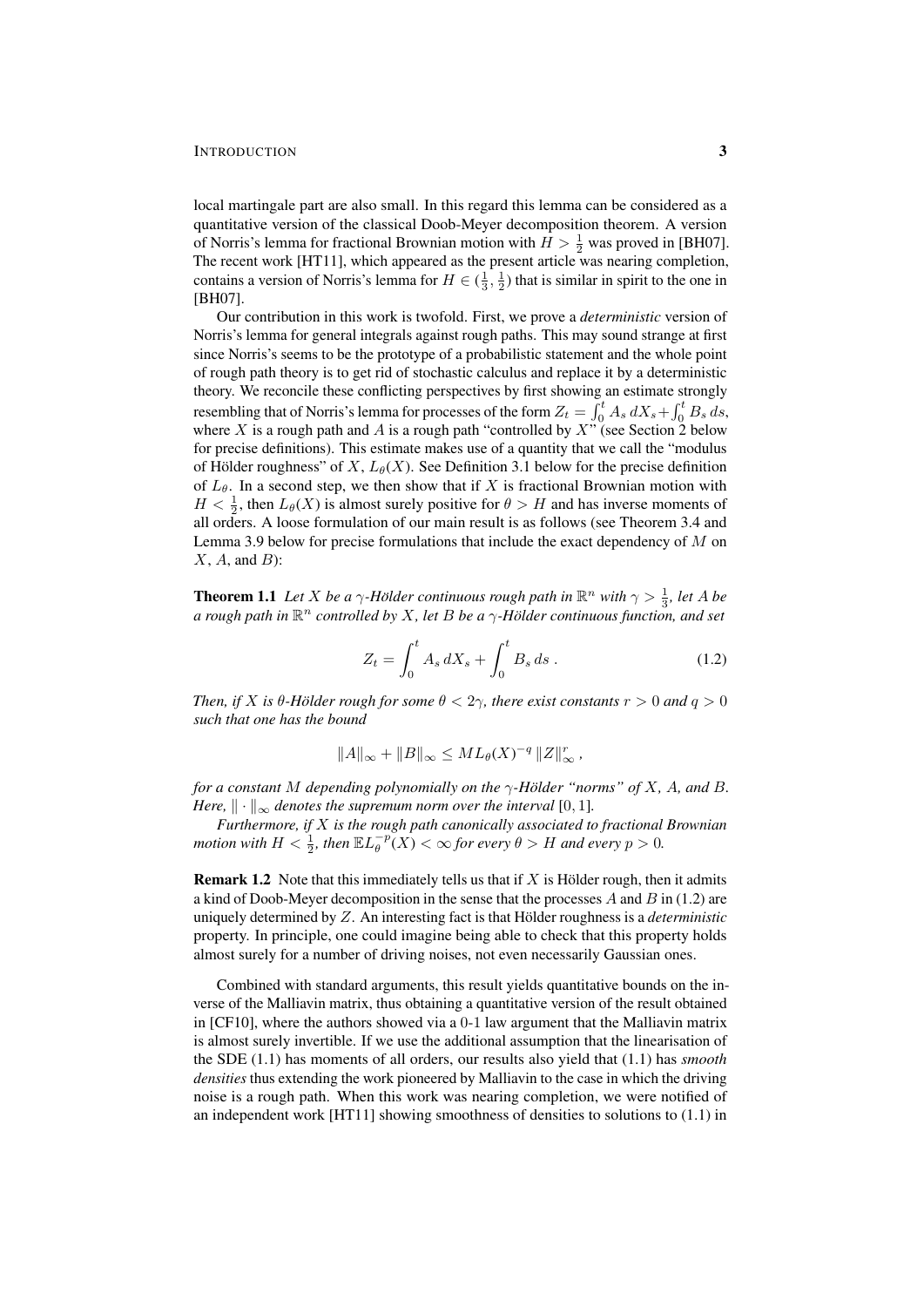#### PRELIMINARIES 4

the case when the driving vector fields exhibit a "nilpotent" structure, which allows to obtain a priori bounds on the Malliavin derivatives of the solutions. The work [HT11] also contains a version of Norris's lemma in the context of SDEs driven by fractional Brownian motion with Hurst parameter  $H \in (\frac{1}{3}, \frac{1}{2})$ .

In the second half of the paper, we show that under an additional controllability assumption, the SDE (1.1) has a unique invariant measure, which follows from the strong Feller property defined in [HO07]. Our main technical problem in this part is that we do not assume that the linearised equation has bounded moments. This leads us to use a cutoff argument similar to the one already used in [HO07]. If we denote by  $A_{t,z}$  the closure of the set of all points that are accessible at time t for solutions to the control problem associated to  $(1.1)$  starting at z, the second major result of this paper is the following:

**Theorem 1.3** Assume that the vector fields  $\{V_i\}$  have derivatives with at most polyno*mial growth and that (1.1) has global solutions. Then, if Hörmander's bracket condition holds at every point, (1.1) is strong Feller.*

In particular, if there exists  $t > 0$  such that  $\bigcap_{z \in \mathbb{R}^n} A_{t,z} \neq \phi$ , then (1.1) admits at *most one invariant measure in the sense of [Hai05].*

The above result gives us the uniqueness of the invariant measure for the system (1.1). Theorem 1.3, combined with the assumption of the existence of an invariant measure, will yield that the system (1.1) is ergodic.

The remainder of the article is structured as follows. In Section 2 we review the framework of controlled rough paths from [Gub04], set up the notation and derive some preliminary estimates. In Section 3, we then prove a general deterministic version of Norris's lemma for SDEs driven by rough paths. Furthermore we show that our assumptions are almost surely satisfied by the sample paths of fractional Brownian motion. Section 4 is a rather technical section in which we show that solutions to  $(1.1)$  are smooth in the sense of Malliavin calculus and obtain a priori bounds on their Malliavin derivatives. We then obtain quantitative bounds on the lowest eigenvalue of the Malliavin matrix in Section 5. Using the results in that section, we show that the existence of moments of the derivative of the flow implies the smoothness of the transition densities. In Section 6, we show the ergodicity of SDEs driven by fractional Brownian motion under Hörmander's condition and a standard controllability assumption. In Section 7, we finally give a few examples where our results are applicable.

#### Acknowledgements

We are grateful to Tom Cass, Peter Friz, Massimilliano Gubinelli, Terry Lyons, and Samy Tindel for many interesting discussions on the subject treated in this work. MH thankfully acknowledges financial support provided by the EPSRC through grant EP/E002269/1, as well as by the Royal Society through a Wolfson Research Merit Award and by the Leverhulme Trust through a Philip Leverhulme Prize.

#### 2 Preliminaries

#### 2.1 Notations

Throughout this article, we will make use of the following notations. For quantities E and R, we write  $E \leq \mathcal{K}(R)$  as a shorthand to mean that there exists a continuous increasing function  $b : \mathbb{R}_+ \mapsto \mathbb{R}_+$  such that the bound  $E \leq b(R)$  holds. Note that the function b in question is unspecified and may change from one line to the next. We also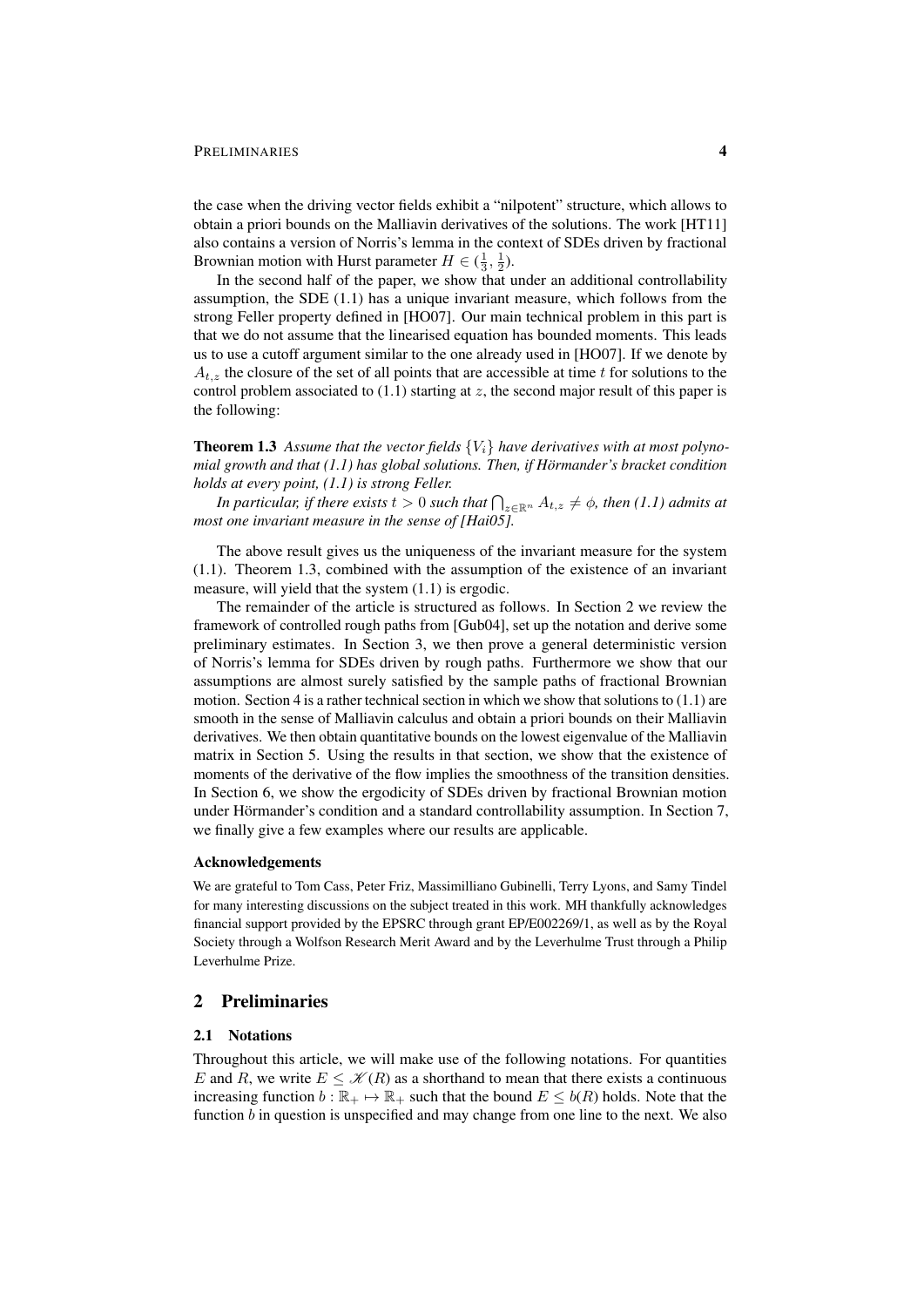#### PRELIMINARIES 5

use the letter  $M$  to denote an arbitrary (possibly problem-dependent) constant whose precise value might vary from one line to the next.

#### 2.2 Introduction to the theory of rough paths

In this work, we adopt the framework of [Gub04] which offers a slightly different perspective on the pioneering work of Terry Lyons [Lyo98].

Denote by  $\Omega C$  the set of continuous functions from  $\mathbb{R}^2$  to  $\mathbb R$  which are 0 on the diagonal and define the "increment" operator  $\delta : \mathcal{C} \mapsto \Omega \mathcal{C}$  by:

$$
\delta A_{st} \stackrel{\text{def}}{=} A_t - A_s \tag{2.1}
$$

For a fixed final time  $T > 0$  and a continuous function  $f : [0, T] \mapsto \mathbb{R}^n$ , set

$$
||f||_{\infty} = \sup_{t \in [0,T]} |f(t)| , \qquad ||f||_{\gamma} = \sup_{s,t \in [0,T]} \frac{|\delta f_{st}|}{|t-s|^{\gamma}} . \tag{2.2}
$$

We also define the norm

$$
||f||_{\mathcal{C}^{\gamma}} = ||f||_{\infty} + ||f||_{\gamma}.
$$

With these notations, a *rough path* on the interval [0, T] consists of two parts, a continuous function  $X : [0, T] \mapsto \mathbb{R}^d$  and a continuous "area process"  $\mathbb{X} : [0, T]^2 \mapsto$  $\mathbb{R}^{d \times d}$ ,  $\mathbb{X} \in \Omega \mathcal{C}$  satisfying the algebraic identity:

$$
\mathbb{X}_{st}^{ij} - \mathbb{X}_{ut}^{ij} - \mathbb{X}_{su}^{ij} = \delta X_{su}^i \delta X_{ut}^j \tag{2.3}
$$

for all  $\{s, u, t\} \in [0, T]$  and  $1 \leq i, j \leq d$ . For  $\mathbb{X} \in \Omega \mathcal{C}$ , define

$$
\|\mathbb{X}\|_{2\gamma} \stackrel{\text{def}}{=} \sup_{\substack{s,t \in [0,T] \\ s \neq t}} \frac{|\mathbb{X}_{st}|}{|t-s|^{2\gamma}} \,. \tag{2.4}
$$

For  $\gamma \in (\frac{1}{3}, \frac{1}{2}]$ , we denote by  $\mathcal{D}^{\gamma}([0, T], \mathbb{R}^d)$  the space of rough paths, consisting of those pairs  $(\tilde{X}, \tilde{X})$  satisfying (2.3) and such that

$$
|| (X, \mathbb{X}) ||_{\gamma} \stackrel{\text{def}}{=} ||X||_{\gamma} + ||\mathbb{X}||_{2\gamma} < \infty.
$$

Notice that  $\|(X,\mathbb{X})\|_{\gamma}$  is only a semi-norm and that  $\mathcal{D}^{\gamma}$  actually isn't a vector space, due to the nonlinear constraint (2.3).

For every smooth function  $X: [0, T] \to \mathbb{R}^d$ , there exists a canonical representative in  $\mathcal{D}^{\gamma}$  by choosing

$$
\mathbb{X}_{s,t} = \int_s^t \delta X_{sr} \otimes dX_r.
$$

We then denote by  $\mathcal{D}_{g}^{\gamma}$  the closure of the set of smooth functions in  $\mathcal{D}^{\gamma}$ . (Here, g stands for "geometric".) The space  $\mathcal{D}_{g}^{\gamma}$  has the nice feature of being a Polish space, which will be useful in the sequel.

#### 2.3 Controlled rough paths

For defining integrals with respect to rough paths, a useful notion introduced first in [Gub04] is that of "controlled" paths: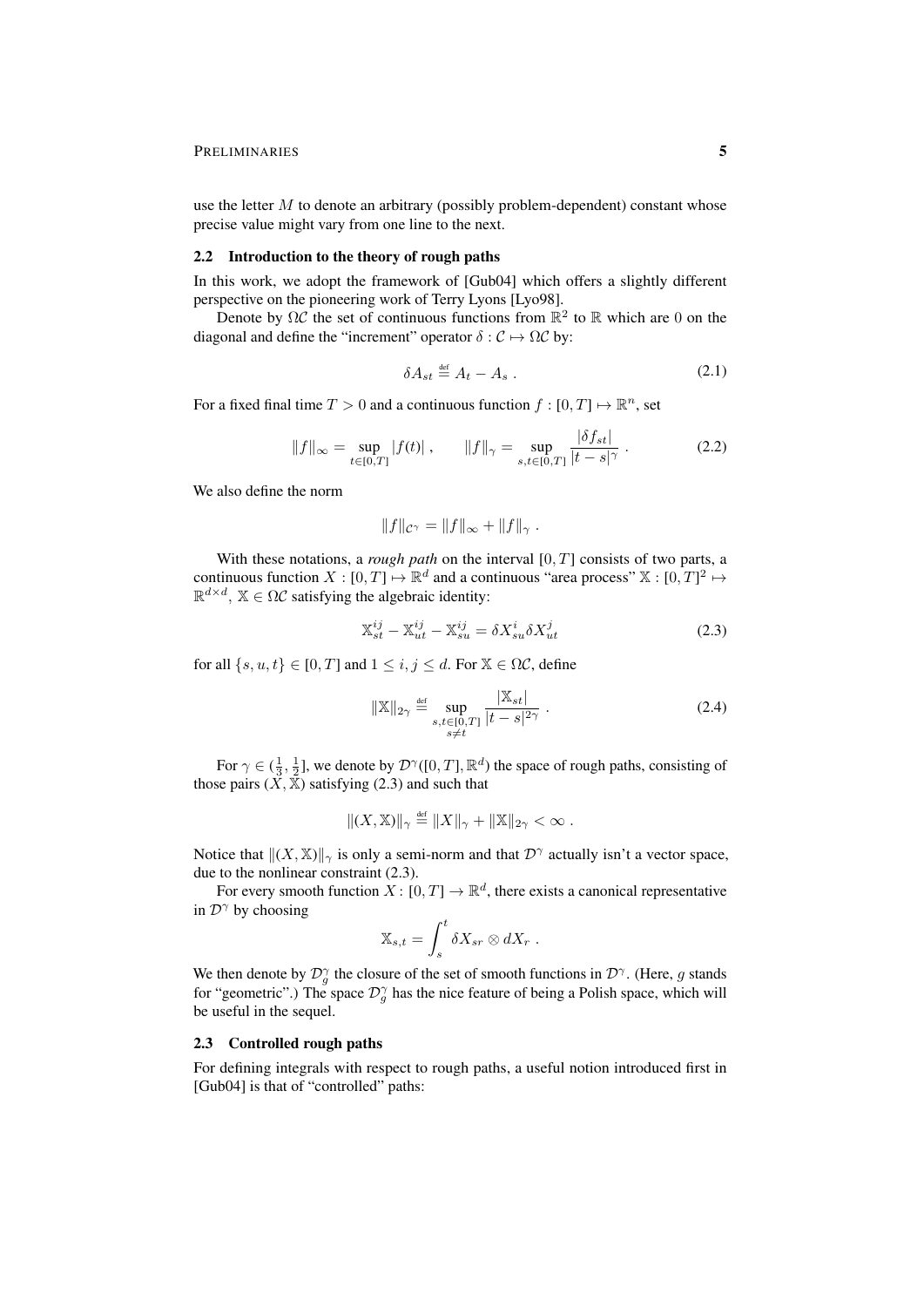PRELIMINARIES 6

**Definition 2.1** Let  $(X, \mathbb{X}) \in \mathcal{D}^{\gamma}([0, T], \mathbb{R}^d)$  for some  $\gamma \in (\frac{1}{3}, \frac{1}{2}]$ . A pair  $(Z, Z')$  is said to be controlled by X if  $Z \in C^{\gamma}([0,T], \mathbb{R}^n)$ ,  $Z' \in C^{\gamma}([0,T], \mathbb{R}^{n \times d})$ , and the "remainder" term  $R^Z \in \Omega \mathcal{C}$  implicitly defined by

$$
\delta Z_{st} = Z_s' \delta X_{st} + R_{st}^Z \,, \tag{2.5}
$$

satisfies  $||R^Z||_{2\gamma} < \infty$ .

Denoting by  $\mathcal{C}_X^{\gamma}$  the set of paths controlled by X, we endow it with the norm

$$
||(Z, Z')||_{X,\gamma} = |Z(0)| + ||Z'||_{\mathcal{C}^{\gamma}} + ||R^Z||_{2\gamma}.
$$

As noticed in [Gub04], now we may *define* the integral of a weakly controlled path  $(Z, Z') \in C_X^{\gamma}$  with respect to a rough path  $(X, \mathbb{X})$  by taking a limit of modified Riemann sums:

$$
\int_0^T Z_t \otimes dX_t = \lim_{|\mathscr{P}| \to 0} \sum_{[s,t] \in \mathscr{P}} \left( Z_s \otimes \delta X_{st} + Z'_s \, \mathbb{X}_{st} \right),\tag{2.6}
$$

where  $\mathscr P$  is a finite partition of the interval [0, T] into subintervals and  $|\mathscr P|$  denotes the length of the largest subinterval. The following result, adapted from [Gub04, Proposition 1], gives the continuity of the integral with respect to its integrand:

**Theorem 2.2** *Let*  $(X, \mathbb{X}) \in \mathcal{D}^{\gamma}([0,T], \mathbb{R}^d)$  *for some*  $\gamma > \frac{1}{3}$  *and*  $(Y, Y') \in C_X^{\gamma}$  *be a weakly controlled rough path. Then the map*

$$
(Y,Y')\mapsto (Z,Z')\stackrel{\text{def}}{=} \left(\int_0^{\cdot} Y_t\otimes dX_t, Y\otimes I\right),
$$

where the integral is as defined in (2.6), is continuous from  $\mathcal{C}^\gamma_X$  to  $\mathcal{C}^\gamma_X$  and furthermore *we have the bound,*

$$
||R^Z||_{2\gamma} \le M\Big(||X||_{\gamma}||R^Y||_{2\gamma} + ||\mathbb{X}||_{2\gamma}||Y'||_{\mathcal{C}^{\gamma}}\Big) . \tag{2.7}
$$

Remark 2.3 Notice that from (2.7) we deduce that

$$
||(Z, Z')||_{X, \gamma} \le M\left(||X||_{\gamma} (||R^Y||_{2\gamma} + ||Y||_{\mathcal{C}^{\gamma}}) + ||\mathbb{X}||_{2\gamma} ||Y'||_{\mathcal{C}^{\gamma}}\right).
$$
 (2.8)

For  $(Y, Y') \in C_X^{\gamma}$  and a  $C^2$  function  $\psi : \mathbb{R}^n \mapsto \mathbb{R}^m$ , we may define a new weakly controlled rough path  $(\psi(Y), \psi(Y)') \in C_X^{\gamma}$  as

$$
\psi(Y)_t = \psi(Y_t), \quad \psi(Y)'_t = D\psi(Y_t) Y'_t \ . \tag{2.9}
$$

Then we have the following bound from [Hai10, Lemma 2.2] :

**Lemma 2.4** Let  $(Y, Y') \in C_X^{\gamma}$  and  $(\psi(Y), \psi(Y'))$  be as defined in (2.9). Then we have  $\|(\psi(Y), \psi(Y')\|_{X,\gamma} \leq M(1 + \|\psi\|_{\infty} + \|D^2\psi\|_{\infty}) (1 + \|(X, \mathbb{X})\|_{\gamma}) (1 + \|(Y, Y')\|_{X,\gamma})^2$ 

*where the supremum norms of*  $\psi$  *and*  $D^2\psi$  *are taken over the ball of radius*  $||Y||_{\infty}$ *.*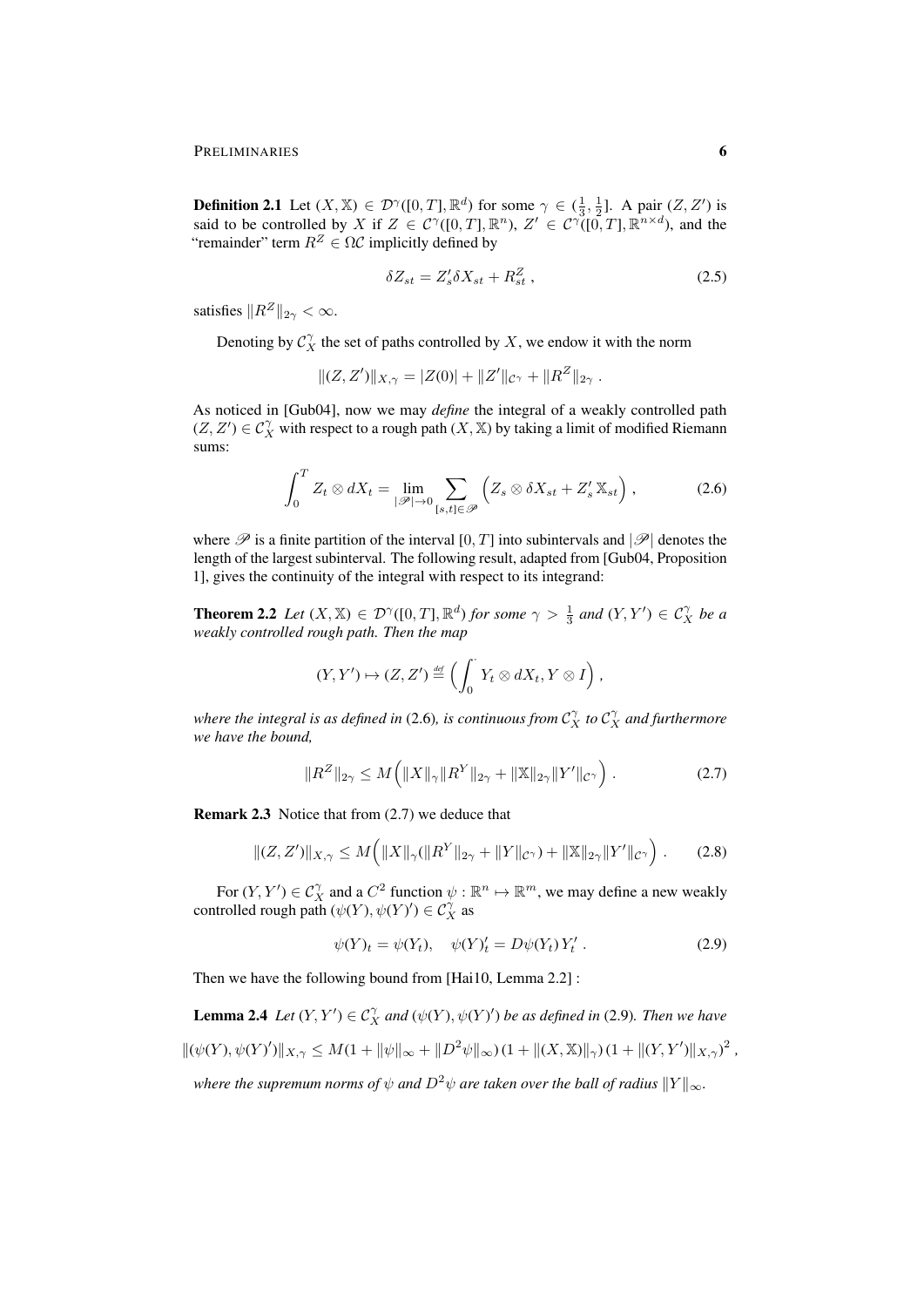#### 2.4 Notion of solution

With all of these notations at hand, we give the following definition of a solution to (1.1):

**Definition 2.5** Let  $\gamma > \frac{1}{3}$  and let  $(X, \mathbb{X}) \in \mathcal{D}^{\gamma}$ . Then,  $Z \in \mathcal{C}^{\gamma}$  is a solution to (1.1) if  $(Z, Z') = (Z, V(Z)) \in C_X^{\gamma}$  and the integral version of (1.1) holds, where the composition of a controlled rough path with a nonlinear function is interpreted as in  $(2.9)$  and the integral of a controlled rough path against X is defined by  $(2.6)$ . Here, we denoted by V the collection  $(V_1, \ldots, V_d)$ .

A standard fixed point argument, as given for example in [Lyo98, Gub04], then yields:

**Theorem 2.6** *For*  $V \in \mathcal{C}^3$ *, there exists a unique local solution to (1.1).* 

From now on, we will always refer to this notion of a solution to (1.1), without further specifying it.

## 3 A version of Norris's lemma

One of the main ingredients of the proof of Hörmander's theorem using Malliavin calculus is Norris's lemma, which is essentially a quantitative version of the Doob-Meyer decomposition theorem. Loosely speaking, it states that under certain additional regularity assumptions, if a semimartingale is "small", then both its bounded variation part and its martingale part have to be "small" separately. In other terms, if we have some *a priori* knowledge of the regularity of a semimartingale, then there is a limit to the amount of cancellations that can occur between the two terms in its Doob-Meyer decomposition. The intuitive reason for this is that a continuous martingale is nothing but a time-changed Brownian motion and so it has to be very rough at every single scale.

Results of this type are usually considered to be the archetype of a probabilistic result. The aim of this section is to argue that while the probabilistic intuition described above is certainly correct, one can have a much more pathwise perspective on Norris's lemma. This was already apparent in [HM09], where the authors obtain a result that is similar in flavour to Norris's lemma, but where this lack of cancellations is formulated as a *deterministic* property that occurs on a *universal* "large" subset of Wiener space. Here, we take this viewpoint one step further by exhibiting a universal set on which a quantitative version of Norris's lemma holds as a deterministic property.

The main ingredient in our pathwise perspective is the following definition that makes precise what we mean by a path that is "rough at every scale":

**Definition 3.1** A path  $X_t$  with values in  $\mathbb{R}^n$  is said to be  $\theta$ -Hölder rough in the interval [0, T] for  $\theta \in (0, 1)$ , if there exists a constant  $L_{\theta}(X)$  such that for every  $s \in [0, T]$ , every  $\varepsilon \in (0, T/2]$ , and every  $\varphi \in \mathbb{R}^n$  with  $\|\varphi\| = 1$ , there exists  $t \in [0, T]$  such that

$$
\frac{\varepsilon}{2} \le |t - s| \le \varepsilon \;, \quad \text{and} \quad |\langle \varphi, \delta X_{s,t} \rangle| > L_{\theta}(X) \, \varepsilon^{\theta} \;.
$$

We denote the largest such  $L_{\theta}$  the "modulus of  $\theta$ -Hölder roughness of X".

Remark 3.2 We emphasise that the choice of quantifiers in the above definition ensures that such Hölder rough paths actually do exist. In particular, as soon as  $n \geq 2$ , it is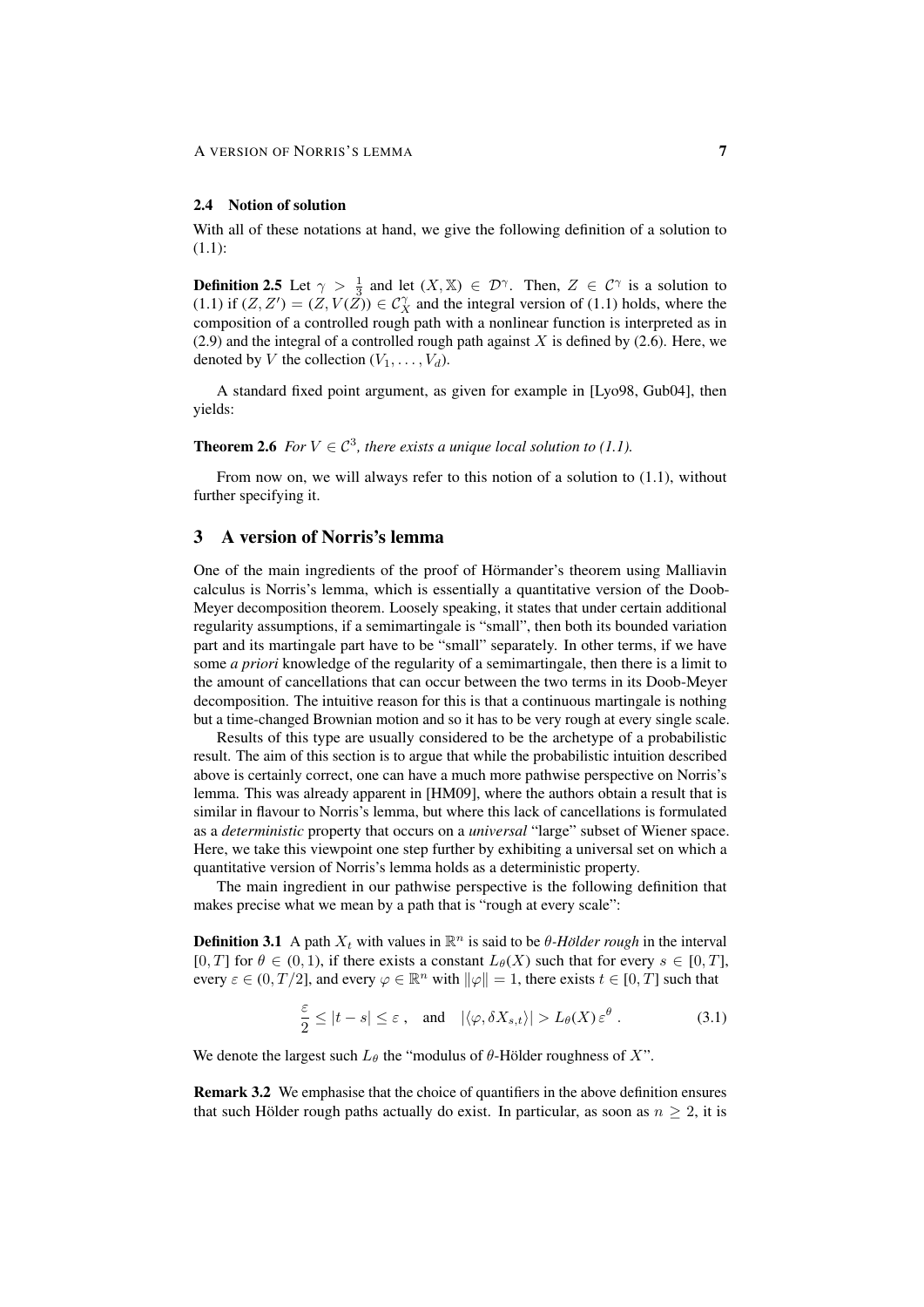essential to allow the precise location of  $t$  such that  $(3.1)$  holds to depend on the vector  $\varphi$ .

A first rather straightforward consequence of this definition is that if a rough path  $(X, \mathbb{X})$  happens to be Hölder rough, then the "derivative process"  $Z'$  in the decomposition (2.5) of a controlled rough path is uniquely determined by  $Z$ . This can be made quantitative in the following way:

**Proposition 3.3** Let  $(X, \mathbb{X}) \in \mathcal{D}^{\gamma}([0, T], \mathbb{R}^n)$  be such that X is a  $\theta$ -Hölder rough path. *Then there exists a constant* M *depending only on* n *and* m *such that the bound*

$$
||Z'||_{\infty} \le \frac{M||Z||_{\infty}}{L_{\theta}(X)} \left( ||R^Z||_{2\gamma}^{\frac{\theta}{2\gamma}} ||Z||_{\infty}^{-\frac{\theta}{2\gamma}} \vee T^{-\theta} \right),
$$

*holds for every controlled rough path*  $(Z, Z') \in C_X^{\gamma}([0, T], \mathbb{R}^m)$ *.* 

*Proof.* Fix  $s \in [0, T]$  and  $\varepsilon \in (0, T/2]$ , From the definition of the remainder  $R^Z$  in (2.5), it then follows that

$$
\sup_{|t-s| \leq \varepsilon} |Z_s' \delta X_{s,t}| \leq \sup_{|t-s| \leq \varepsilon} (|\delta Z_{s,t}| + |R_{s,t}^Z|) \leq 2 \|Z\|_{\infty} + \|R^Z\|_{2\gamma} \varepsilon^{2\gamma} . \tag{3.2}
$$

Let now  $Z_s'(j)$  denote the jth row of the matrix  $Z_s'$ . Since X is  $\theta$ -Hölder rough by assumption, for every  $j \leq d$ , there exists  $v = v(j)$  with  $\varepsilon/2 \leq |v - s| \leq \varepsilon$  such that

$$
|\langle Z_s'(j), \delta X_{s,v} \rangle| > L_{\theta}(X) \varepsilon^{\theta} |Z_s'(j)|.
$$
 (3.3)

Combining both (3.2) and (3.3), we thus obtain that

$$
L_{\theta}(X) \,\varepsilon^{\theta} \, |Z_s'(j)| \leq 2||Z||_{\infty} + ||R^Z||_{2\gamma} \,\varepsilon^{2\gamma} .
$$

Summing over the rows of  $Z'_s$  yields a universal constant C such that

$$
L_{\theta}(X)\,\varepsilon^{\theta}\,|Z_s'|\leq C(\|Z\|_{\infty}+\|R^Z\|_{2\gamma}\,\varepsilon^{2\gamma})\;.
$$

Optimising over  $\varepsilon$ , we choose  $\varepsilon = ||Z||_{\infty}^{1/2\gamma} ||R^Z||_{2\gamma}^{-1/2\gamma} \wedge (T/2)$ , thus deducing that

$$
|Z'_s| \leq \frac{M \|Z\|_\infty}{L_{\theta}(X)} \Big( \|R^Z\|_{2\gamma}^{\frac{\theta}{2\gamma}}\, \|Z\|_\infty^{-\frac{\theta}{2\gamma}} \vee T^{-\theta}\Big)\,.
$$

Since s was arbitrary, the stated bound follows at once.

One way of reading Proposition 3.3 is to say that if  $||Z||_{\infty}$  is small, then  $||Z'||_{\infty}$ must also be small, provided that  $(Z, Z') \in C_X^{\gamma}([0, T], \mathbb{R}^m)$  and that X is Hölder rough. In the following theorem, we apply Proposition 3.3 to obtain a quantitative version of a "Doob-Meyer type decomposition" for SDEs driven by a rough path  $X$ . This is the main new technical result of this article.

**Theorem 3.4** *Let*  $(X, \mathbb{X}) \in \mathcal{D}^{\gamma}([0,T], \mathbb{R}^n)$  *with*  $\gamma > \frac{1}{3}$  *be such that* X *is*  $\theta$ -Hölder *rough with*  $2\gamma > \theta$ . Let  $(A, A') \in C_X^{\gamma}([0, T], \mathbb{R}^{mn})$  and  $B \in C^{\gamma}([0, T], \mathbb{R}^m)$ , and set

$$
Z_t = \int_0^t A_s \, dX_s + \int_0^t B_s \, ds \,. \tag{3.4}
$$

 $\Box$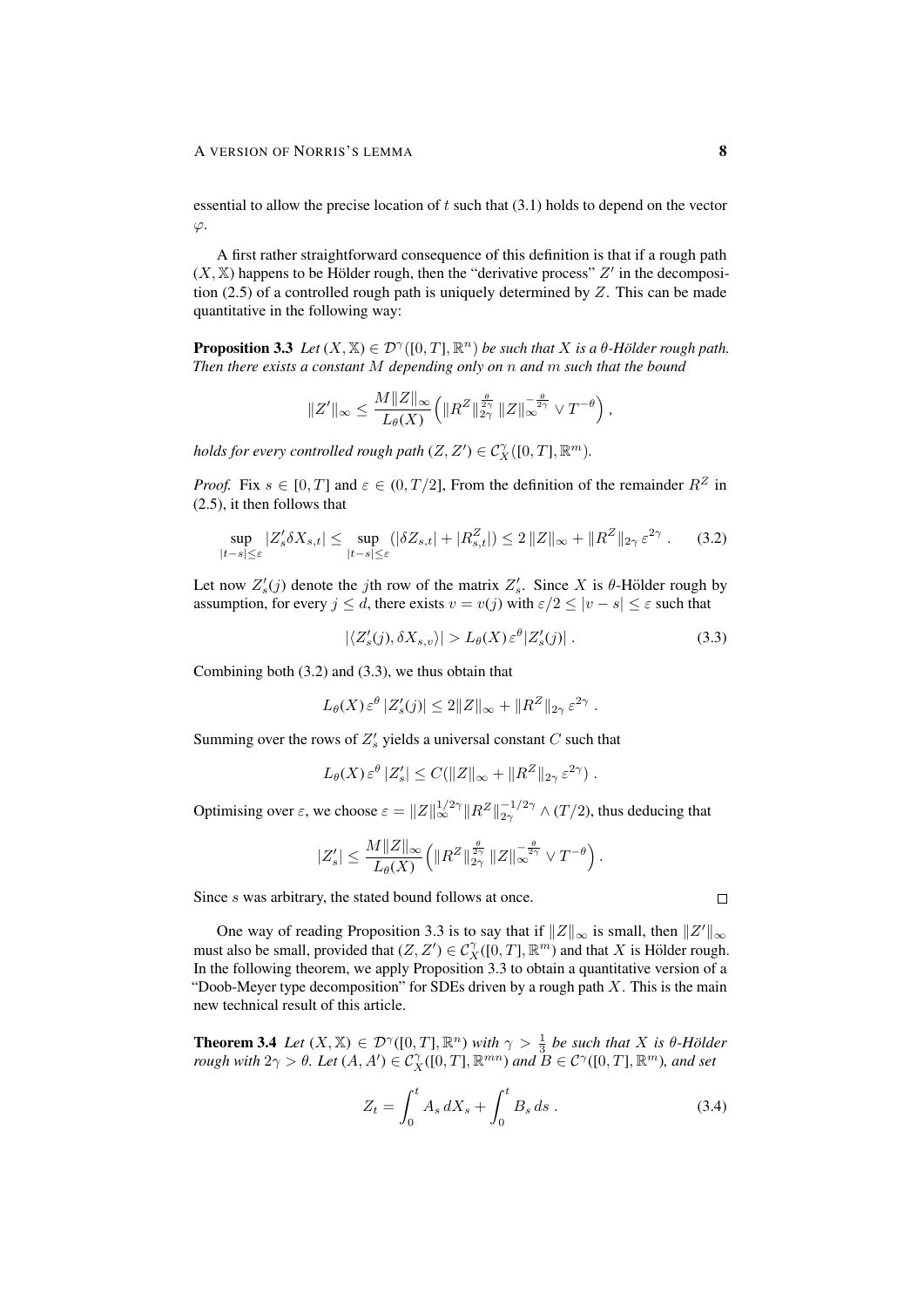#### A VERSION OF NORRIS'S LEMMA 9

*Then, there exist constants*  $r > 0$  *and*  $q > 0$  *such that, setting* 

$$
\mathcal{R} \stackrel{\text{\tiny def}}{=} 1 + L_{\theta}(X)^{-1} + \|(X, \mathbb{X})\|_{\gamma} + \|(A, A')\|_{X, \gamma} + \|B\|_{\mathcal{C}^{\gamma}} ,
$$

*one has the bound*

$$
||A||_{\infty} + ||B||_{\infty} \le M\mathcal{R}^q ||Z||_{\infty}^r,
$$

*for a constant* M *depending only on* T*,* m *and* n*.*

**Remark 3.5** The proof provides the explicit value  $q = 6$  and shows that r can be taken arbitrarily close to  $(2\gamma - \theta)^2 (3\gamma - 1)/(4\gamma^2(1 + \gamma))$ , but these values are certainly not optimal.

*Proof.* Note first that the definition of  $Z$  does not change if we add a constant to  $X$ . We will therefore assume without loss of generality that  $X_0 = 0$ , so that  $||X||_{\infty} \le$  $T^{\gamma} \|X\|_{\gamma} \leq T^{\gamma} \mathcal{R}$ . By Theorem 2.2 we deduce that the pair  $(Z, A)$  is a weakly controlled rough path,  $(Z, A) \in C^{\gamma}_X([0, T], \mathbb{R}^m)$ , with

$$
\delta Z = A \, \delta X + R^Z \tag{3.5}
$$

and

$$
||R^Z||_{2\gamma} \leq M(||X||_{\gamma}||R^A||_{2\gamma} + ||X||_{2\gamma}||A||_{\mathcal{C}^{\gamma}} + ||B||_{\mathcal{C}^{\gamma}}) \leq M\mathcal{R}^2.
$$

We deduce from the above that in particular, we have the a priori bound  $||Z||_{\infty} \leq M\mathcal{R}^2$ . It then follows from Proposition 3.3 that

$$
||A||_{\infty} \leq ML_{\theta}(X)^{-1} ||Z||_{\infty}^{1-\frac{\theta}{2\gamma}} (||R^Z||_{2\gamma}^{\frac{\theta}{2\gamma}} + ||Z||_{\infty}^{\frac{\theta}{2\gamma}}) \leq M\mathcal{R}^3 ||Z||_{\infty}^{1-\frac{\theta}{2\gamma}}. \quad (3.6)
$$

This is already the requested bound on  $A$ . The bound on  $B$  is slightly more difficult to obtain.

At this stage, we would like to make use of the information that  $||A||_{\infty}$  is "small" to get a bound on the integral of  $A$  against  $X$ . In order to do so, it turns out to be convenient to choose a  $\beta \in (\frac{1}{3}, \gamma)$  with  $2\beta > \theta$ , so that we can interpret  $(X, \mathbb{X})$  as an element of  $\mathcal{D}^{\beta}([0,T], \mathbb{R}^n)$  with  $\|(X, \mathbb{X})\|_{\beta} \leq M \|(X, \mathbb{X})\|_{\gamma}$ . This will allow us to make use of interpolation inequalities to combine our a priori knowledge about the boundedness of  $(A, A')$  in  $C_X^{\gamma}$  norm with (3.6) to conclude that  $(A, A')$  is small in  $C_X^{\beta}$ .

We first obtain a bound on A'. Since  $(A, A') \in C^{\gamma}_X([0, T], \mathbb{R}^{mn})$ , we infer from (3.6) and Proposition 3.3 that

$$
||A'||_{\infty} \leq ML_{\theta}(X)^{-1} ||R^A||_{2\beta}^{\frac{\theta}{2\gamma}} ||A||_{\infty}^{1-\frac{\theta}{2\gamma}} \leq M\mathcal{R}^4 ||Z||_{\infty}^{(1-\frac{\theta}{2\gamma})^2}.
$$

Using the inequality

$$
||A'||_{\beta} \le 2||A'||_{\gamma}^{\frac{\beta}{\gamma}}||A'||_{\infty}^{1-\frac{\beta}{\gamma}}, \qquad (3.7)
$$

which follows immediately from the definition of the Hölder norm, we obtain the bound

$$
||A'||_{\beta} \leq M||A'||_{\infty}^{1-\frac{\beta}{\gamma}}||A'||_{\gamma}^{\frac{\beta}{\gamma}} \leq M\mathcal{R}^{4}||Z||_{\infty}^{(1-\frac{\theta}{2\gamma})^{2}(1-\frac{\beta}{\gamma})},
$$

where we used the fact that  $\beta < \gamma$ . Similarly, we would like to obtain a bound on  $\Vert R^A \Vert_{2\beta}$ . Combining the definition of  $R^A$  with (3.6), we deduce that

$$
||R^A||_{\infty} \le 2(||A||_{\infty} + ||A'||_{\infty} ||X||_{\infty}) \le M\mathcal{R}^5 ||Z||_{\infty}^{(1-\frac{\theta}{2\gamma})^2}.
$$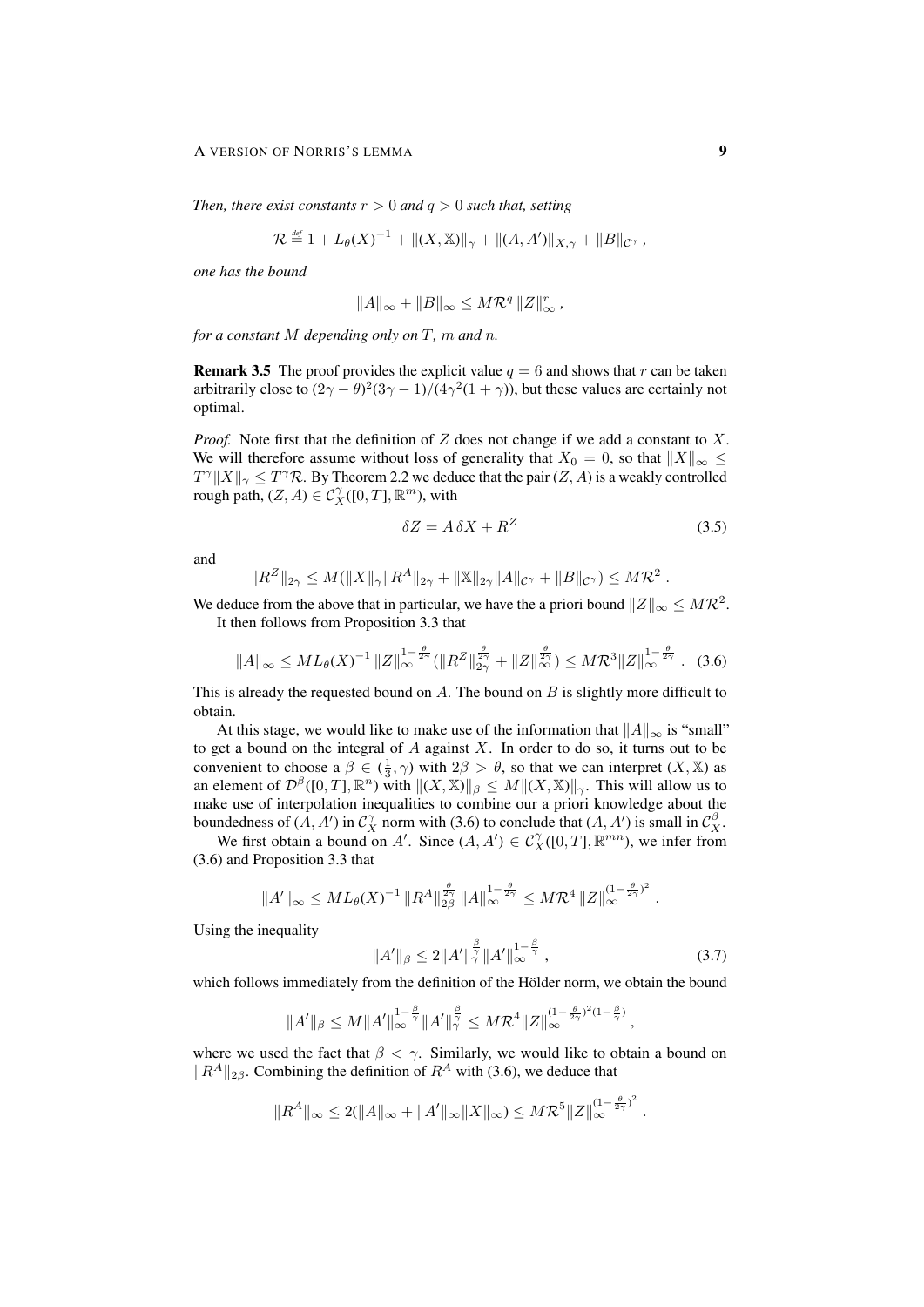#### A VERSION OF NORRIS'S LEMMA 10

Using the obvious equivalent to (3.7), we conclude that

$$
\|R^A\|_{2\beta}\leq M\|R^A\|_{2\gamma}^{\frac{\beta}{\gamma}}\|R^A\|_{\infty}^{1-\frac{\beta}{\gamma}}\leq M\mathcal{R}^5\|Z\|_{\infty}^{(1-\frac{\theta}{2\gamma})^2(1-\frac{\beta}{\gamma})}\,.
$$

We are now in a position to use Theorem 2.2 to bound the integral  $\int_0^{\cdot} A_s dX_s$ . Indeed, we obtain from (2.7) the bound

$$
\Big\| \int_0^{\cdot} A_s dX_s \Big\|_{\infty} \leq M(|A_0| \|X\|_{\infty} + \|X\|_{\beta} \|R^A\|_{2\beta} + \|\mathbb{X}\|_{2\beta} \|A'\|_{\beta}).
$$

Inserting into this bound all of the above estimates, we conclude that

$$
\left\| \int_0^{\cdot} A_s dX_s \right\|_{\infty} \le M \mathcal{R}^6 \|Z\|_{\infty}^{(1-\frac{\theta}{2\gamma})^2 (1-\frac{\beta}{\gamma})} . \tag{3.8}
$$

This estimate, together with the definition  $(3.4)$  of  $Z$  immediately implies that we also have the bound

$$
\Big\|\int_0^{\cdot} B_s ds\Big\|_{\infty} \leq M \mathcal{R}^6 \|Z\|_{\infty}^{(1-\frac{\theta}{2\gamma})^2(1-\frac{\beta}{\gamma})}.
$$

Once again we use an interpolation inequality to strengthen this bound. Applying the interpolation inequality

$$
\|\partial_t f\|_\infty \leq M \|f\|_\infty \, \max\Bigl( \frac{1}{T}, \|f\|_\infty^{-\frac{1}{\gamma+1}} \|\partial_t f\|_\gamma^{\frac{1}{\gamma+1}} \Bigr)
$$

(see [HM09, Lemma 6.14]) with  $f(t) = \int_0^t B_s ds$ , it follows that

$$
||B||_{\infty} \le M \mathcal{R}^{6} ||Z||_{\infty}^{(1-\frac{\theta}{2\gamma})^2 (1-\frac{\beta}{\gamma})\frac{\gamma}{1+\gamma}}.
$$
\n(3.9)

The claim now follows from (3.6) and (3.9), and the remark following the statement follows by choosing  $\beta \approx \frac{1}{3}$ .  $\Box$ 

## 3.1 Hölder roughness of sample paths of fBm

Our aim now is to show that the sample paths of fractional Brownian motion are indeed almost surely Hölder rough and to provide quantitative bounds on the tail behaviour of  $L_{\theta}(X)$  for a suitable  $\theta$ . Let  $\{\mathcal{F}_{s}^{X}, s \in \mathbb{R}\}$  be the natural filtration generated by the fBm  ${X_s}_{s \in \mathbb{R}}$ . We start with the following lemma on the small ball probability of the conditioned fBm:

**Lemma 3.6** Let  $\varphi \in \mathbb{R}^n$  with  $\|\varphi\| = 1$  and  $\delta < 1$ . Then, there exist constants M and c *such that the bound*

$$
\mathbb{P}\Big(\inf_{\|\varphi\|=1} \sup_{s,t\in[0,\delta]} |\langle \varphi, \delta X_{st} \rangle| \leq \varepsilon \left| \mathcal{F}_0^X \right) \leq Me^{-c\delta^{2H}\varepsilon^{-2}} \tag{3.10}
$$

*holds for every*  $0 < \varepsilon \leq 1$ *.* 

*Proof.* For the moment, let us fix an arbitrary  $\varphi$  with  $\|\varphi\| = 1$ . Since  $X_0 = 0$ , we obtain

$$
\mathbb{P}\Big(\sup_{s,t\in[0,\delta]}|\langle\varphi,\delta X_{st}\rangle|\leq \varepsilon|\,\mathcal{F}_0^X\Big)\leq \mathbb{P}\Big(\sup_{t\in[0,\delta]}|\langle\varphi,X_t\rangle|\leq \varepsilon|\,\mathcal{F}_0^X\Big)\;.
$$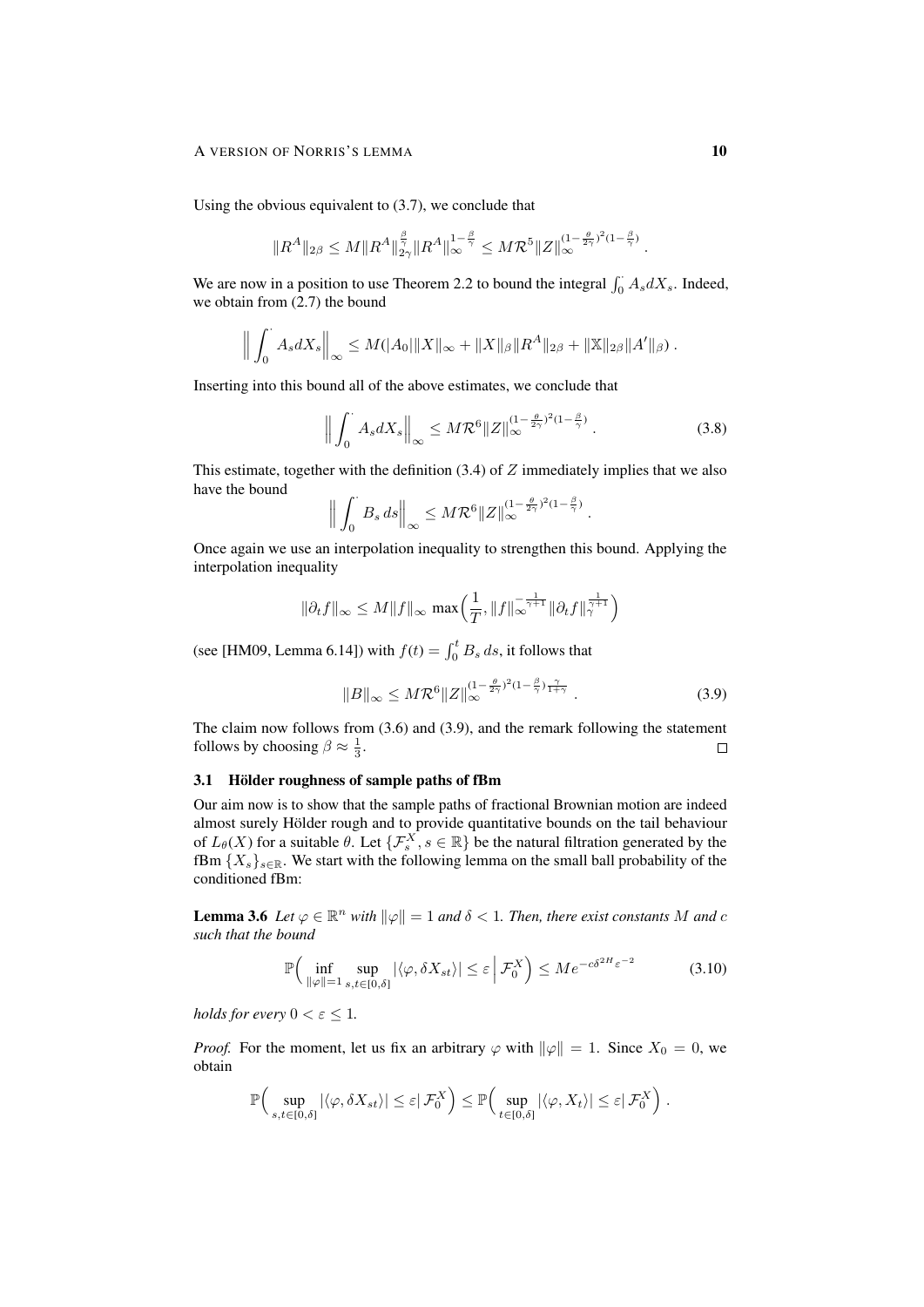At this stage, we note that there exists a one-dimensional Wiener process  $W$  (depending on  $\varphi$ ) independent of  $\mathcal{F}_0^X$ , a stochastic process Y such that  $Y_t$  is  $\mathcal{F}_0^X$ -measurable for every  $t \geq 0$ , and a constant c such that

$$
\langle \varphi, X_t \rangle = Y_t + c \int_0^t (t - s)^{H - \frac{1}{2}} dW(s) \stackrel{\text{def}}{=} Y_t + \hat{X}_t \,. \tag{3.11}
$$

(See for example [MVN68, Hai05], as well as (4.2) below.) For the rest of the proof, we use  $c$  for a generic universal constant that will change from expression to expression. It then follows from Anderson's inequality ([And55]) that we have the bound

$$
\mathbb{P}\Big(\sup_{t\in[0,\delta]}|\langle\varphi,X_t\rangle|\leq\varepsilon|\,\mathcal{F}_0^X\Big)=\mathbb{P}\Big(\sup_{t\in[0,\delta]}|\hat{X}_t+Y_t|\leq\varepsilon\;\Big|\,\mathcal{F}_0^X\Big)
$$

$$
\leq\mathbb{P}\Big(\sup_{t\in[0,\delta]}|\hat{X}_t|\leq\varepsilon\Big)\;.
$$

On the other hand, we can invert the expression (3.11) for  $\hat{X}$ , yielding

$$
W_t = c \int_0^t (t-s)^{\frac{1}{2}-H} d\hat{X}_s = c \int_0^t (t-s)^{-\frac{1}{2}-H} \hat{X}_s ds.
$$

In particular, provided that  $H < \frac{1}{2}$ , we have the bound

$$
\sup_{t\in[0,\delta]}|W_t|\leq c\,\delta^{\frac{1}{2}-H}\sup_{t\in[0,\delta]}|\hat{X}_t|\;,
$$

so that

$$
\mathbb{P}\Big(\sup_{t\in[0,\delta]}|\langle\varphi,X_t\rangle|\leq \varepsilon|\,\mathcal{F}^X_0\Big)\leq \mathbb{P}\Big(\sup_{t\in[0,\delta]}|W_t|\leq c\delta^{\frac{1}{2}-H}\varepsilon\Big)\leq Me^{-c\delta^{2H}\varepsilon^{-2}}\;,
$$

where the last inequality is the well known small ball probability for the standard Brownian motion [LS01].

Up to now, the calculation was performed with a fixed instance of  $\varphi$ . The conclusion then follows by a standard covering argument, see for example [Nor86, p. 127].  $\Box$ 

We have the following corollary of Lemma 3.6:

**Corollary 3.7** *For any interval*  $I_{\delta} \stackrel{\text{def}}{=} [u_{\ell}, u_{\ell} + \delta] \subset \mathbb{R}$  *of length*  $\delta$  *and any*  $u \leq u_{\ell}$ , *there exist constants* M *and* c *such that the bound*

$$
\mathbb{P}\Big(\inf_{\|\varphi\|=1}\sup_{s,t\in I_{\delta}}|\langle\varphi,\delta X_{st}\rangle|\leq \varepsilon|\,\mathcal{F}_{u}^{X}\Big)\leq Me^{-c\delta^{2H}\varepsilon^{-2}}
$$

*holds for every*  $0 < \varepsilon \leq 1$ *.* 

*Proof.* Define the event  $G \triangleq \{\inf_{\|\varphi\|=1} \sup_{s,t \in I_\delta} |\langle \varphi, \delta X_{st} \rangle| \leq \varepsilon\}$ . Since the increments of the fBm are stationary, by Lemma 3.6 we obtain the bound

$$
\mathbb{E}\left(1_G|\mathcal{F}_{u_\ell}^X\right) \le Me^{-c\delta^{2H}\varepsilon^{-2}}\,. \tag{3.12}
$$

Now notice that for any  $G \in \mathcal{F}_{u_\ell}^X$  and  $u \leq u_\ell$ ,  $\mathbb{E}(G|\mathcal{F}_u^X) = \mathbb{E} \Big( \mathbb{E}(G|\mathcal{F}_{u_\ell}^X) | \mathcal{F}_{u}^X \Big)$ . Since the right hand side of Equation (3.12) does not depend on  $u_{\ell}$ , it immediately follows that

$$
\mathbb{P}\Big(\inf_{\|\varphi\|=1} \sup_{s,t\in I_{\delta}} |\langle \varphi, \delta X_{st} \rangle| \leq \varepsilon |\mathcal{F}_u^X\Big) = \mathbb{E}\Big(1_G |\mathcal{F}_u^X\Big) \leq Me^{-c\delta^{2H}\varepsilon^{-2}} \quad (3.13)
$$

and the corollary follows.

 $\Box$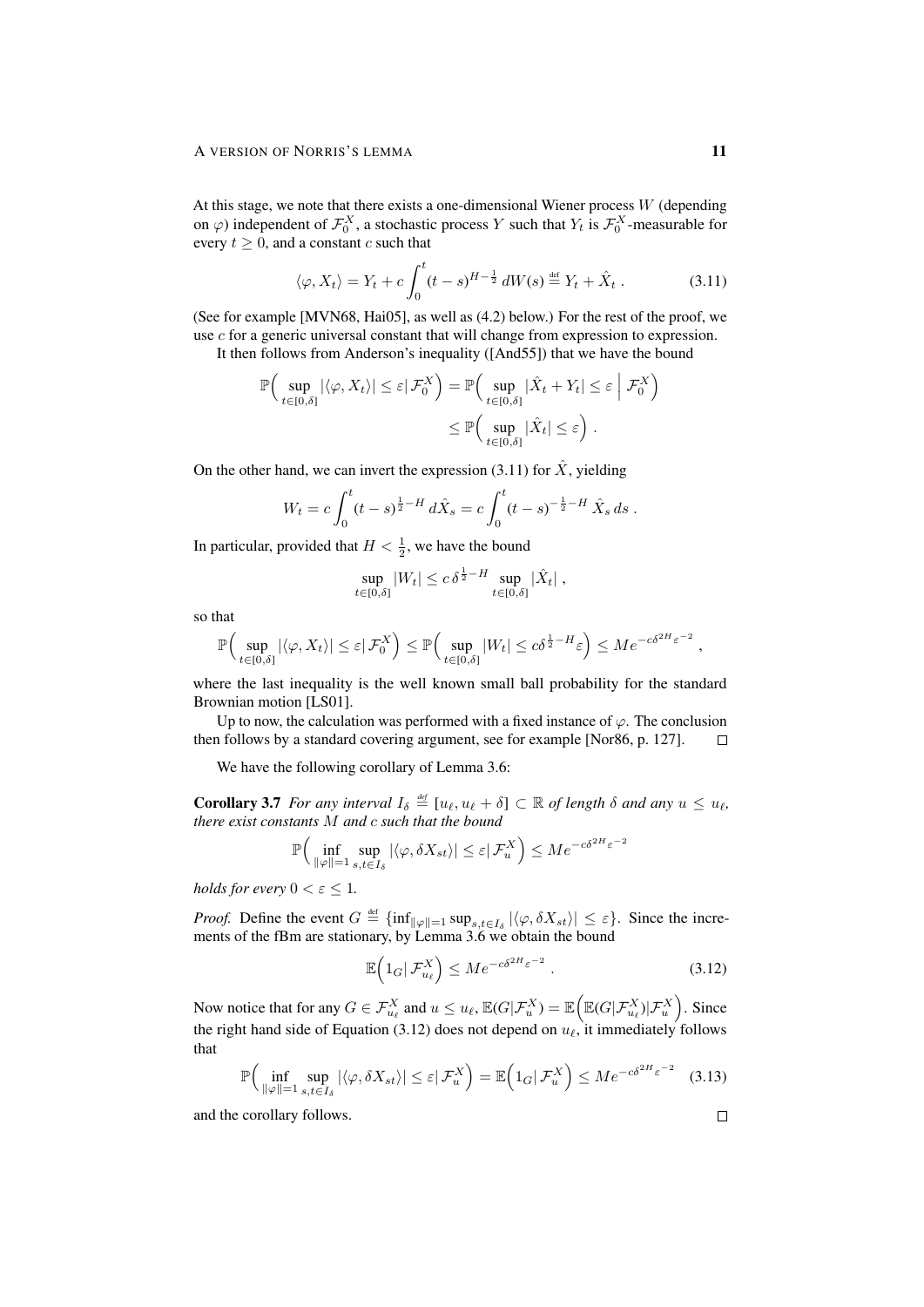**Remark 3.8** Although the above proof requires that  $H < \frac{1}{2}$ , one would expect that a result similar to that of Lemma 3.6 holds for all Gaussian processes with covariance function  $C(\cdot, \cdot)$  satisfying the bounds

$$
M_{\ell}^{2}|t-s|^{2H} \leq C(s,t) \leq M_{u}^{2}|t-s|^{2H} \quad s, t \in [0, T]
$$

for some constants  $M_\ell, M_u$ , even if  $H > \frac{1}{2}$ . For instance, a result similar to Lemma 3.6 can be shown to hold in the case of fBm with index  $H > \frac{1}{2}$ ; see for example [BH07, Proposition 3.4].

Using this estimate we are now in the position to obtain bounds on the modulus of Hölder roughness for fractional Brownian motion with  $H < \frac{1}{2}$  by a type of chaining argument.

**Lemma 3.9** Let *X* be a fBm with Hurst parameter  $H < \frac{1}{2}$ . Then, for every  $\theta > H$ , the *sample paths of* X *are almost surely* θ*-Holder rough. Moreover, there exists constants ¨* M *and* c *such that*

$$
\mathbb{P}(L_{\theta}(X) \leq \varepsilon \,|\, \mathcal{F}_0^X) \leq M \, \exp(-c \varepsilon^{-2}) \, ,
$$

*for all*  $\varepsilon \in (0, 1)$ *. In particular,*  $\mathbb{E}(L_{\theta}^{-p}(X) | \mathcal{F}_{0}^{X}) < \infty$  for every  $p > 0$ *.* 

*Proof.* A different way of formulating Definition 3.1 is given by

$$
L_{\theta}(X) = \inf_{\|\varphi\|=1} \inf_{t \in [0,T]} \inf_{r \in [0,T/2]} \sup_{r/2 \leq |t-s| \leq r} \frac{|\langle \varphi, \delta X_{st} \rangle|}{r^{\theta}}.
$$

We then define the "discrete analog"  $D_{\theta}(X)$  of  $L_{\theta}(X)$  to be

$$
D_{\theta}(X) \stackrel{\text{def}}{=} \inf_{\|\varphi\|=1} \inf_{n\geq 1} \inf_{k\leq 2^n} \sup_{s,t\in I_{k,n}} \frac{|\langle \varphi, \delta X_{st}\rangle|}{(2^{-n}T)^{\theta}},
$$

where  $I_{k,n} = \left[\frac{k-1}{2^n}T, \frac{k}{2^n}T\right]$ . We first claim that

$$
L_{\theta}(X) \ge \frac{1}{2 \cdot 8^{\theta}} D_{\theta}(X) . \tag{3.14}
$$

Indeed, given  $t \in [0, T]$  and  $r \in [0, T/2]$ , pick  $n \in \mathbb{N}$  such that  $r/8 \leq 2^{-n}T < r/4$ . It follows that there exists some k such that  $I_{k,n}$  is included in the set  $\{s : r/2 \leq$  $|t - s| \leq r$ . Then, by definition of  $D_{\theta}$ , for any unit vector  $\varphi$  there exist two points  $t_1, t_2 \in I_n$  such that

$$
|\langle \varphi, \delta X_{t_2 t_1} \rangle| \geq 2^{-n\theta} D_{\theta}(X) .
$$

Therefore by the triangle inequality, we conclude that the magnitude of the difference between  $\langle \varphi, X_t \rangle$  and one of the two terms  $\langle \varphi, X_{t_i} \rangle, i = 1, 2$  (say  $t_1$ ) is at least

$$
|\langle \varphi, \delta X_{t_1 t} \rangle| \ge \frac{1}{2} \cdot (2^{-n} T)^{\theta} D_{\theta}(X)
$$

and therefore

$$
\frac{|\langle \varphi, \delta X_{t_1 t}\rangle|}{r^{\theta}} \ge \frac{1}{2} \cdot \frac{2^{-n\theta}}{r^{\theta}} D_{\theta}(X) \ge \frac{1}{2 \cdot 8^{\theta}} D_{\theta}(X) .
$$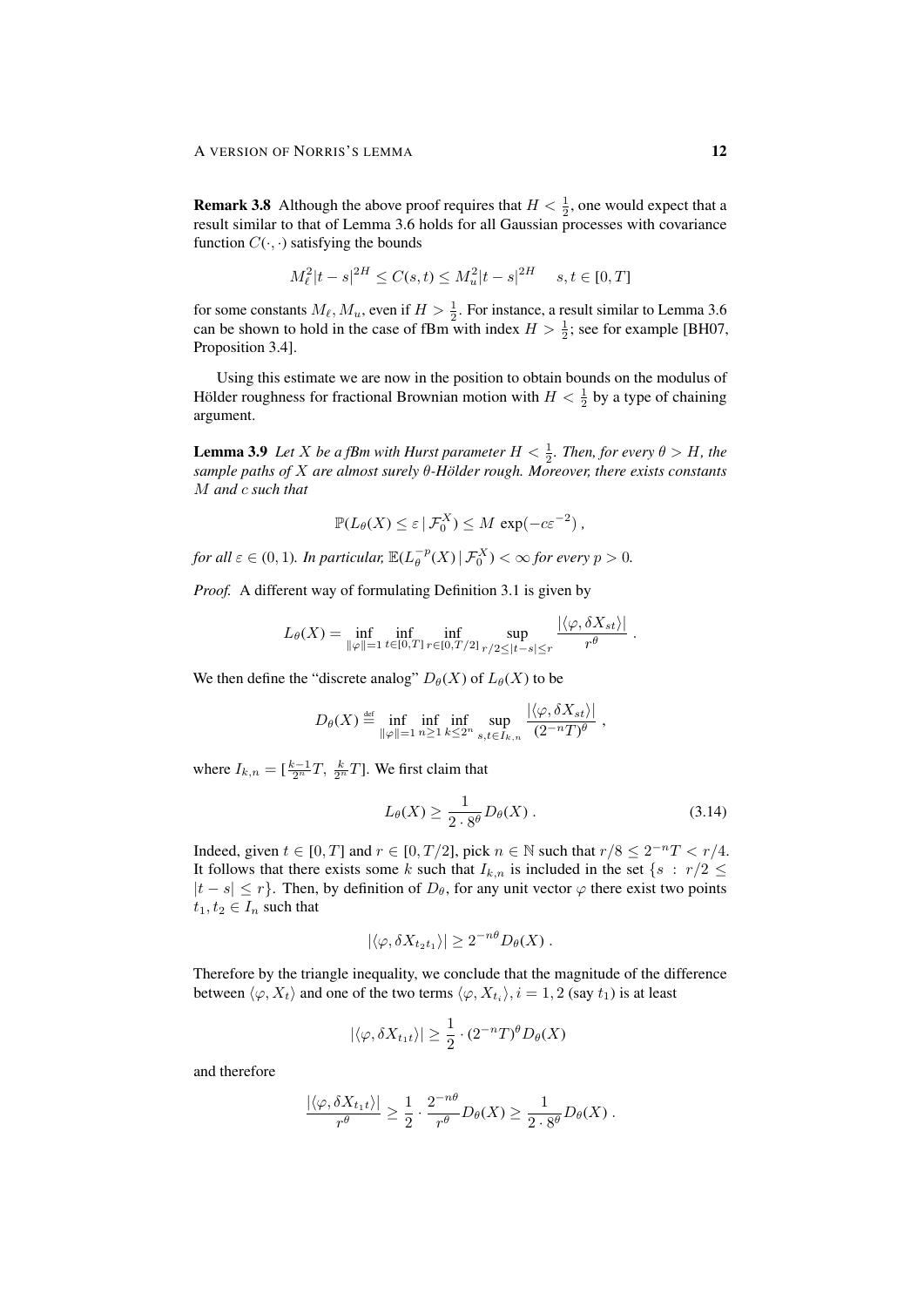#### MALLIAVIN DERIVATIVES 13

Since t, r and  $\varphi$  were chosen arbitrarily, the claim (3.14) follows.

It follows that it is sufficient to obtain the requested bound on  $\mathbb{P}(D_{\theta}(X) \leq \varepsilon \mid \mathcal{F}_0^X)$ . We have the straightforward bound

$$
\mathbb{P}(D_{\theta}(X) \leq \varepsilon \mid \mathcal{F}_{0}^{X}) \leq \mathbb{P}\Big(\inf_{\|\varphi\|=1} \inf_{n\geq 1} \inf_{k\leq 2^{n}} \sup_{s,t\in I_{k,n}} \frac{|\langle \varphi, \delta X_{st}\rangle|}{2^{-n\theta}} \leq \varepsilon \mid \mathcal{F}_{0}^{X}\Big)
$$

$$
\leq \sum_{n=1}^{\infty} \sum_{k=1}^{2^{n}} \mathbb{P}\Big(\inf_{\|\varphi\|=1} \sup_{s,t\in I_{k,n}} \frac{|\langle \varphi, \delta X_{st}\rangle|}{2^{-n\theta}} \leq \varepsilon \mid \mathcal{F}_{0}^{X}\Big).
$$

Applying Lemma 3.6 and noting that the bound obtained in this way is independent of  $k$ , we conclude that

$$
\mathbb{P}(D_{\theta}(X) \leq \varepsilon \,|\,\mathcal{F}_0^X) \leq M \sum_{n=1}^{\infty} 2^n \exp(-c2^{2n(\theta - H)} \varepsilon^{-2}) \leq \tilde{M} \sum_{n=1}^{\infty} \exp(-\tilde{c}n \varepsilon^{-2}).
$$

Here, we used the fact that we can find constants  $K$  and  $\tilde{c}$  such that

$$
n \log 2 - c 2^{2n(\theta - H)} \varepsilon^{-2} \leq K - \tilde{c} n \varepsilon^{-2} ,
$$

uniformly over all  $\varepsilon \leq 1$  and all  $n \geq 1$ . We deduce from this the bound

$$
\mathbb{P}(D_{\theta}(X) \leq \varepsilon \,|\,\mathcal{F}_0^X) \leq M\Big(e^{-\tilde{c}\varepsilon^{-2}} + \int_1^{\infty} \exp(-\tilde{c}\varepsilon^{-2}x) \,dx\Big)\,,
$$

which immediately implies the result.

## 4 Malliavin derivatives

In this section, we derive formulae for the Malliavin derivatives of solutions to (1.1), when conditioned on the past of the driving noise. In order to clarify the meaning of this statement, we will reduce this conditioned solution to a functional of an underlying Wiener process. With this notation, the Malliavin derivative will simply be the "usual" Malliavin derivative of a random variable on Wiener space.

Before proceeding further, let us make a digression that clarifies this construction. For  $\alpha \in (0, 1)$ , we define the fractional integration operator  $\mathcal{I}^{\alpha}$  and the corresponding fractional differentiation operator  $\mathcal{D}^{\alpha}$  by

$$
\mathcal{I}^{\alpha}f(t) \equiv \frac{1}{\Gamma(\alpha)} \int_0^t (t-s)^{\alpha-1} f(s) ds ,
$$
  

$$
\mathcal{D}^{\alpha}f(t) \equiv \frac{1}{\Gamma(1-\alpha)} \frac{d}{dt} \int_0^t (t-s)^{-\alpha} f(s) ds .
$$
 (4.1)

These operators are inverses of each other, see for example [SKM93] for a survey of fractional integral operators.

It turns out that the operator  $\mathcal{I}^{\frac{1}{2}-H}$  is an isometry between the Cameron-Martin space of the conditioned fBm and that of the underlying Wiener process mentioned at the beginning of this section. More precisely, given a typical instance  $w_-\in\mathcal{C}(\mathbb{R}_-, \mathbb{R}^d)$ of the "past" of the fBm, it follows from the Mandelbrot-van Nesse representation of the fractional Brownian motion [MVN68, Hai05] that there exists a constant  $\alpha_H$ 

 $\Box$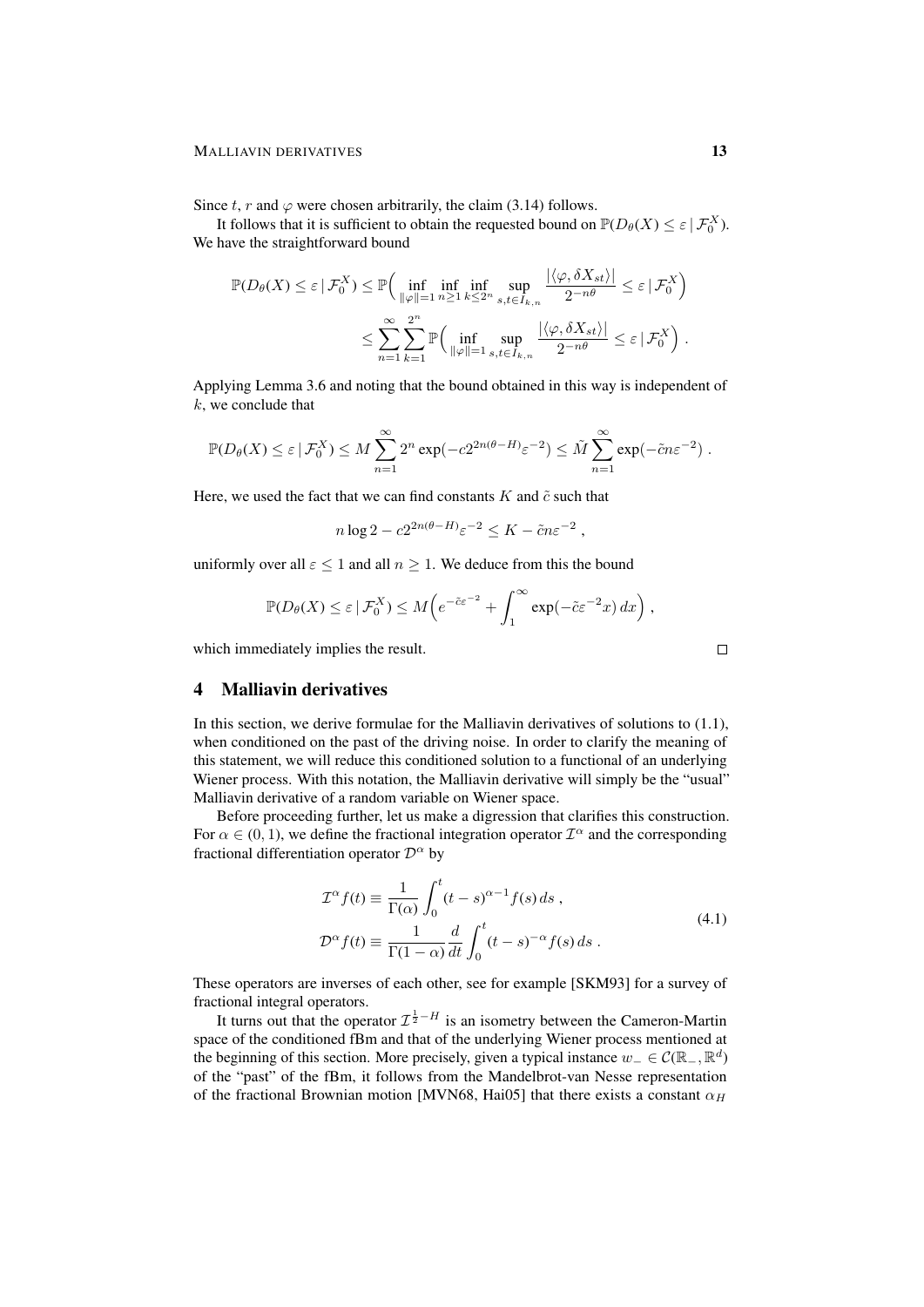and a (one-sided) Wiener process W on  $\mathbb{R}_+$  independent of w<sub>-</sub> such that the future  $w_+ \in \mathcal{C}(\mathbb{R}_+, \mathbb{R}^d)$  of the fBm conditioned on the past  $w_-$  may be expressed as

$$
w_{+} = Gw_{-} + \alpha_{H} \mathcal{D}^{\frac{1}{2} - H} W , \qquad (4.2)
$$

where  $\mathcal{D}^{\frac{1}{2}-H}$  is as defined in (4.1) and the operator  $\mathcal{G} \colon \mathcal{C}(\mathbb{R}_-, \mathbb{R}^d) \mapsto \mathcal{C}(\mathbb{R}_+, \mathbb{R}^d)$  is given by:

$$
(\mathcal{G}w_{-})(t) \stackrel{\text{def}}{=} \gamma_H \int_0^{\infty} \frac{1}{r} g\left(\frac{t}{r}\right) w_{-}(-r) \, dr \tag{4.3}
$$

Here, the kernel  $q$  is given by

$$
g(v) \stackrel{\text{def}}{=} v^{H - \frac{1}{2}} + (H - 3/2) v \int_0^1 \frac{(u + v)^{H - \frac{5}{2}}}{(1 - u)^{H - \frac{1}{2}}} du , \tag{4.4}
$$

and the constant  $\gamma_H$  is given by  $\gamma_H = (H - \frac{1}{2})\alpha_H \alpha_{1-H}$ , where  $\alpha_H$  is the constant appearing in (4.2). The interpretation of the operator G is that  $(\mathcal{G}w_{-})(t)$  is the conditional expectation at time t of a two-sided fractional Brownian motion with Hurst parameter H, conditioned on coinciding with  $w_$  for negative times.

Henceforth we will use the notation (4.2), namely we denote the past of the fBm by  $w_-\in\mathcal{C}(\mathbb{R}_-,\mathbb{R}^d)$  and the future by  $w_+\in\mathcal{C}(\mathbb{R},\mathbb{R}^d)$ . At this stage, we will use a slight abuse of notation, and we will also sometimes interpret  $w_+$  as an element in the space  $\mathcal{C}^\gamma_g(\mathbb{R}_+, \mathbb{R}^d)$  of geometric rough paths that are  $\gamma$ -Hölder continuous, although we then usually denote it by  $(X, \mathbb{X})$ .

In view of (4.2), it will be useful to clarify how to interpret this identity when the future is considered as an element in the space  $\mathcal{C}^\gamma_g(\mathbb{R}_+,\mathbb{R}^d)$ , and for which instances of w<sub>−</sub> the decomposition (4.2) makes sense. Recall that, for  $(X, \mathbb{X}) \in C_q^{\gamma}([0, T], \mathbb{R}^d)$ and  $h \in \mathcal{C}([0,T], \mathbb{R}^d)$  a path with bounded variation, we can define a translated path  $(Y, Y) = \tau_h(X, X)$  in a natural way by

$$
Y_t = X_t + h_t, \quad \mathbb{Y}_{s,t} = \mathbb{X}_{s,t} + \int_s^t \delta X_{s,r} \otimes dh_r + \int_s^t \delta h_{s,r} \otimes dX_r + \int_s^t \delta h_{s,r} \otimes dh_r.
$$
\n
$$
(4.5)
$$

Since we assumed  $h$  to be of bounded variation, the integrals appearing in this expression should be interpreted as usual Riemann-Stieltjes integrals. Assume furthermore that h is such that there exists a constant  $||h||_{1;\gamma}$  such that, for every  $s \leq t$  in [0, T], the variation of h over the interval [s, t] is bounded by  $||h||_{1;\gamma}|t-s|^\gamma$ . In this case, it follows immediately that there exists  $M$  (depending on  $T$ ) such that

$$
||Y - X||_{\gamma} \le ||h||_{1;\gamma}, \qquad ||Y - X||_{2\gamma} \le M||h||_{1;\gamma} (||h||_{1;\gamma} + ||X||_{\gamma}). \tag{4.6}
$$

Similarly, we check that there exists a constant M such that

$$
\|\tau_h(X,\mathbb{X})-\tau_h(\tilde{X},\tilde{\mathbb{X}})\|_{\gamma} \le M\|h\|_{1,\gamma}\|(X,\mathbb{X})-(\tilde{X},\tilde{\mathbb{X}})\|_{\gamma},\tag{4.7}
$$

so that  $\tau_h$  is Lipschitz continuous as a map from  $\mathcal{C}^{\gamma}_{g}([0,T], \mathbb{R}^d)$  to itself.

Denote now by  $\mathcal{W}_{\gamma}$  the completion of  $\mathcal{C}_0^{\infty}(\mathbb{R}_-;\mathbb{R}^d)$  with respect to the norm

$$
\|\omega\|_{\gamma} \equiv \sup_{\substack{s,t \in \mathbb{R}^- \\ s \neq t}} \frac{|\omega(t) - \omega(s)|}{|t - s|^{\gamma} (1 + |t| + |s|)^{\frac{1}{2}}} \,. \tag{4.8}
$$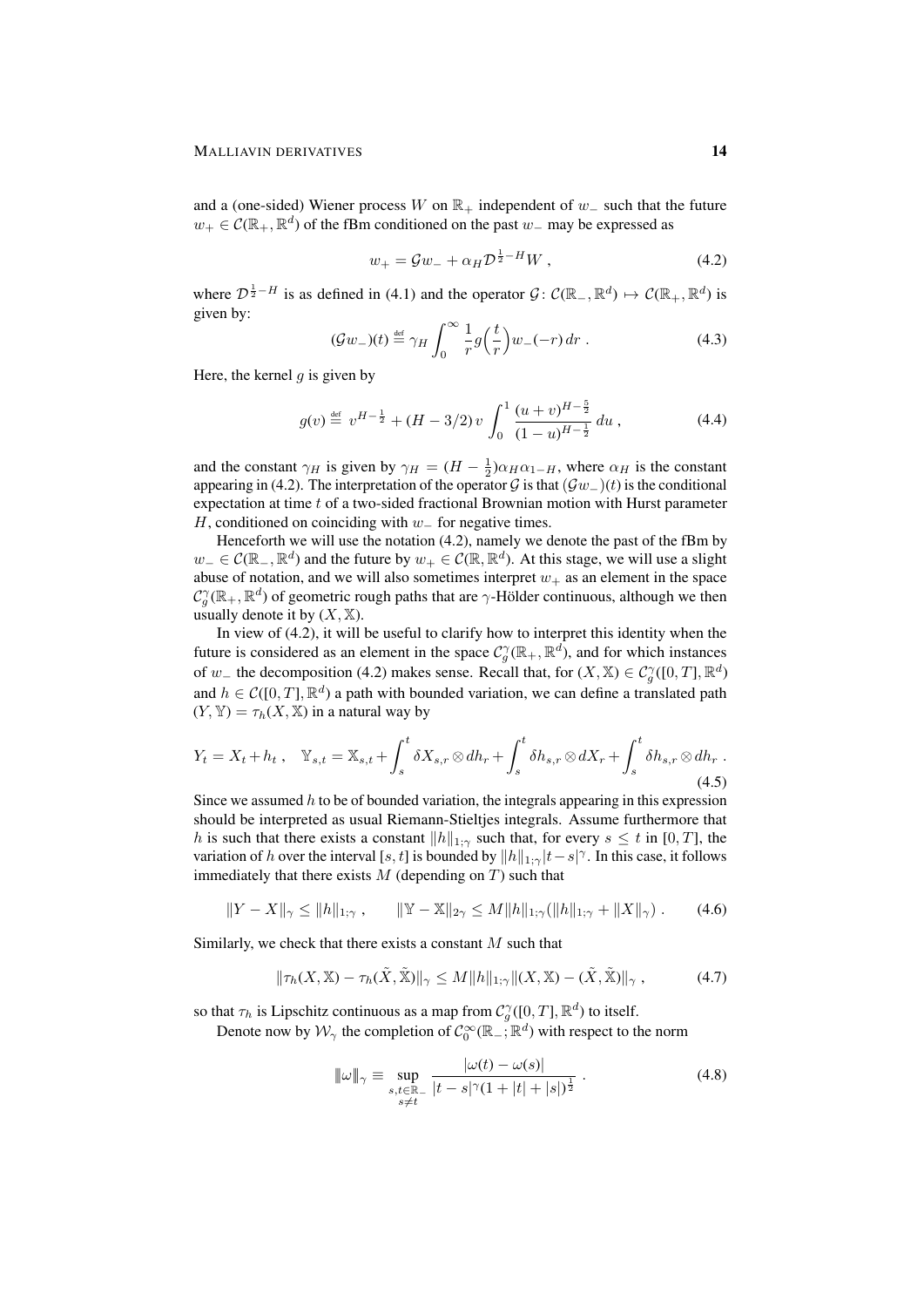For  $H \in (0, 1)$  and  $\gamma \in (0, H)$ , it can be shown that there exists a probability measure  $\mathbb{P}_-$  on  $\mathcal{W}_\gamma$  such that the canonical process associated to  $\mathbb{P}_-$  is a fractional Brownian motion with Hurst parameter  $H$  [Hai05].

Notice now that the operator G given by (4.3) is actually defined on all of  $\mathcal{W}_{\gamma}$ . Indeed, similarly to [HO07, Prop A.2], it can be checked that the kernel  $q$  defined in Equation  $(4.4)$  is smooth away from 0 and that its derivative satisfies

$$
g'(t) = \mathcal{O}(1), \quad t \ll 1, \qquad g'(t) = \mathcal{O}(t^{H - \frac{3}{2}}), \quad t \gg 1. \tag{4.9}
$$

It follows that, for  $w_-\in\mathcal{W}_{\gamma}$ , one has the bound

$$
|(\mathcal{G}w_*)'(t)| \le C ||w_-||_{\gamma} (t^{\gamma-1} + t^{\gamma - \frac{1}{2}}),
$$

where  $\|\cdot\|_{\gamma}$  is as in (4.8). In particular, over every finite time interval there exists a constant M such that

$$
\|\mathcal{G}w_{-}\|_{1,\gamma} \le M\|w_{-}\|_{\gamma} . \tag{4.10}
$$

As a consequence of this discussion, (4.2) makes sense in  $C_g^{\gamma}(\mathbb{R}_+, \mathbb{R}^d)$  for every  $w_- \in$  $W_{\gamma}$ , and this is how we will interpret this identity from now on.

#### 4.1 Derivatives of the solutions

We now derive expressions for the derivatives of solutions to  $(1.1)$ , both with respect to its initial condition and with respect to the driving noise. For this, we make the following assumption, which will be enforced throughout the whole article:

**Assumption 4.1** *The vector fields*  $V_j$  *are*  $C^{\infty}$  *and all of their derivatives grow at most* polynomially fast. Furthermore, for every initial condition  $z \in \mathbb{R}^n$ , every final time T, *and every*  $(X, \mathbb{X}) \in \mathcal{D}_g^{\gamma}([0, T], \mathbb{R}^d)$  *with*  $\gamma > \frac{1}{3}$ , (1.1) has a solution up to time T.

Remark 4.2 Since the solution to (1.1) depends continuously on both its initial condition and the rough path  $(X, \mathbb{X})$  [FV10b], it follows from a simple compactness argument that, for every  $R > 0$  and every final time  $T > 0$ , there exists a constant M such that the bound

$$
|| (Z, Z') ||_{X, \gamma} \leq M ,
$$

holds uniformly over all initial conditions  $|z| \leq R$  and all driving noises  $||(X, \mathbb{X})||_{\gamma} \leq R$ . Here, we use the fact that, over finite time intervals, the embedding  $\mathcal{D}_g^{\beta} \hookrightarrow \mathcal{D}_g^{\gamma}$  is compact for  $\beta > \gamma$  [FV10b, Prop. 8.17] and that the continuous dependence on the driving path also holds in  $\mathcal{D}_{g}^{\beta}$ .

For an initial condition z and an instance of the driving noise  $w = (w_-, w_+)$ , let  $\Phi_t(z, w_+)$  denote the solution map of (1.1):

$$
Z_t = \Phi_t(z, w_+).
$$

Note that for defining the solution, we only use  $w_+$  and do not use  $w_-,$  the past of the driving noise. Define the Jacobian

$$
J_{0,t} \stackrel{\text{def}}{=} \frac{\partial \Phi_t(z, w_+)}{\partial z} ,
$$

and, for notational convenience, set  $V = (V_1, V_2, \cdots, V_d)$ . Then the Jacobian  $J_{0,t}$  and its inverse satisfy the (rough) evolution equations

$$
dJ_{0,t} = DV_0(Z_t) J_{0,t} dt + DV(Z_t) J_{0,t} dX_t,
$$
\n(4.11a)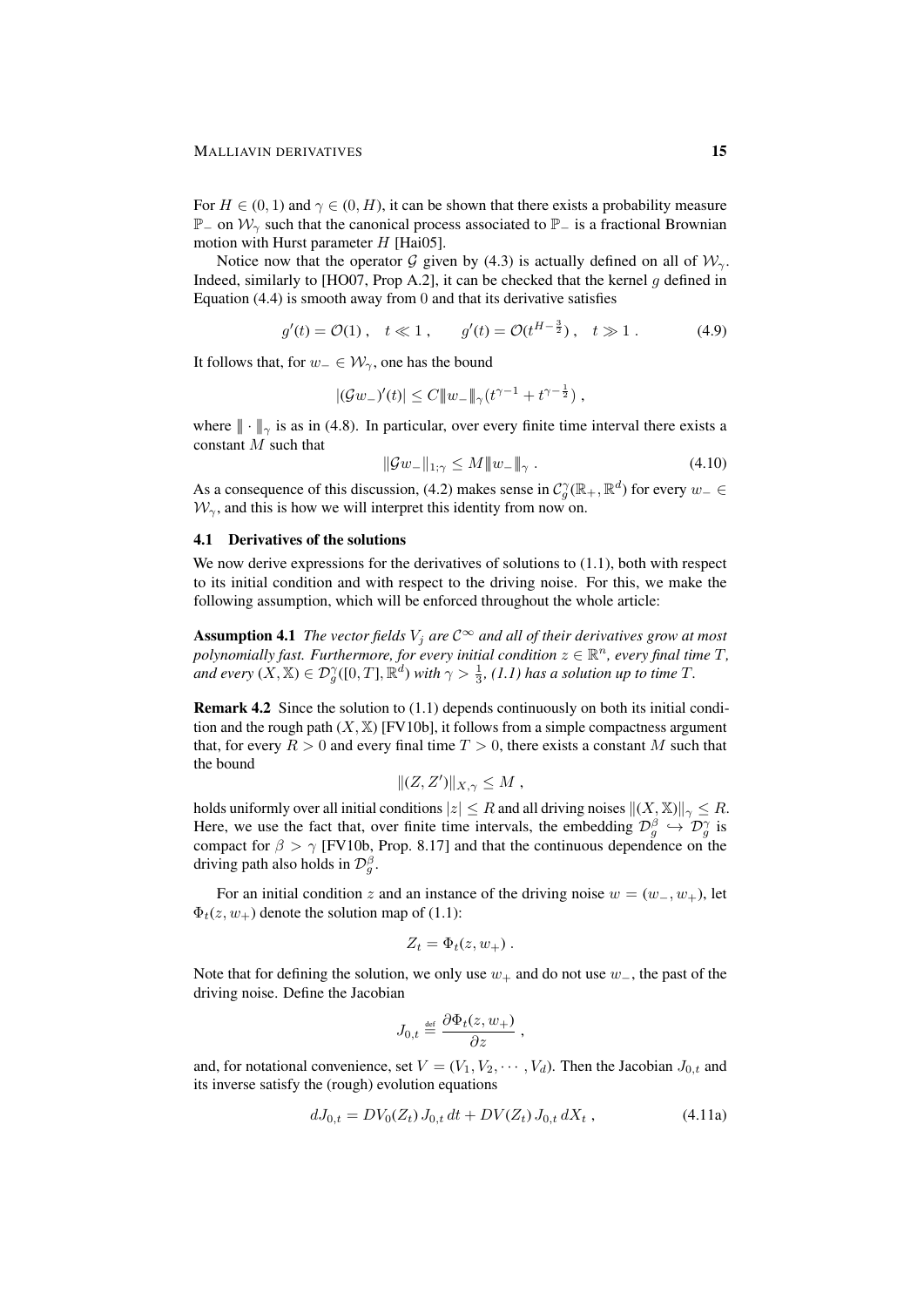#### MALLIAVIN DERIVATIVES 16

$$
dJ_{0,t}^{-1} = -J_{0,t}^{-1} DV_0(Z_t) dt - J_{0,t}^{-1} DV(Z_t) dX_t.
$$
 (4.11b)

Here, both J and  $J^{-1}$  are  $n \times n$  matrices, and  $J_{0,0} = J_{0,0}^{-1} = 1$ . In order to deduce (4.11b) from (4.11a), we used the chain rule, which holds provided that  $(X, \mathbb{X}) \in C_q^{\gamma}$ .

We now consider the effect on the solution of a variation, not of the initial condition, but of the driving noise itself. For this, we define the operators  $\mathcal{A}_T : L^2([0,T], \mathbb{R}^d) \mapsto$  $\mathbb{R}^n$  by

$$
\mathcal{A}_T v = \int_0^T J_{0,s}^{-1} V(Z_s) v(s) \, ds \,. \tag{4.12}
$$

A particular role will be played by  $\mathcal{A}_T^*: \mathbb{R}^n \mapsto L^2([0,T], \mathbb{R}^d)$ , the adjoint of  $\mathcal{A}_T$ , which is given by:

$$
(\mathcal{A}_T^* \xi)(s) = V(Z_s)^* (J_{0,s}^{-1})^* \xi \ , \quad \xi \in \mathbb{R}^n \ . \tag{4.13}
$$

It is known [FV10b] that for every sample path  $w_+$  of fBm in  $\mathcal{D}_g^{\gamma}$  and for any fixed T, the map<sup>1</sup>

$$
h \in \mathcal{H}_{H,+} \mapsto \Phi_T(z, w_+ + h) \tag{4.14}
$$

is Fréchet differentiable, where  $\mathcal{H}_{H,+}$  denotes the Cameron-Martin space of the Gaussian process  $w_+$ . Furthermore, setting  $h(s) = \int_0^s v(r) dr$  for some v, one has the identity

$$
D_h \Phi_T(z, w_+ + h)|_{h=0} = J_{0,T} \mathcal{A}_T v \,, \tag{4.15}
$$

whenever  $v \in L^2$ . Note that, by (4.2), the space  $\mathcal{H}_{H,+}$  consist of those paths h such that  $h = \mathcal{D}^{\frac{1}{2} - H} \tilde{h}$  for some  $\tilde{h}$  in the Cameron-Martin space of W, which in turn is equal to  $H<sup>1</sup>$ , the space of square integrable functions with square integrable weak derivative. This shows that the corresponding element  $v$  does not necessarily belong to  $L^2$ , so that one may wonder what the meaning of (4.15) is in general. Writing  $F_s = J_{0,s}^{-1} V(Z_s)$  as a shorthand, a calculation shows that there is a constant  $c$  such that

$$
\mathcal{A}_T \mathcal{D}^{\frac{1}{2}-H} v = c \int_0^T \left( \int_s^T (r-s)^{H-\frac{3}{2}} (F_s - F_r) \, dr + \frac{(T-s)^{H-\frac{1}{2}}}{\frac{1}{2}-H} F_s \right) v(s) \, ds \;, \tag{4.16}
$$

so that  $|\mathcal{A}_T\mathcal{D}^{\frac{1}{2}-H}v|\leq M\|F\|_{\mathcal{C}^\gamma}\|v\|_{L^2}$  for some constant  $M,$  provided that  $\gamma>\frac{1}{2}-H.$ Since, in our particular case, F is a rough path controlled by  $(X, \mathbb{X})$ , the condition  $||F||_{\mathcal{C}_{\alpha}^{\gamma}} < \infty$  for  $\gamma > \frac{1}{2} - H$  can always be satisfied when  $\frac{1}{2} - H < H$ , namely when  $H > \frac{1}{4}.$ 

In the sequel, we will write  $\mathcal{D}_v Z_T^z$  as a shorthand for the derivative of the solution map in the direction  $h = \int_0^1 v(s) ds$ , i.e.

$$
\mathcal{D}_v Z_T^z = D_h \Phi_T(z, w_+) = J_{0,T} \mathcal{A}_T v . \qquad (4.17)
$$

We also set

$$
\mathcal{D}_s Z_t^z = J_{s,t} V(Z_s^z) \stackrel{\text{def}}{=} J_{0,t} J_{0,s}^{-1} V(Z_s^z) ,\tag{4.18}
$$

so that  $\mathscr{D}_v Z_T^z$  is the  $L^2$ -scalar product of  $\mathscr{D} Z_T^z$  with  $v$ .

<sup>&</sup>lt;sup>1</sup>Since  $\mathcal{D}_{g}^{\gamma}$  is not a linear space, the "addition" of the paths  $w_{+}$  and h should be interpreted in the sense of (4.5) below.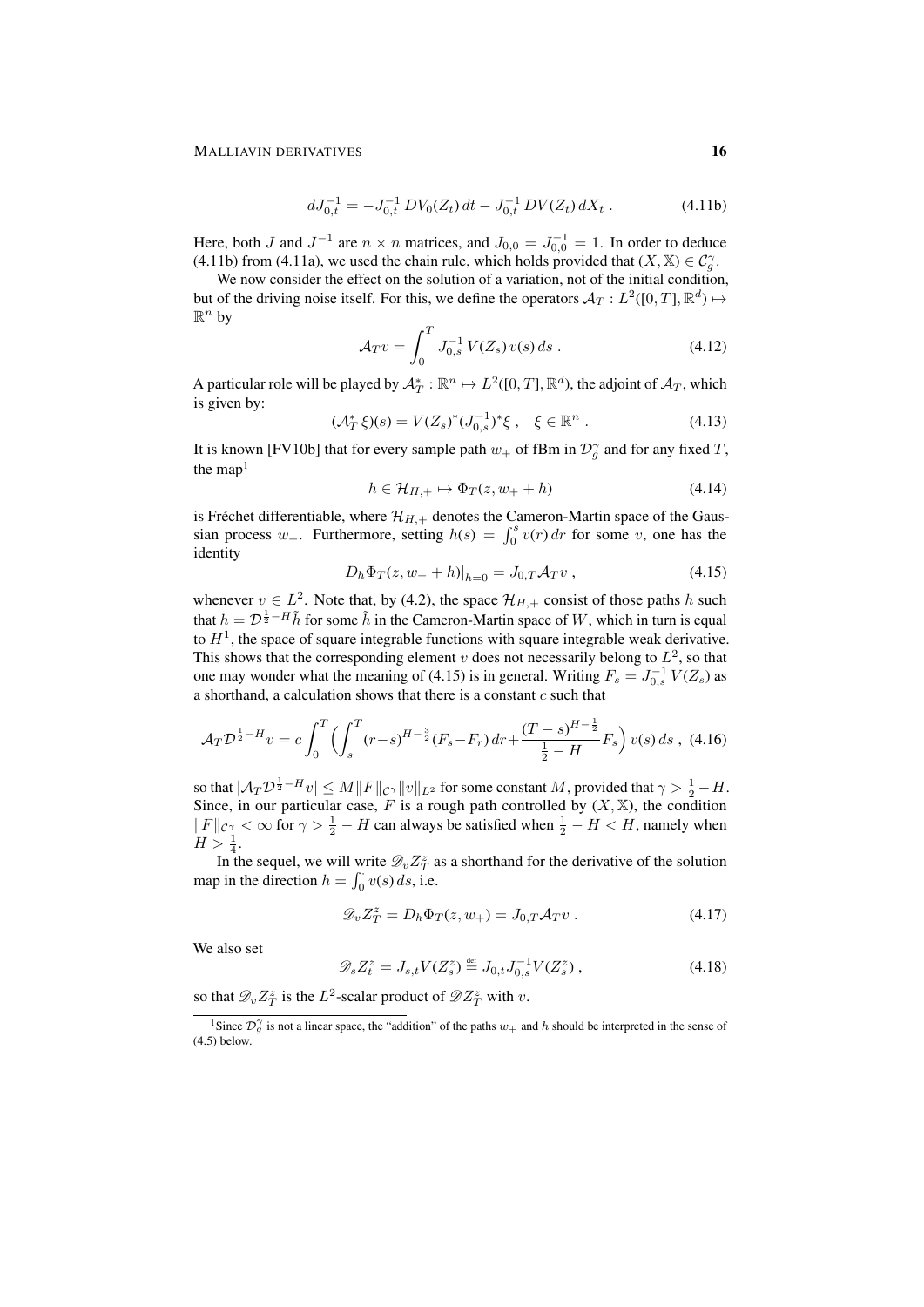#### 4.2 Malliavin differentiability of the solutions

Using the representation (4.2), the solution map  $\Phi_t(z, w_+)$  conditioned on the past w $_$ of the driving noise may be viewed as a functional of an underlying Wiener process on  $[0, \infty)$  which then allows us to define the Malliavin derivative of the solution map  $\mathbf{D}Z_t^z = \mathbf{D}\Phi_t(z, w_+)$  in the usual way. As shown in [CFV09], the Malliavin derivative is related to the Fréchet derivative given by (4.14) in the following way. For any  $\int_0^{\cdot} v(s) ds \in \mathcal{H}_{H,+}$ , define  $\tilde{v} = \mathcal{I}^{\frac{1}{2} - \tilde{H}} v$ . Then we have the identity

$$
\mathbf{D}_{\tilde{v}}Z_T^z = \frac{1}{\alpha_H} \mathcal{D}_v Z_T^z = \frac{1}{\alpha_H} J_{0,T} \mathcal{A}_T v = \frac{1}{\alpha_H} J_{0,T} \mathcal{A}_T \mathcal{D}^{\frac{1}{2} - H} \tilde{v} \quad , \tag{4.19}
$$

where  $\alpha_H$  is as in (4.2). In line with the notation from [Nua06], we define  $s \mapsto \mathbf{D}_s Z_t^z$ to be the stochastic process such that the relation

$$
\mathbf{D}_{\tilde{v}}Z_t^z = \int_0^t \tilde{v}(s) \, \mathbf{D}_s Z_t^z \, ds \;,
$$

holds for every  $\tilde{v} \in L^2$ . Comparing this with (4.16), we see that one has the identity

$$
\mathbf{D}_s Z_t^z = c \int_s^t (r - s)^{H - \frac{3}{2}} (J_{s,t} V(Z_s^z) - J_{r,t} V(Z_r^z)) dr + \frac{2c}{1 - 2H} (T - s)^{H - \frac{1}{2}} J_{s,t} V(Z_s^z) ,
$$
\n(4.20)

for some fixed constant c. (Furthermore,  $\mathbf{D}_s Z_t^z = 0$  for  $s \geq t$ .) In general, we can rewrite this as

$$
\mathbf{D}Z_t^z = \mathcal{D}_+^{\frac{1}{2}-H} \mathscr{D}Z_t^z \,, \tag{4.21}
$$

where  $\mathscr{D}_s Z_t^z$  is as in (4.18), with  $\mathscr{D}_s Z_t^z = 0$  for  $s \ge t$ , and  $\mathcal{D}_+^{\frac{1}{2}-H}$  is the linear operator given by

$$
(\mathcal{D}_+^{\frac{1}{2}-H}f)(s) = c \int_s^{\infty} (r-s)^{H-\frac{3}{2}} (f(r) - f(s)) dr.
$$

The aim of this section is to obtain a priori bounds on the higher-order Malliavin derivatives of the solution. As a first step, we obtain pointwise bounds on multiple derivatives of the solution map. In view of (4.18), we will need to compute  $\mathscr{D}_s J_{0,t}$ in order to obtain such bounds. At this stage, let us put indices back into the various expressions in order to clarify the precise meaning of the various expressions that appear. We will use Einstein's convention of summation over repeated indices and we write  $\mathscr{D}_s^i$ for the derivative with respect to the *i*th component of the driving noise  $(X, \mathbb{X})$ . It is clear that  $\mathscr{D}_s J_{0,t} = 0$  for  $t < s$ . Furthermore, we see from (4.11a) that

$$
\mathcal{D}_s^i J_{0,s}^{k\ell} = D_m V_i^k(Z_s) J_{0,s}^{m\ell} \tag{4.22}
$$

For  $t > s$ , we formally differentiate (4.11a) and we use the identity (4.18) to obtain the rough evolution equation

$$
d\mathscr{D}_{s}^{i}J_{0,t}^{k\ell} = D_{m}V_{j}^{k}(Z_{t})\mathscr{D}_{s}^{i}J_{0,t}^{m\ell}dX^{j}(t) + D_{m}V_{0}^{k}(Z_{t})\mathscr{D}_{s}^{i}J_{0,t}^{m\ell}dt + D_{mn}^{2}V_{j}^{k}(Z_{t})J_{0,t}^{m\ell}J_{s,t}^{no}V_{i}^{o}(Z_{t})dX^{j}(t) + D_{mn}^{2}V_{0}^{k}(Z_{t})J_{0,t}^{m\ell}J_{s,t}^{no}V_{i}^{o}(Z_{t})dt.
$$

Note now that this is a linear inhomogeneous equation for  $\mathscr{D}_{s}^{i}J_{0,t}^{k\ell}$ , where the linear part has exactly the same structure as (4.11a). As a consequence, we can solve it using the variation of constants formula which, when combined with (4.22), yields the expression

$$
\mathscr{D}_{s}^{i} J_{0,t}^{k\ell} = J_{s,t}^{k j} D_{m} V_{i}^{j} (Z_{s}) J_{0,s}^{m\ell} + \int_{s}^{t} J_{r,t}^{k p} D_{mn}^{2} V_{j}^{p} (Z_{r}) J_{0,r}^{m\ell} J_{s,r}^{nq} V_{i}^{q} (Z_{r}) dX^{j}(r)
$$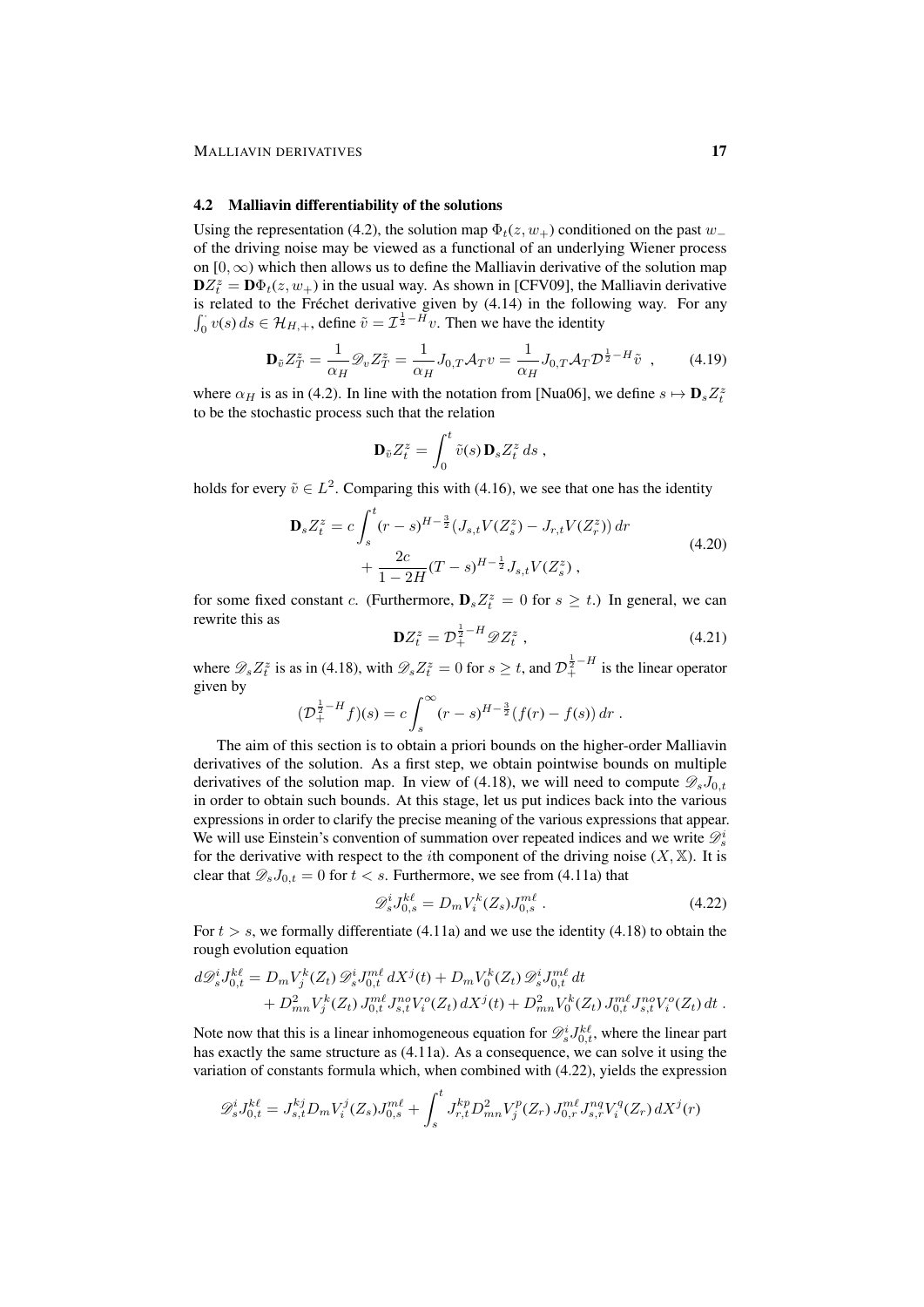#### MALLIAVIN DERIVATIVES 18

$$
+\int_{s}^{t} J_{r,t}^{kp} D_{mn}^{2} V_{0}^{p}(Z_{r}) J_{0,r}^{m\ell} J_{s,r}^{nq} V_{i}^{q}(Z_{r}) dr . \qquad (4.23)
$$

A similar identity also holds for  $\mathscr{D}_s J_{0,t}^{-1}$ , but the precise form of this expression is unimportant as will be seen presently.

Denote by  $\mathscr T$  the space of finite rooted trees and by  $\mathscr F$  the space of finite forests (unordered finite collections of trees, allowing for repetitions). Formally, we denote by  $(\tau_1, \ldots, \tau_k)$  the forest consisting of the trees  $\tau_1, \ldots, \tau_k$ . For  $F = (\tau_1, \ldots, \tau_k) \in \mathcal{F}$ , we also write  $[F] = [\tau_1, \ldots, \tau_k] \in \mathcal{T}$  for the tree obtained by gluing the roots of the trees of  $F$  to a common new root.

For any forest  $F \in \mathscr{F}$ , we then build a sequence of subsets  $\mathcal{V}_F^k \subset \mathcal{C}_X^{\gamma}([0,T], \mathbb{R})$ with  $k \ge 1$  in the following way. For the empty forest (), we set  $\mathcal{V}_0^k = \{1\}$  for every k. For  $F = (•)$ , the forest consisting of one single tree, which itself consists only of a root, we set

$$
\mathcal{V}_{(\bullet)}^k = \{J_{0,\cdot}^{ij}, (J_{0,\cdot}^{-1})^{ij}, D_{i_1,\dots,i_\ell}^{(\ell)} V_m^j(Z) : \ell \in \{0,\dots,k\}\},\,
$$

where  $m \in \{0, \ldots, d\}$ , and the indices i, j, and  $i_1, \ldots i_\ell$  belong to  $\{1, \ldots, n\}$ . For forests  $F = (\tau_1, \ldots, \tau_m)$  consisting of more than one tree, we set

$$
\mathcal{V}_{(\tau_1,...,\tau_m)}^k = \{ Y_1 \cdots Y_m : Y_j \in \mathcal{V}_{(\tau_j)}^k, \forall j \}.
$$
 (4.24)

In other words, the processes contained in  $\mathcal{V}^k_{(\tau_1,\ldots,\tau_m)}$  are obtained by multiplying together the processes contained in  $\mathcal{V}^k_{(\tau_j)}$ . Finally, if F consists of a single tree consisting of more than just one root, so that  $F = [G]$  for some forest G, we set

$$
\mathcal{V}_{[G]}^k = \left\{ \int_0^{\cdot} Y_s \, dX^{\ell}(s), \, \int_0^{\cdot} Y_s \, ds \, : \, Y \in \mathcal{V}_G^k, \, \ell \in \{1, \dots, d\} \right\} \, . \tag{4.25}
$$

This construction has the following feature:

**Lemma 4.3** There exists a map  $F \mapsto T_F$  from  $\mathscr F$  to  $2^\mathscr F$ , the set of subsets of  $\mathscr F$ , with *the following properties:*

- *The set*  $T_F$  *is finite for every*  $F \in \mathcal{F}$ *.*
- For every  $F \in \mathscr{F}$ ,  $k \geq 1$ , there exist coefficients  $c_{Y,U,\bar{U}}^i$  taking values in {0, 1, −1} *such that the identity*

$$
\mathscr{D}_s^iY_t = \sum_{G,\bar{G}\in T_F}\sum_{U\in \mathcal{V}_G^{k+1}}\sum_{\bar{U}\in \mathcal{V}_{\bar{G}}^{k+1}}c_{Y,U,\bar{U}}^iU_s\bar{U}_t
$$

*holds for every*  $Y \in \mathcal{V}_F^k$  and every  $0 \leq s < t \leq T$ .

*Proof.* Note first that, by writing  $J_{r,t} = J_{0,t} J_{0,r}^{-1}$  and similarly for  $J_{s,r}$ , we see from (4.23) that  $\mathscr{D}_sJ_{0,t}$  can indeed be written as

$$
\mathscr{D}_s^i J_{0,t}^{k\ell} = \sum_{G,\bar{G} \in T_J} \sum_{U \in \mathcal{V}_G^2} \sum_{\bar{U} \in \mathcal{V}_G^2} c_{U,\bar{U}}^{ik\ell} U_s \bar{U}_t ,
$$

for some coefficients  $c_{U,\bar{U}}^{ik\ell} \in \{0,1,-1\}$ , and for

$$
T_J=\{(\bullet),(\bullet,\bullet,\bullet),(\bullet,[\bullet,\bullet,\bullet,\bullet,\bullet])\}\;.
$$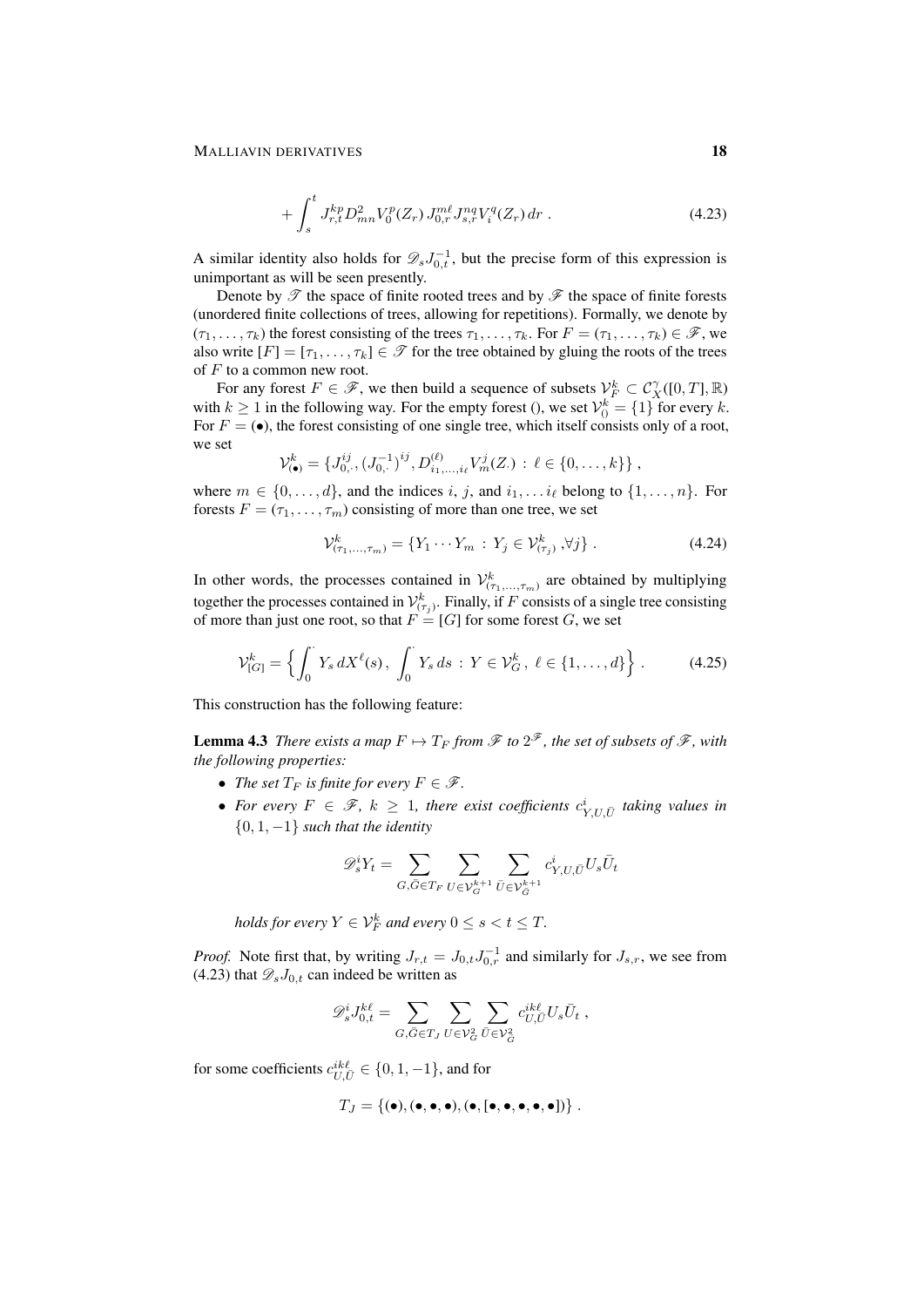The same statement holds true for  $\mathscr{D}_{s}^{i}(J_{0,t}^{-1})^{k\ell}$ . Furthermore, we have from (4.18) and the chain rule the identity

$$
\mathscr{D}_{s}^{i}D_{i_{1},...,i_{\ell}}^{(\ell)}V_{m}^{j}(Z_{t})=D_{i_{1},...,i_{\ell},k}^{(\ell+1)}V_{m}^{j}(Z_{t})J_{s,t}^{kp}V_{i}^{p}(Z_{s}),
$$

so that we have

$$
\mathscr{D}_s^{i} D_{i_1,...,i_\ell}^{(\ell)} V_m^j(Z_t) = \sum_{G,\bar{G} \in T_D} \sum_{U \in \mathcal{V}_G^2} \sum_{\bar{U} \in \mathcal{V}_G^2} \bar{c}_{U,\bar{U}} U_s \bar{U}_t \;,
$$

for some coefficients  $\bar{c}_{U,\bar{U}} \in \{0,1,-1\}$  (depending also on all the indices appearing on the left hand side), and for

$$
T_D = \{(\bullet, \bullet)\}.
$$

It follows that we can indeed find a set  $T_{\text{(\bullet)}} = T_J \bigcup T_D$  with the two properties stated in the lemma.

For more complicated forests, the claim follows by building  $T$  recursively in the following way. If  $F = (\tau_1, \dots, \tau_m)$  for trees  $\tau_j$  such that  $T_{(\tau_j)}$  is known, we observe that one has the identity

$$
\mathscr{D}_s^j Y_1(t) \dots Y_m(t) = \sum_{i=1}^m Y_1(t) \dots Y_{i-1}(t) \mathscr{D}_s^j Y_i(t) Y_{i+1}(t) \dots Y_m(t) . \tag{4.26}
$$

As a consequence, if we write  $F \oplus G$  for the union of two forests and  $F \ominus G$  for the forest obtained by removing from  $F$  its subforest  $G$ , we can set

$$
T_{(\tau_1,\ldots,\tau_m)} = \bigcup_{i=1}^m \{T_{(\tau_i)}, F \ominus (\tau_i) \oplus T_{(\tau_i)}\}.
$$
 (4.27)

It follows from (4.26) and (4.24) that this definition does indeed ensure that the requested properties are satisfied.

It remains to consider the case  $F = (\tau)$  for some non-trivial tree  $\tau$ . In this case, there exists a forest G such that  $\tau = [G]$  and elements in  $\mathcal{V}_F^k$  are given by (4.25). Note now that one has the identities

$$
\mathscr{D}_s^i \int_0^t Y_r \, dX^\ell(r) = \delta_{i\ell} Y_s + \int_0^t \mathscr{D}_s^i Y_r \, dX^\ell(r) ,
$$

$$
\mathscr{D}_s^i \int_0^{\cdot} Y_r \, dr = \int_0^t \mathscr{D}_s^i Y_r \, dr .
$$

As a consequence, if we set

$$
T_{[G]} = T_G \cup \{G, 0\} \cup \{([H]) : H \in T_G\}.
$$
\n(4.28)

the requested properties are again satisfied by induction. Since every forest can be built from elementary trees by the two operations considered in (4.27) and (4.28), this concludes the proof.  $\Box$ 

For our purpose, this has the following useful consequence. For a fixed final time T, define the controlled rough path  $\mathcal{J}^z \in \mathcal{D}^\gamma_g([0,T], \mathbb{R}^{2n^2+n})$  by

$$
\mathcal{J}_t^z = (Z_t, J_{0,t}, J_{0,t}^{-1}). \tag{4.29}
$$

(Note that both  $J$  and  $J^{-1}$  also implicitly depend on the starting point  $z$ .) We then have an a priori bound on the derivatives of the solution with respect to the driving noise in terms of  $\mathcal{J}^z$ :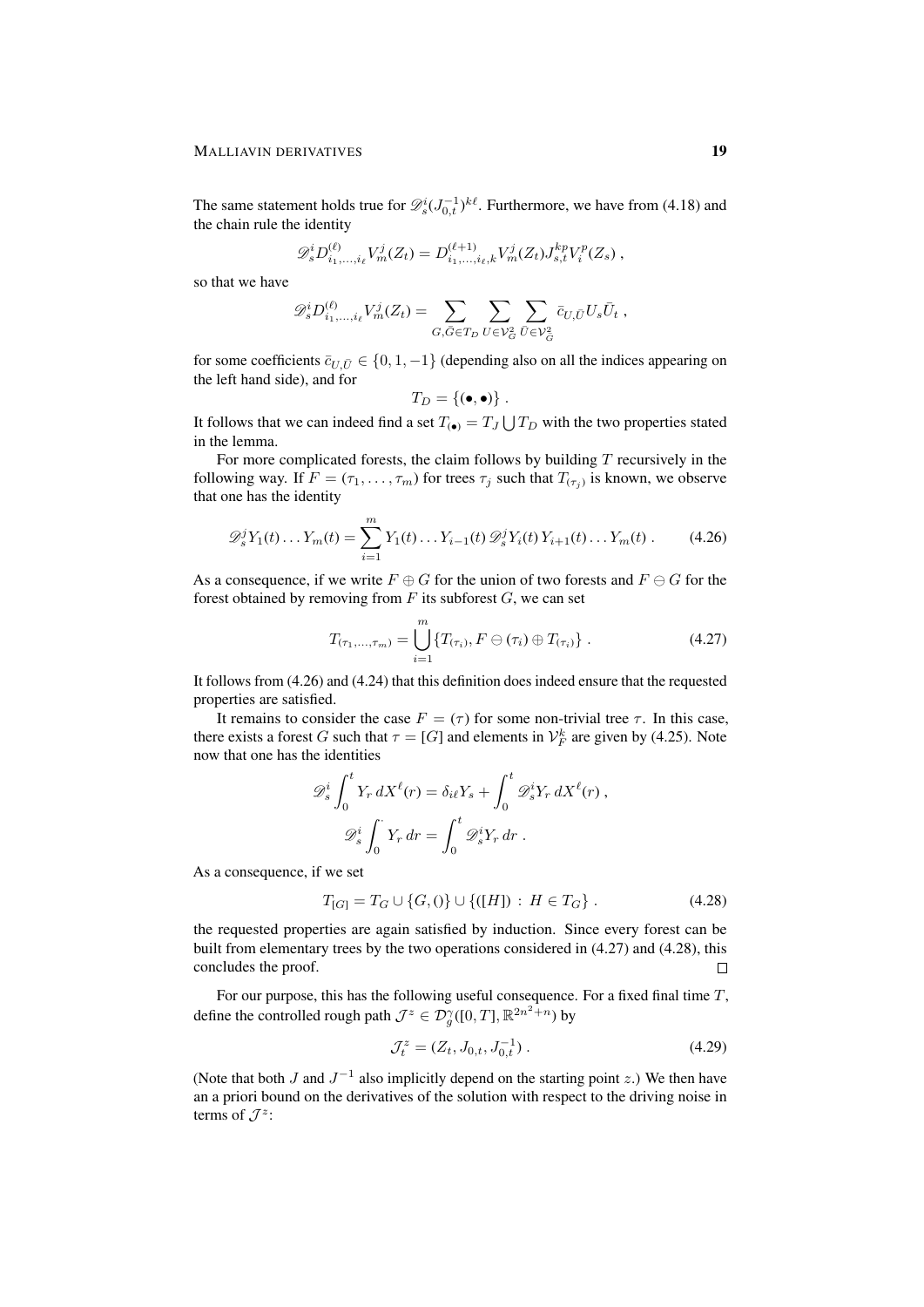**Proposition 4.4** Let  $A_t$  denote any component of the vector  $\mathcal{J}_t^z$ . Under assumption 4.1, *for every multiindex*  $\alpha = (\alpha_1, \dots, \alpha_\ell)$  *there exists a finite index set*  $T_\alpha$  *and elements*  $F_j^k \in \mathcal{C}_X^{\gamma}([0,T],\mathbb{R})$  *with*  $k \in T_\alpha$  *and*  $j \in \{1,\ldots,|\alpha|+1\}$ *, such that the identity* 

$$
\mathscr{D}_{s_1}^{\alpha_1} \cdots \mathscr{D}_{s_\ell}^{\alpha_\ell} A_t = \sum_{k \in T_\alpha} F_1^k(s_1) \cdots F_\ell^k(s_\ell) F_{\ell+1}^k(t) ,\qquad(4.30)
$$

*holds for every*  $0 \leq s_1 < \ldots < s_\ell < t \leq T$ .

*Furthermore, there exist constants* M *and* p *depending only on*  $\alpha$  *and* T *such that the bound*

$$
||F_j^k||_{X,\gamma} \leq M(1+||(\mathcal{J}^z,\mathcal{J}^{z'})||_{X,\gamma})^p,
$$

*holds for every* k *and* j*.*

*Proof.* The first claim follows immediately from Lemma 4.3 by induction on  $|\alpha|$ . The second claim follows from the construction of the sets  $\mathcal{V}_F^k$ , combined with Lemma 2.4 and Theorem 2.2.  $\Box$ 

In the particular case when  $X$  is fractional Brownian motion with Hurst parameter H, it follows from Proposition 4.4 that, if we consider the Malliavin derivatives  $\mathbf{D}_s$  with respect to the underlying Wiener process as at the beginning of this section, we have the following bound:

**Theorem 4.5** As above, let  $A_t$  denote any component of the vector  $\mathcal{J}_t^z$  and let  $(X, \mathbb{X})$  be fractional Brownian motion with Hurst parameter  $H \in (\frac{1}{3},\frac{1}{2})$ . Under Assumption 4.1, *for every multiindex*  $\alpha = (\alpha_1, \dots, \alpha_\ell)$ *, every*  $\gamma \in (\frac{1}{3}, H)$ *, every*  $\delta > 0$ *, and every*  $T > 0$ *, there exist constants* M *and* p *such that the bound*

$$
\left( |\mathbf{D}_{s_1}^{\alpha_1} \cdots \mathbf{D}_{s_\ell}^{\alpha_\ell} A_{s_{\ell+1}}| \prod_{j=1}^\ell |s_{j+1} - s_j|^{1-2H+\delta} \right) \leq M (1 + \|(\mathcal{J}^z, \mathcal{J}^z')\|_{X,\gamma})^p,
$$

*holds uniformly for all*  $0 \leq s_1 < \ldots < s_{\ell+1} \leq T$ . Furthermore, the exponent p can be *chosen to depend only on*  $|\alpha|$ *.* 

**Remark 4.6** Since the function  $t \mapsto t^{2H-1-\delta}$  is square integrable near the origin for  $\delta$  sufficiently small, the random variable  $A_t$  belongs to the stochastic Sobolev space  $\mathbf{D}_{\text{loc}}^{\infty}$ . If furthermore  $\mathbb{E} \Vert (\mathcal{J}, \mathcal{J}') \Vert_{X,\gamma}^p < \infty$  for every p, then  $A_t$  belongs to the stochastic Sobolev space  $\mathbf{D}^{\infty}$ . See [Nua06, p. 49] for the definitions of  $\mathbf{D}^{\infty}_{\text{loc}}$  and  $\mathbf{D}^{\infty}$ .

*Proof.* Consider now  $s_1 < \ldots < s_\ell$  to be fixed and consider, for  $j = 0, \ldots, \ell$ , the sequence of functions

$$
F^{(j)}(r_{j+1},\ldots,r_\ell)=\mathbf{D}_{s_1}\cdots\mathbf{D}_{s_j}\mathscr{D}_{r_{j+1}}\cdots\mathscr{D}_{r_\ell}A_t,
$$

so that our aim is to obtain a bound on  $F^{(\ell)}$ . Note that, by (4.21), the  $F^{(j)}$  satisfy the recursive formula

$$
F^{(j)}(r_{j+1},\ldots,r_{\ell}) = c \int_{s_j}^{\infty} (r-s_j)^{H-\frac{3}{2}} (F^{(j-1)}(r,r_{j+1},\ldots,r_{\ell})
$$
(4.31)
$$
- F^{(j-1)}(s_j,r_{j+1},\ldots,r_{\ell}) dr.
$$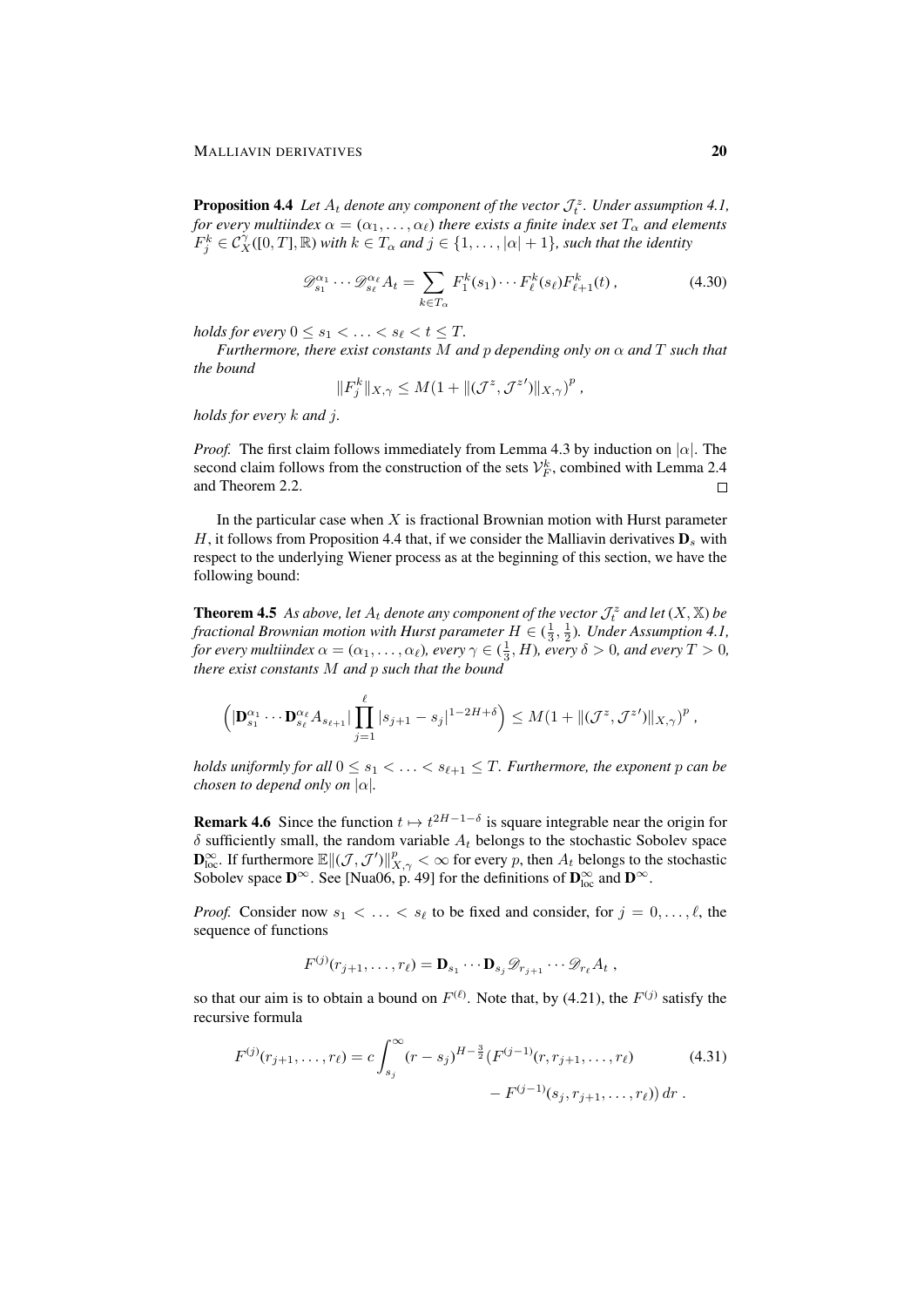We claim now that, for every j, there exists an index set  $T_j$  and a family of functions  $F_i^{(j,k)}$  such that, for  $s_j < r_{j+1} < \ldots < r_\ell < t$ , one has the identity

$$
F^{(j)}(r_{j+1},\ldots,r_\ell) = \sum_{k \in T_j} \prod_{i=j+1}^{\ell} F_i^{(j,k)}(r_i).
$$
 (4.32)

Furthermore, for every  $\beta \in (\frac{1}{2} - H, H)$ , there exists a constant M independent of  $s_1, \ldots, s_\ell$  such that these functions satisfy the bound

$$
\prod_{i=j+1}^{\ell} \|F_i^{(j,k)}(r_i)\|_{\beta,j} \le M \prod_{i=1}^j |s_{j+1} - s_j|^{H - \frac{1}{2} - \beta} (1 + \|(\mathcal{J}^z, \mathcal{J}^{z'})\|_{X,\gamma})^p , \quad (4.33)
$$

for some fixed  $p > 0$ . Here, where we denote by  $||F||_{\beta,j}$  the  $C^{\beta}$ -norm (not seminorm!) of F, restricted to the interval  $[s_{i+1}, t]$ . In the special case  $j = \ell$ , this is just  $|F(t)|$ . Once we show that (4.32) and (4.33) hold, the proof is complete since the special case  $j = \ell$  and the choice  $\beta = \frac{1}{2} - H + \delta$  yields the stated claim for  $\delta$  sufficiently small. For larger values of  $\delta$ , the claim can easily be reduced to that for small  $\delta$ .

Note furthermore that  $F^{(j)}(r_{j+1}, \ldots, r_\ell) = 0$  if there exists  $i > j$  such that  $r_i > t$ and that the function  $F^{(j)}$  is symmetric under permutations of its arguments. As a consequence, (4.32) is sufficient to determine  $F^{(j)}$ .

The proof now goes by induction over j. For  $j = 0$ , we have

$$
F^{(0)}(r_1,\ldots,r_\ell)=\mathscr{D}_{r_1}\cdots\mathscr{D}_{r_\ell}A_t\;,
$$

which is indeed of the form (4.32) by Proposition 4.4. In this case, the bound (4.33) reduces to the statement that the  $F_i^{(0,k)}$  are  $\beta$ -Hölder continuous, which is also a consequence of Proposition 4.4. In order to make use of the recursion (4.31), we have to rewrite it in such a way that the arguments of  $F^{(j-1)}$  are always ordered. Using the recursion hypothesis, we then have the identity

$$
F^{(j)}(r_{j+1},\ldots,r_{\ell}) = c \sum_{k \in T_{j-1}} \int_{s_j}^{r_{j+1}} (r-s_j)^{H-\frac{3}{2}} (F_j^{(j-1,k)}(r) - F_j^{(j-1,k)}(s_j)) dr
$$
  

$$
\times \prod_{i>j} F_i^{(j-1,k)}(r_i)
$$
  
+ 
$$
c \sum_{k \in T_{j-1}} \sum_{i>j} \int_{r_i}^{r_{i+1}} (r-s_j)^{H-\frac{3}{2}} F_i^{(j-1,k)}(r) dr
$$
  

$$
\times \Biggl( \prod_{q=j}^{i-1} F_q^{(j-1,k)}(r_{q+1}) \Biggr) \Biggl( \prod_{q=i+1}^{\ell} F_q^{(j-1,k)}(r_q) \Biggr)
$$
  
- 
$$
\frac{2c}{1-2H} (r_{j+1}-s_j)^{H-\frac{1}{2}} F_j^{(j-1,k)}(s_j) \prod_{i>j} F_i^{(j-1,k)}(r_i)
$$
  

$$
\stackrel{\text{def}}{=} T_1 + T_2 + T_3.
$$

Rewriting the integral from  $r_i$  to  $r_{i+1}$  appearing in  $T_2$  as

$$
\int_{r_i}^t (r-s_j)^{H-\frac{3}{2}} F_i^{(j-1,k)}(r) dr - \int_{r_{i+1}}^t (r-s_j)^{H-\frac{3}{2}} F_i^{(j-1,k)}(r) dr,
$$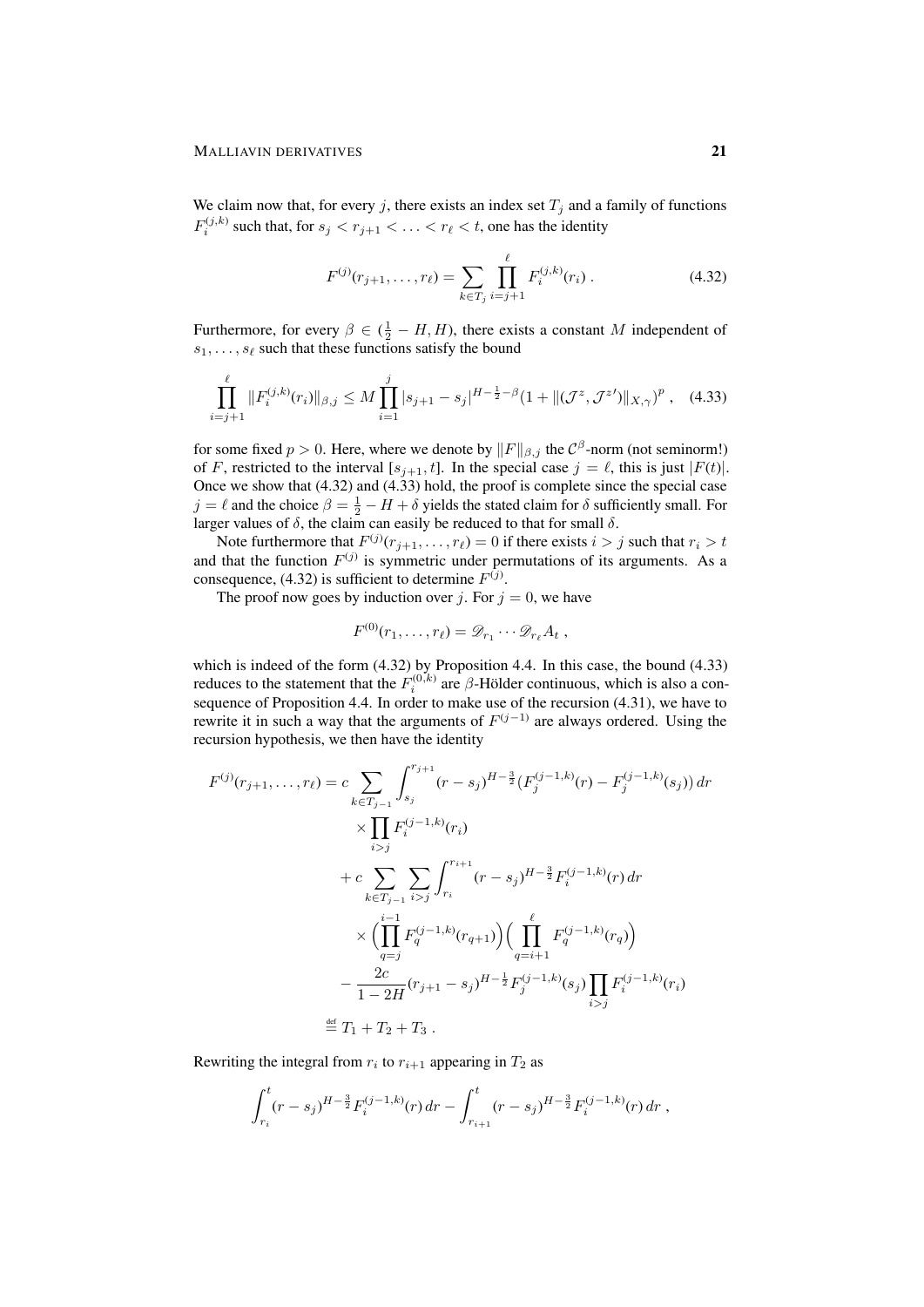we see that  $F^{(j)}$  is indeed again of the form (4.32). It remains to show that the bound (4.33) holds. To show that it holds for  $T_1$ , write

$$
G_k(s) = \int_{s_j}^s (r - s_j)^{H - \frac{3}{2}} \left( F_j^{(j-1,k)}(r) - F_j^{(j-1,k)}(s_j) \right) dr,
$$

so that one has, for  $s > s_j$ , the bound

$$
|\partial_s G_k(s)| \le (s - s_j)^{H - \frac{3}{2} + \beta} ||F_j^{(j-1,k)}||_{\beta, j-1}.
$$

In particular, one has for  $s > s_{j+1}$  the bound

$$
|\partial_s G_k(s)| \le (s_{j+1} - s_j)^{H-\frac{1}{2}}(s - s_j)^{\beta-1} ||F_j^{(j-1,k)}||_{\beta, j-1}.
$$

Furthermore, we obtain in a similar way the bound

$$
|G_k(s_{j+1})| \leq M(s_{j+1} - s_j)^{H - \frac{1}{2} + \beta} ||F_j^{(j-1,k)}||_{\beta, j-1},
$$

for some constant  $M$ , so that a straightforward calculation yields

$$
||G_k||_{\beta,j} \leq M(s_{j+1} - s_j)^{H - \frac{1}{2}} ||F_j^{(j-1,k)}||_{\beta,j-1},
$$

for some constant M. The requested bound on  $T_1$  (actually a bound that it better than requested) then follows at once.

To bound  $T_2$ , we proceed similarly by setting

$$
G_k(s) = \int_s^t (r - s_j)^{H - \frac{3}{2}} F_i^{(j-1,k)}(r) dr,
$$

and noting that  $G_k(t) = 0$  and

$$
|\partial_s G_k(s)| \le (s_{j+1} - s_j)^{H - \frac{1}{2} - \beta} (s - s_j)^{\beta - 1} ||F_i^{(j-1,k)}||_{\beta, j-1}.
$$

It follows as above that

$$
||G_k||_{\beta,j} \leq M(s_{j+1} - s_j)^{H - \frac{1}{2} - \beta} ||F_i^{(j-1,k)}||_{\beta,j-1},
$$

as requested. Finally, the bound on  $T_3$  follows in the same way.

 $\Box$ 

## 5 Regularity of laws

Our aim in this section is to show that, if the vector fields  $V$  satisfy Hörmander's celebrated Lie bracket condition (see below), then the Malliavin matrix of the process  $Z_t$  is almost surely invertible and to obtain quantitative bounds on its lowest eigenvalue.

In order to state Hörmander's condition, we define recursively the families of vector fields

$$
\mathcal{V}_0 = \{ V_k : k \ge 1 \}, \qquad \mathcal{V}_{n+1} = \mathcal{V}_n \cup \{ [U, V_k] : U \in \mathcal{V}_n, k \ge 0 \},
$$

where  $[U, V]$  denotes the Lie bracket between the vector fields U and V. Note that under Assumption 4.1, the elements in  $V_n$  also have derivatives of all orders that grow at most polynomially. We now formulate Hörmander's bracket condition [Hör67]: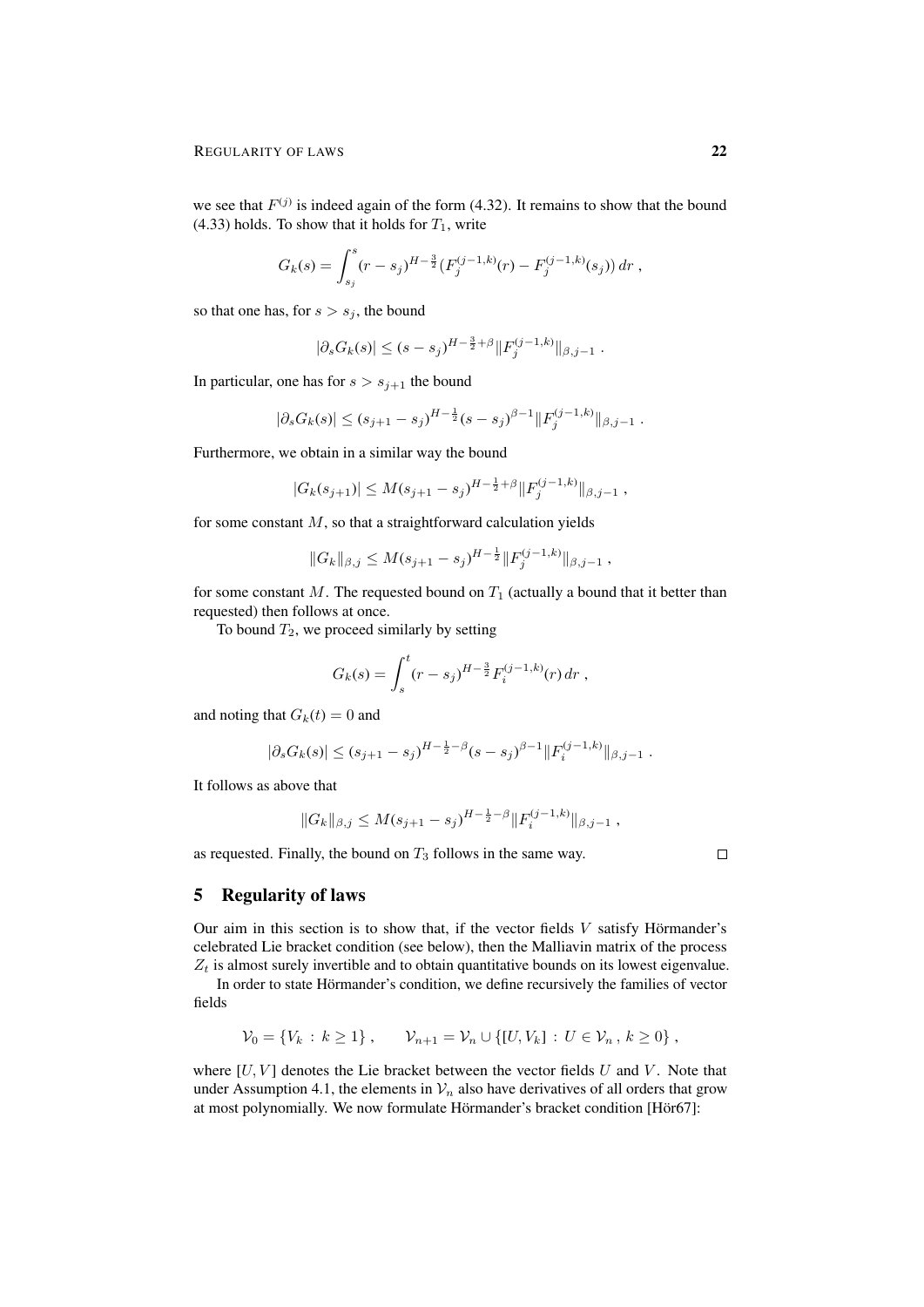**Assumption 5.1** *For every*  $z_0 \in \mathbb{R}^n$ , there exists  $N \in \mathbb{N}$  such that the identity

$$
span{U(z_0) : U \in \mathcal{V}_N} = \mathbb{R}^n
$$
\n(5.1)

*holds.*

It is well-known from the works of Malliavin, Bismut, Kusuoka, Stroock and others [Mal78, Bis81, KS84, KS85, KS87, Nor86, Mal97, Nua06] that when the driving noise X is Brownian motion, one way of proving the smoothness of the law of  $Z_T$  under Hörmander's condition is to first show the invertibility of the "reduced Malliavin matrix" 2

$$
C_T \stackrel{\text{def}}{=} \mathcal{A}_T \mathcal{A}_T^* = \int_0^T J_{0,s}^{-1} V(Z_s) V(Z_s)^* (J_{0,s}^{-1})^* ds . \tag{5.2}
$$

Recall that the matrix norm of a symmetric matrix is equal to its largest eigenvalue. Since  $C_T$  is a symmetric matrix, one can write the norm of its inverse as

$$
||C_T^{-1}||^{-1} = \inf_{||\varphi||=1} \langle v, C_T v \rangle, \quad \varphi \in \mathbb{R}^n .
$$
 (5.3)

Before we turn to our bound on the inverse of  $C_T$ , let us introduce some notation. For any smooth vector field U, define the process  $\mathcal{Z}_U(t) = J_{0,t}^{-1} U(Z_t)$ , and set furthermore

$$
\mathcal{R}_z \stackrel{\text{def}}{=} 1 + L_\theta(X)^{-1} + \|(X, \mathbb{X})\|_{\gamma} + \|(J^z, \mathcal{J}^{z'})\|_{X, \gamma} + |z|, \tag{5.4}
$$

where  $\mathcal{J}^z$  is as in (4.29). Here, we fix a "roughness exponent"  $\theta > H$  which will appear n subsequent statements.

Lemma 5.2 *Fix a final time* T > 0*. Under Assumption 4.1, there exist constants*  $c, a > 0$  *and*  $M > 0$  *such that the bound* 

$$
\|\langle \varphi, \mathcal{Z}_U(\cdot)\rangle\|_{\infty} \leq M\mathcal{R}^c \, |\langle \varphi, C_T\varphi \rangle|^a ,
$$

*holds for all*  $U \in V_1$ , all  $\varphi \in \mathbb{R}^n$  such that  $\|\varphi\| = 1$ , all initial conditions z and all  $(X, \mathbb{X}) \in \mathcal{D}_g^{\gamma}([0, T], \mathbb{R}^d).$ 

*Proof.* By definition we have

$$
\langle \varphi, C_T \varphi \rangle = \sum_{i=1}^d \int_0^T \langle \varphi, J_{0,s}^{-1} V_i(Z_s) \rangle^2 ds = \sum_{i=1}^d \|\langle \varphi, \mathcal{Z}_{V_i}(\cdot) \rangle\|_{L^2[0,T]}^2.
$$
 (5.5)

To obtain an upper bound of order  $|\langle \varphi, C_T \varphi \rangle|^a$  on the supremum norm, our main tool is the interpolation inequality

$$
||f||_{\infty} \le 2 \max \left( T^{-\frac{1}{2}} ||f||_{L^{2}[0,T]}, \, ||f||_{L^{2}[0,T]}^{\frac{2\gamma}{2\gamma+1}} ||f||_{\gamma}^{\frac{1}{2\gamma+1}} \right), \tag{5.6}
$$

which holds for every  $\gamma$ -Hölder continuous function  $f : [0, T] \mapsto \mathbb{R}$  (see for example [HP11, Lemma A.3]). Since in our case the final time T is fixed, the  $L^2$  norm is controlled by the  $\gamma$ -Hölder norm, so that

$$
\|\langle \varphi, \mathcal{Z}_{V_i}(\cdot)\rangle\|_\infty \leq M \|\langle \varphi, \mathcal{Z}_{V_i}(\cdot)\rangle\|^{\frac{2\gamma}{2\gamma+1}}_{L^2[0,T]} \| \langle \varphi, \mathcal{Z}_{V_i}(\cdot)\rangle\|^{\frac{1}{2\gamma+1}}_{\mathcal{C}^\gamma}
$$

<sup>2</sup>This is a slight misnomer since our SDE is driven by fractional Brownian motion, rather than Brownian motion. One can actually rewrite the solution as a function of an underlying Brownian motion by making use of the representation 4.2, but the associated Malliavin matrix has a slightly more complicated relation to  $C_T$ than usual. Still, it will be useful to first obtain a bound on the inverse of  $C_T$ .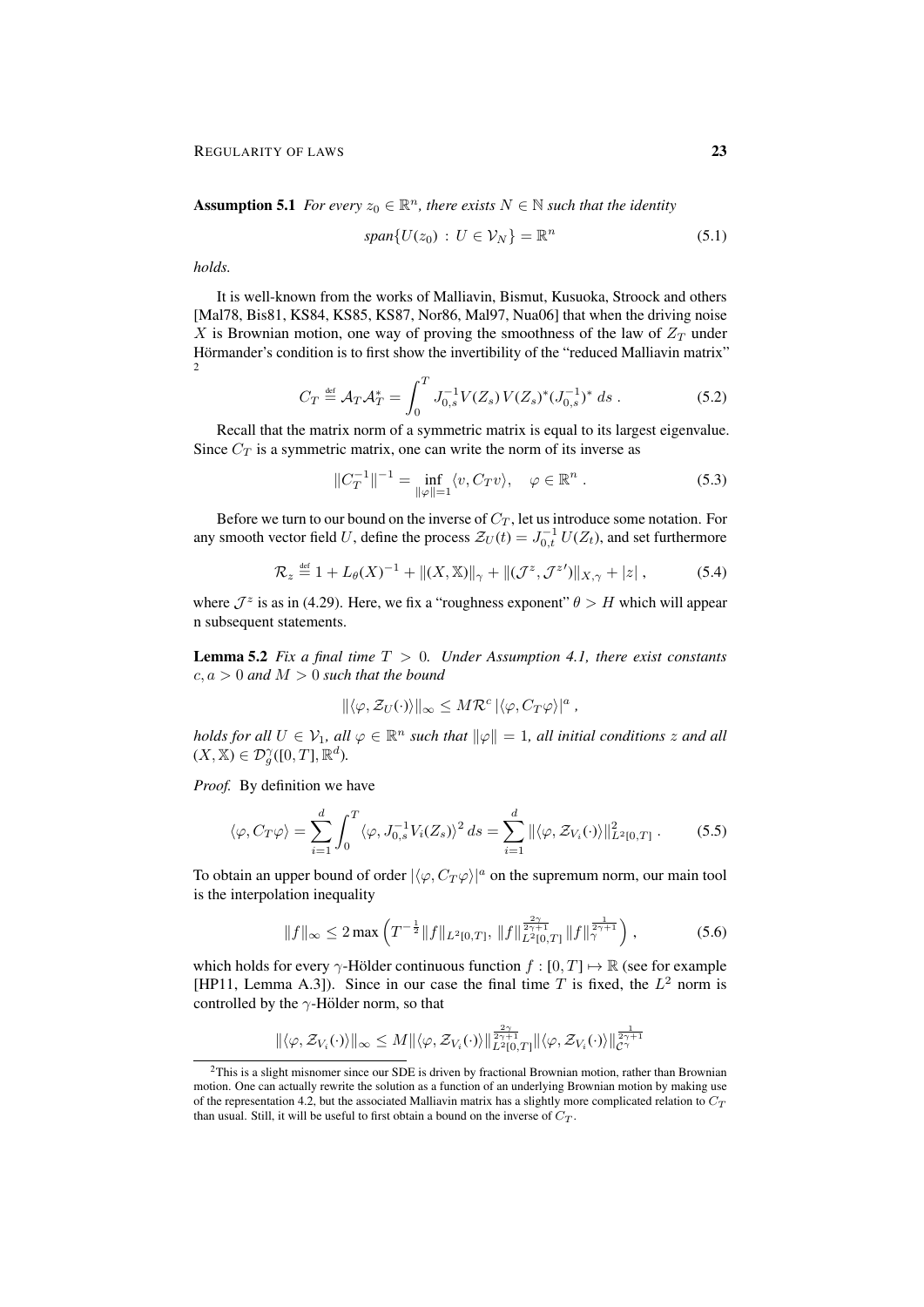Since the vector fields  $V_i$  have derivatives with at most polynomial growth by assumption, we obtain immediately from Lemma 2.4 the bound

$$
\|\langle \varphi, \mathcal{Z}_{V_i}(\cdot) \rangle\|_{\mathcal{C}^\gamma} \le M\mathcal{R}^a ,\qquad(5.7)
$$

for some exponent  $a$ . Combining this with  $(5.5)$ , the claim follows at once.  $\Box$ 

The next lemma involves an iterative argument (similar in spirit to [KS85, Nor86, BH07]) to show that a similar bound holds with  $V_i$  replaced by any vector field obtained by taking finitely many Lie brackets between the  $V_j$ 's.

**Lemma 5.3** *Fix a final time*  $T > 0$ *. Under Assumption 4.1, for every*  $i \ge 1$ *, there exist*  $constants\ c_i, a_i > 0$  and  $M > 0$  such that

$$
\|\langle \varphi, \mathcal{Z}_U(\cdot)\rangle\|_{\infty} \leq M\mathcal{R}^{c_i} \|\langle \varphi, C_T\varphi\rangle\|^{a_i},
$$

*for every*  $U \in \mathcal{V}_i$ , every  $\varphi \in \mathbb{R}^n$  such that  $\|\varphi\| = 1$ , every initial condition z and every  $(X, \mathbb{X}) \in \mathcal{D}^{\gamma}_g([0,T], \mathbb{R}^d).$ 

*Proof.* The proof goes by induction over i. We already know from Lemma 5.2 that the statement holds for  $i = 1$ . Assume now that it holds for some  $i \ge 1$  and let us show that it holds for  $i + 1$ . For any  $t \leq T$  and  $U \in \mathcal{V}_i$ , a simple application of the chain rule (which holds since  $(X, \mathbb{X})$  is assumed to be a geometric rough path) yields

$$
\langle \varphi, \mathcal{Z}_U(t) \rangle = \int_0^t \langle \varphi, \mathcal{Z}_{[V_0, U]}(s) \rangle \, ds + \sum_{j=1}^d \int_0^t \langle \varphi, \mathcal{Z}_{[V_j, U]}(s) \rangle dX_s^j \,, \tag{5.8}
$$

where the second integral is a rough integral as in Theorem 2.2.

First we derive a priori bounds on the two integrands of (5.8) and then apply Theorem 3.4. It follows from Lemma 2.4 and Assumption 4.1 that

$$
\|\langle \varphi, \mathcal{Z}_{[V_j, U]}(\cdot) \rangle\|_{X, \gamma} \le M \mathcal{R}^a, \qquad j = 0, \dots, d \,, \tag{5.9}
$$

so that a similar bound holds on  $\|\langle \varphi, \mathcal{Z}_{[V_i, U]}(\cdot)\rangle\|_{\gamma}$ .

By the induction hypothesis, for every  $U \in V_i$  we have the bound  $\|\langle \varphi, \mathcal{Z}_U(\cdot)\rangle\|_{\infty} \leq$  $MR^{c_i} \left[ \langle \varphi, C_T \varphi \rangle \right]^{a_i}$  for some constants  $a_i, c_i$ . Applying Theorem 3.4 to (5.8) and using the a priori bound (5.9), we conclude that there exist constants  $\alpha_{i+1}, c_{i+1}$  such that

$$
\| \langle \varphi, \mathcal{Z}_{[U, V_{\ell}]} (\cdot) \rangle \|_{\infty} \leq M \mathcal{R}^{c_{i+1}} \left| \langle \varphi, C_T \varphi \rangle \right|^{\alpha_{i+1}}
$$

for  $\ell = 0, \ldots, d$ . Since  $\mathcal{V}_{i+1}$  contains precisely the vector fields  $[U, V_{\ell}]$ , this concludes the proof.  $\Box$ 

Now we combine the above two lemmas and Hörmander's hypothesis, Assumption 5.1, to obtain lower bounds on the smallest eigenvalue of  $C_T$ .

Proposition 5.4 *Assume that Assumptions 4.1 and 5.1 hold. Fix* T > 0 *and let the matrix*  $C_T$  *and the quantity* R *be as defined in* (5.2) *and* (5.4) *respectively. Then there exists a constant*  $c > 0$  *such that the bound* 

$$
\inf_{\|\varphi\|=1} |\langle \varphi, C_T \varphi \rangle| > M \mathcal{R}^{-c},\tag{5.10}
$$

,

*holds uniformly over every driving path*  $(X, \mathbb{X}) \in \mathcal{D}_g^{\gamma}$  and every initial condition z.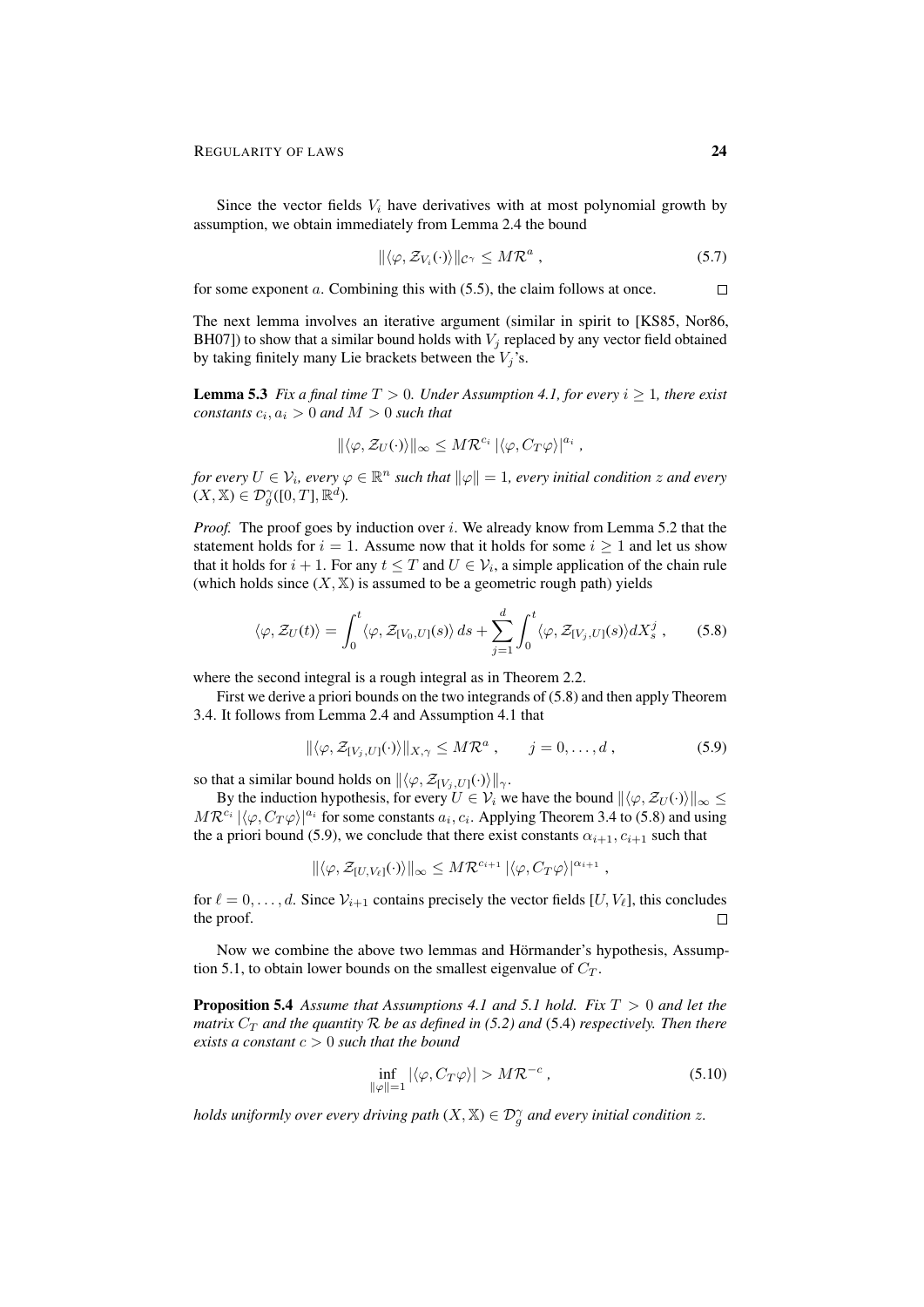Remark 5.5 We emphasise again that (5.10) yields a lower bound on the eigenvalues of  $C_T$  that is not probabilistic in nature. All the probabilistic cancellations that take place in the classical probabilistic proofs of Hörmander's theorem are "hidden" in the strict positivity of  $L_{\theta}(X)$  and the boundedness of  $||(X, \mathbb{X})||_{\gamma}$ .

*Proof of Proposition 5.4.* Let  $N \in \mathbb{N}$  be such that

$$
K \stackrel{\text{def}}{=} \inf_{|z| \le \mathcal{R}} \inf_{\|\varphi\|=1} \sum_{U \in \bar{\mathcal{V}}_N} |\langle \varphi, U(z) \rangle|^2 > 0. \tag{5.11}
$$

The existence of such an  $N$  follows from Assumption 5.1 and the smoothness of the vector fields V.

Note now that, considering the right hand side at time 0, we see that

$$
|\langle \varphi, U(z_0)\rangle|^2 \leq ||\langle \varphi, \mathcal{Z}_U(\cdot)\rangle||^2_{\infty}.
$$

From Lemmas 5.2 and 5.3, there then exist constants  $c_N$ ,  $\alpha_N$  such that

$$
K \leq \inf_{\|\varphi\|=1} \sup_{U \in \bar{\mathcal{V}}_N} \| \langle \varphi, \mathcal{Z}_U(\cdot) \rangle \|_{\infty}^2 \leq M \mathcal{R}^{c_N} \inf_{\|\varphi\|=1} | \langle \varphi, C_T \varphi \rangle |^{\alpha_N}, \quad (5.12)
$$

which is precisely the required bound.

Now let  $\mathcal{M}_T$  be the Malliavin matrix of the map  $W \mapsto Z_T^z$  where W is the underlying Wiener process from the representation (4.2). Then we have the following pathwise bound on  $\mathcal{M}_T$ :

**Theorem 5.6** *Under the assumptions of Proposition 5.4, there exists a constant*  $c_1 > 0$ *such that the bound*

$$
\inf_{\|\varphi\|=1} |\langle \varphi, \mathcal{M}_T \varphi \rangle| > M \mathcal{R}^{-c_1}, \tag{5.13}
$$

*holds for every driving path*  $(X, \mathbb{X}) \in \mathcal{D}^{\gamma}$  *and every initial condition with*  $|z| \leq \mathcal{R}$ *.* 

*Proof.* By virtue of (4.19), we have the identity

$$
|\langle \varphi, \mathcal{M}_T \varphi \rangle| = \| (\mathcal{D}^{\frac{1}{2} - H})^* \mathcal{A}_T^* J_{0,T}^* \varphi \|_{L_2[0,T]}^2
$$
\n(5.14)

where  $(\mathcal{D}^{\frac{1}{2}-H})^*$  is the  $L_2[0,T]$  adjoint of the operator  $\mathcal{D}^{\frac{1}{2}-H}$  defined in (4.1). Notice that  $\mathcal{I}^{\frac{1}{2}-H}: L_2[0,T] \mapsto L_2[0,T]$  is a bounded operator and since  $\mathcal{I}^{\frac{1}{2}-H}$  and  $\mathcal{D}^{\frac{1}{2}-H}$ are inverses of each other, we conclude that operator  $(D^{\frac{1}{2}-H})^*$  has a bounded inverse in  $L_2[0, T]$ . Thus

$$
\|(\mathcal{D}^{\frac{1}{2}-H})^*\mathcal{A}_T^*\mathcal{J}_{0,T}^*\varphi\|_{L_2[0,T]} \geq M\|\mathcal{A}_T^*\mathcal{J}_{0,T}^*\varphi\|_{L_2[0,T]}^2 = M\langle \mathcal{J}_{0,T}^*\varphi, C_T\mathcal{J}_{0,T}^*\varphi\rangle,
$$

which, from Proposition 5.4, is bounded from below by

$$
M {\cal R}^{-c} \|J_{0,T}^* \varphi\|^2 \geq M {\cal R}^{-c_1} \|\varphi\|^2 ,
$$

where the last bound is a consequence of the fact that  $||J_{0,T}^{-1}|| \leq M\mathcal{R}$ .

 $\Box$ 

 $\Box$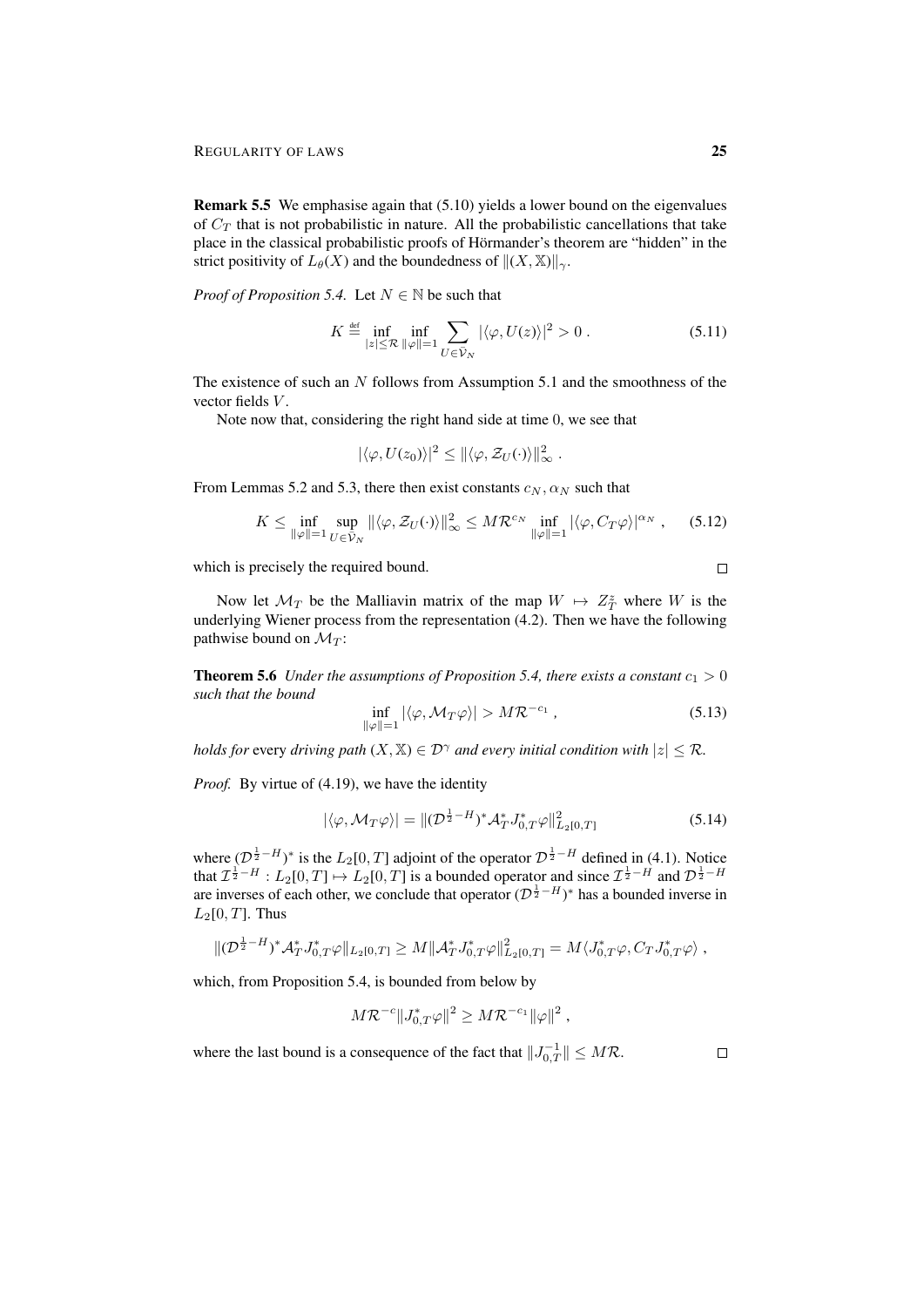#### 5.1 Probabilistic Bounds and Smoothness of Laws

Recall from (4.2) that the "future" evolution of the fBm conditional on the past  $w_$  may be expressed as

$$
w_+ = \mathcal{G}w_- + \alpha_H \mathcal{D}^{\frac{1}{2}-H}W,
$$

where  $\mathcal{G}w_$  is the conditional expectation with the operator  $\mathcal G$  given by (4.3). As in the previous section, we will mostly be interested in the situation when  $w_$  is fixed and the conditional law of the solution is considered.

One problem is that it is in general quite difficult to obtain moment bounds on the Jacobian (and its inverse) for equations of the type (1.1) when the driving noise is only  $\gamma$ -Hölder for some  $\gamma > \frac{1}{3}$ . (Rather than  $\gamma > \frac{1}{2}$ .) The best bounds obtained in [FV10b] rule out a downright explosion of the Jacobian, but only yield logarithmic moments in general. The very recent article [CLL11] obtains such moment bounds, but under boundedness conditions that are stronger than Assumption 4.1. See also [FR11] for a related result. We therefore state the moment bounds on the solution and its Jacobian as an additional assumption:

**Assumption 5.7** *There exists an exponent*  $\zeta < 2$  *and a seminorm*  $\|\cdot\|$  *on*  $C(\mathbb{R}_-, \mathbb{R}^d)$ *such that*  $||w_||$  *is almost surely finite and such that, for every*  $R > 0$  *and every*  $p \geq 1$ *, the bound*

$$
\mathbb{\tilde{E}}\|(\mathcal{J}^z, \mathcal{J}^{z'})\|_{X,\gamma}^p \le M \exp(M\|w_-\|^{\zeta}),\tag{5.15}
$$

*holds for some constant* M, uniformly over all initial conditions with  $|z| \leq R$ .

Remark 5.8 Combining (5.15) with Fernique's theorem immediately yields the unconditioned bound

$$
\mathbb{E}\|(\mathcal{J}^z, \mathcal{J}^{z'})\|_{X,\gamma}^p \le M\,,\tag{5.16}
$$

for any  $p \geq 1$ .

Now we combine the results above with the results from the previous section to obtain probabilistic bounds on the inverse of the Malliavin matrix, under the additional hypothesis that Assumption 5.7 holds.

Proposition 5.9 *Let (1.1) be such that Assumptions 4.1, 5.1, and 5.7 are satisfied. Fix*  $T > 0$  and let  $\mathcal{M}_T$  be the Malliavin matrix as in (5.13).

*Then, there exists a norm*  $\|\cdot\|$  *such that*  $\|w_-\| < \infty$  *almost surely and, for any*  $R > 0$  *and any*  $p \geq 1$ *, there exists* M *such that the bound* 

$$
\tilde{\mathbb{P}}\left(\inf_{\|\varphi\|=1} \langle \varphi, \mathcal{M}_T \varphi \rangle \le \varepsilon\right) \le M \, e^{M |\!|\!| w_- |\!|\!|^{s}} \, \varepsilon^p \,,\tag{5.17}
$$

*holds for all*  $\varepsilon \in (0, 1]$  *and all initial conditions* z with  $|z| \leq R$ *. Here, the constant*  $\zeta$  *is as in* (5.15)*.*

*Similarly, the unconditional bound*

$$
\mathbb{P}\Big(\inf_{\|\varphi\|=1}\langle\varphi,\mathcal{M}_T\varphi\rangle\leq\varepsilon\Big)\leq M\,\varepsilon^p\,,\tag{5.18}
$$

*holds.*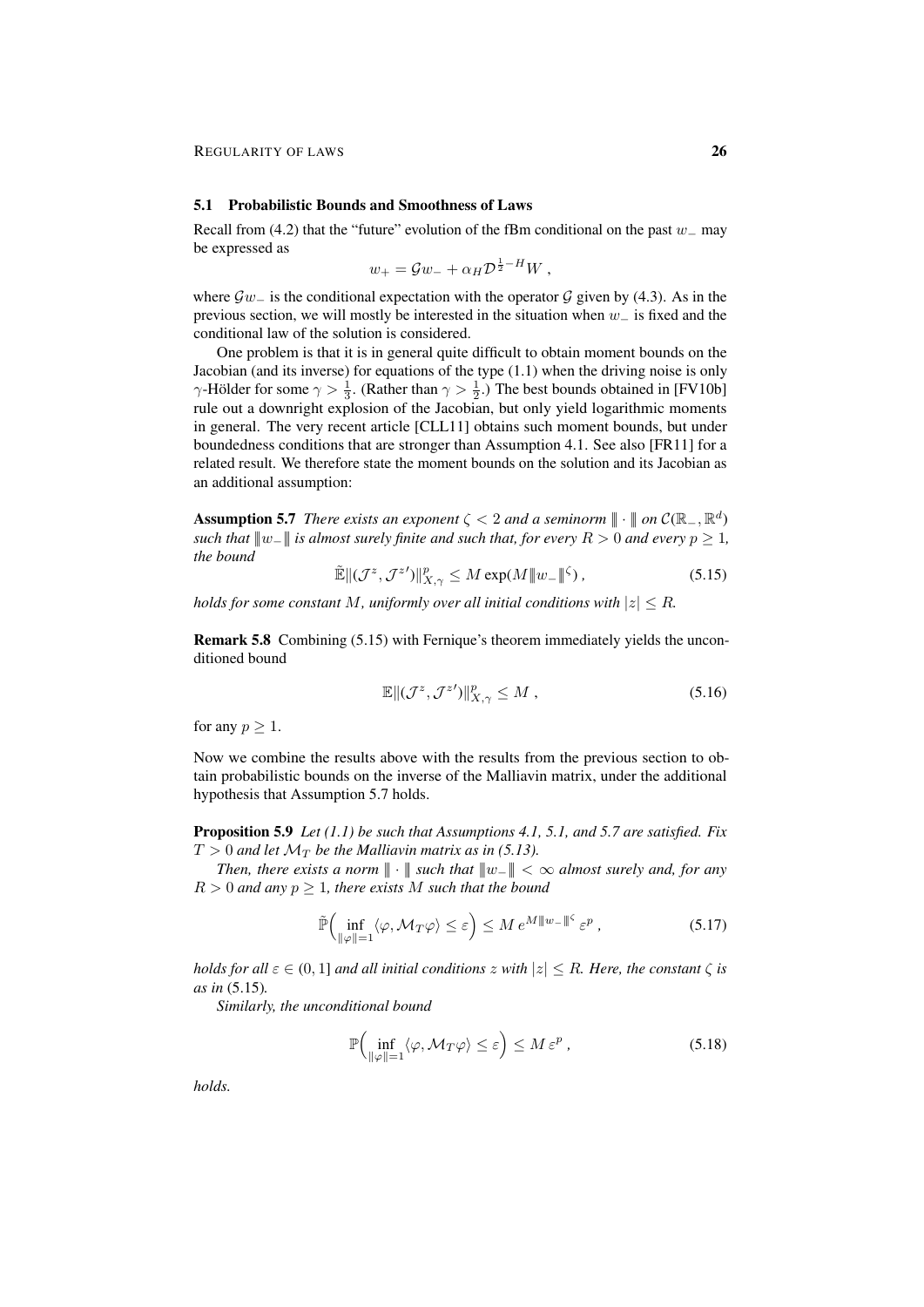*Proof.* From Theorem 5.6 we deduce that for small enough  $\varepsilon$ ,

$$
\widetilde{\mathbb{P}}\left(\inf_{\|\varphi\|=1}|\langle \varphi, \mathcal{M}_T\varphi\rangle| \leq \varepsilon\right) \leq \widetilde{\mathbb{P}}(\mathcal{R} \geq \varepsilon^{-c_1}),
$$

for some constant  $c_1 > 0$ . By Markov's inequality, for any  $p \ge 1$ , this expression is bounded by

$$
M\varepsilon^{pc_1}\,\tilde{\mathbb{E}}\mathcal{R}^p\ .
$$

Now for any  $p \ge 1$ , from Lemma 3.9 and Assumption 5.7 it follows that

$$
\mathbb{\tilde{E}}\Big(L_{\theta}(X)^{-p}+\|(\mathcal{J}^z,\mathcal{J}^z')\|_{X,\gamma}^p\Big)\leq M\,e^{M\|w_-\|^{\zeta}}\;.
$$

Furthermore, it follows from (4.2) that  $\mathbb{E}||(X,\mathbb{X})||_{\gamma}^p \leq M e^{M||\mathcal{G}w-||_{\gamma}^{\zeta}}$ , thus proving the claim (5.17). The second claim then follows from Fernique's theorem.  $\Box$ 

As an immediate corollary, we obtain that the Malliavin matrix has all moments:

**Corollary 5.10** *Under the assumptions of Proposition 5.9, the matrix*  $\mathcal{M}_T$  *is almost surely invertible and, for any*  $R > 0$  *and any*  $p \geq 1$ *,* 

$$
\widetilde{\mathbb{E}}\left(\left\|\mathcal{M}_T^{-p}\right\|\right) \leq M e^{M\|w_-\|^{\zeta}},
$$

*uniformly over all initial conditions*  $z$  *of* (1.1) *such that*  $|z| \leq R$ *.* 

As a consequence of Proposition 5.9, we obtain the smoothness of the laws of  $Z_t$ conditioned on an instance of the past w−:

Theorem 5.11 *Let (1.1) be such that Assumptions 4.1, 5.1, and 5.7 are satisfied.*

*Then, for every realisation of the past* w\_ with  $\|w_-\| < \infty$ *, every initial condition*  $z$  and every  $t > 0$ , the conditional distribution of  $Z_t^z$  has a smooth density with respect *to Lebesgue measure. Furthermore, every derivative of this density has finite moments of all orders with respect to the law of* w\_, so that the unconditioned distribution of  $Z_t^z$ *also has moments of all orders.*

**Remark 5.12** The norm  $\|\cdot\|$  appearing in the statement is the same as the one appearing in Assumption 5.7.

*Proof.* Combining Theorem 4.5 with Assumption 5.7, we see that the random variable  $Z_t^z$  belongs to the space  $\mathbf{D}^{\infty}$ . The claim then immediately follows from the fact that the Malliavin matrix has inverse moments of all orders [Nua06].

The claim about the moments of the density follows from the fact that, by (5.15),  $\|\mathcal{M}_T^{-1}\|$  and all Malliavin derivatives of  $Z_t^z$  also have unconditional moments of all orders.  $\Box$ 

### 5.2 A cutoff argument

While [CLL11] provides a large collection of examples for which Assumption 5.7 holds, this condition is not always easy to check. In this section, we therefore provide a cutoff argument that allows to still show the existence of a density for the law of the solutions to  $(1.1)$  under Hörmander's condition, without assuming that Assumption 5.7 holds. Actually, we show slightly more than the mere existence of a density, namely we show that the density can be approximated from below by a sequence of smooth densities. More precisely, the main result of this section is the following: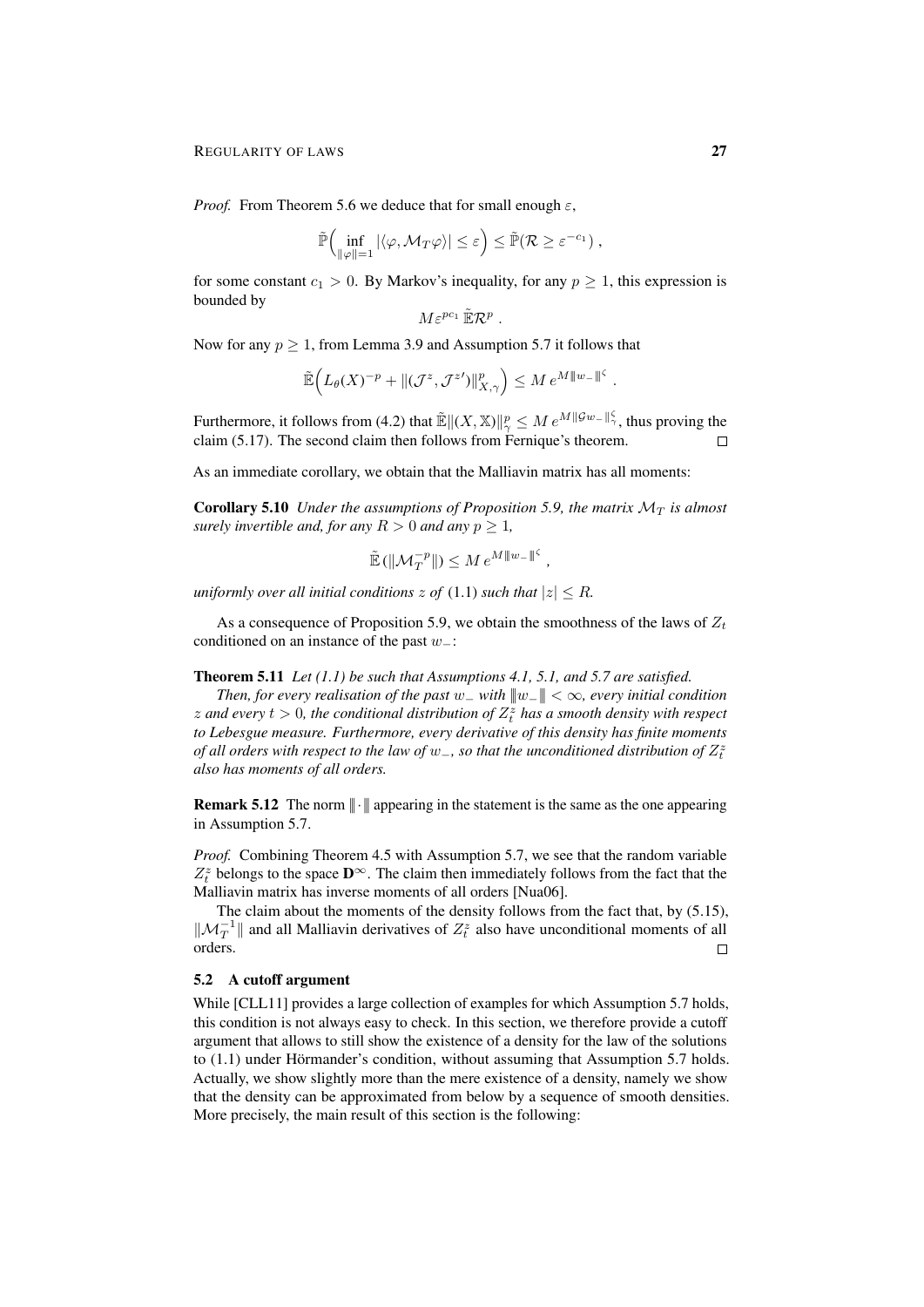**Theorem 5.13** Assume that Assumptions 4.1 and 5.1 hold, and denote by  $\mu_t$  the condi*tional law of the solution to (1.1) at time*  $t > 0$ *, with fixed initial condition*  $z \in \mathbb{R}^n$ .

Then, there exists a sequence of increasing positive measures  $\mu_t^n$  with  $\mathcal{C}^\infty$  densities  $\rho_t^n$  such that  $\lim_{n\to\infty}\mu_t^n(A) = \mu_t(A)$  for every Borel set A. In particular,  $\mu_t$  has a density  $\varrho_t$  with respect to Lebesgue measure and  $\lim_{n\to\infty}\varrho_t^n(x)=\varrho_t(x)$  for Lebesgue*almost every* x*.*

**Remark 5.14** The statement that  $\rho_t$  can be approximated from below by smooth functions is strictly stronger than just  $\varrho_t \in L^1$ , which was already obtained in [CF10]. An example of a density function that cannot be approximated in this way would be the characteristic function of a Cantor set with positive Lebesgue measure.

*Proof.* The idea is to perform the following cutoff argument. For  $\beta > 0$  real,  $T \geq t$  and  $q \geq 2$  an even integer, we define the function

$$
\Lambda_{\beta,q,T}(X,\mathbb{X}) = \int_0^T \int_0^t \frac{|\delta X_{s,t}|^{2q} + ||\tilde{\mathbb{X}}_{st}||^q}{|t-s|^{2\beta q}} ds dt , \qquad (5.19)
$$

where we denote by  $\tilde{\mathbb{X}}$  the antisymmetric part of  $\mathbb{X}$ . This function has the following desirable properties:

- 1. From the scaling of the covariance function for fractional Brownian motion and the equivalence of moments for Gaussian measures, we conclude that if  $(X, \mathbb{X})$ is fractional Brownian motion with Hurst parameter H, then  $\Lambda_{\beta,q,T}(X,\mathbb{X})$  has finite (conditional) moments of all orders, provided that  $\beta < H$ .
- 2. For every  $\gamma \in (0, H)$  and every  $\beta \in (\gamma, H)$ , there exists  $q > 0$  and  $M > 0$  such that

$$
||X||_{\gamma}^{2} + ||\mathbb{X}||_{2\gamma} \le M\Lambda_{\beta,q,T}^{1/q}(X,\mathbb{X}).
$$
\n(5.20)

A proof of this fact can be found in [FV10b, p. 149]. Note that since we assume  $(X, \mathbb{X})$  to be geometric, the symmetric part of  $\mathbb{X}_{s,t}$  is given by  $\delta X_{s,t} \otimes \delta X_{s,t}$ , so that it is indeed sufficient to control the increments of  $X$  and the antisymmetric part of X.

3. For every  $(X, \mathbb{X}) \in \mathcal{D}^{\gamma}$ , the map

$$
\mathcal{H}_{H,+} \ni h \mapsto \Lambda_{\beta,q,T}(\tau_h(X,\mathbb{X})) ,
$$

is Fréchet differentiable to all orders [ $FV10b$ ], where  $\tau_h$  is the "translation map" as defined in (4.5) below. In particular, the map  $w_+ \mapsto \Lambda_{\beta,q,T} (X(w_+), \mathbb{X}(w_+))$ belongs to the space  $\mathbf{D}^{\infty}$  of random variables that are Malliavin differentiable of all orders with all Malliavin derivatives having moments of all orders. The precise statement of this fact is given in Proposition A.1 in the appendix.

The proof is now straightforward. First of all, we let  $\gamma < H$  be as in the previous sections, let  $\beta \in (\gamma, H)$ , and fix q large enough so that (5.20) holds. We also let  $\chi: \mathbb{R}_+ \to \mathbb{R}_+$  be a  $\mathcal{C}^{\infty}$  non-increasing cut-off function so that  $\chi(\lambda) = 1$  for  $\lambda \leq 1$  and  $\chi(\lambda) = 0$  for  $\lambda \geq 2$ . With these definitions at hand, we set

$$
\Psi_n(w_+) \stackrel{\text{def}}{=} \chi(n^{-1} \Lambda_{\beta,q,T}(X(w_+), \mathbb{X}(w_+))) \ . \tag{5.21}
$$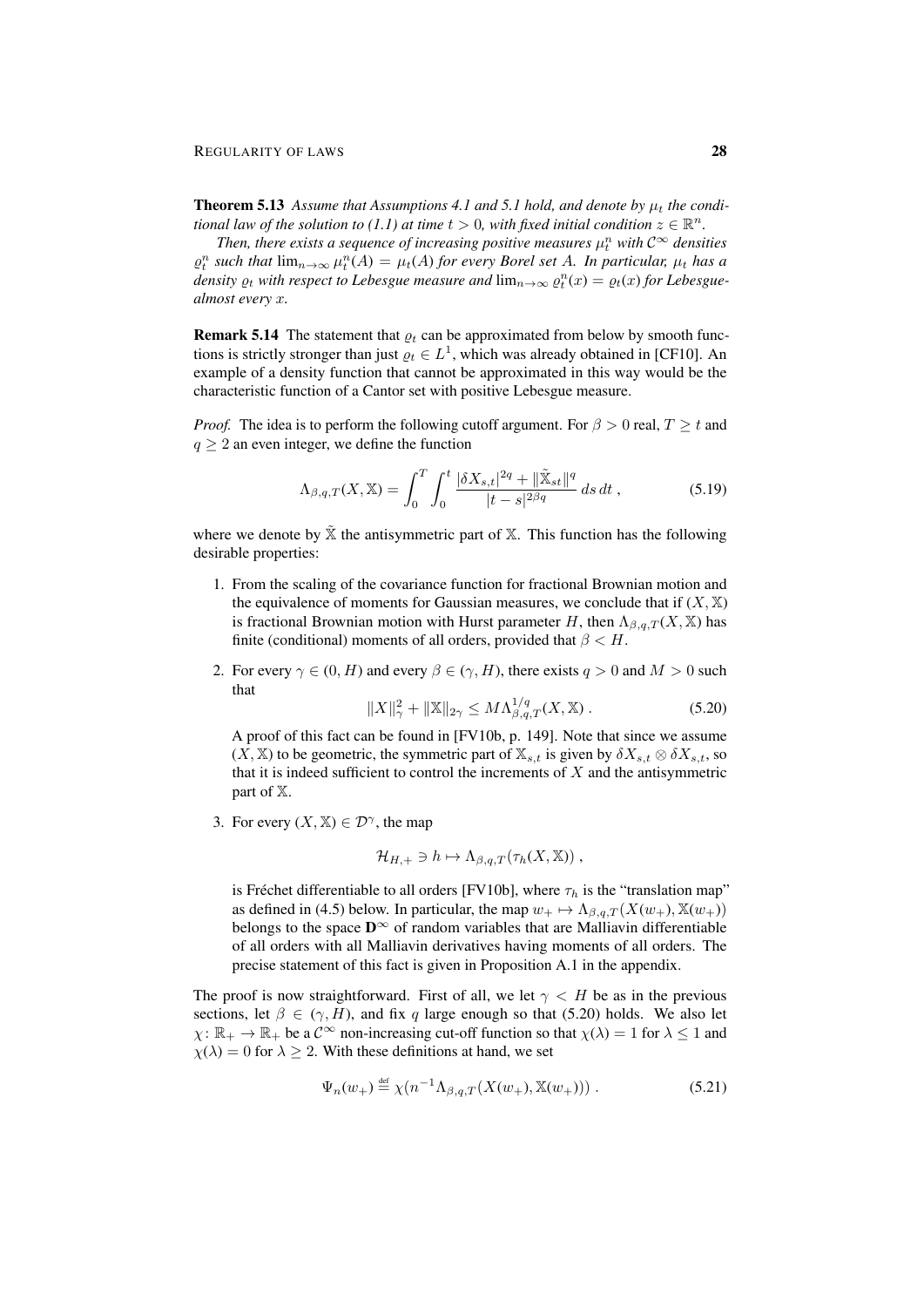Fix furthermore  $z \in \mathbb{R}^n$  and as before denote by  $\Phi_t(z, w_+)$  the Itô map, so that  $\mu_t = \Phi_t^* \mathbb{P}$ . We then set  $\mu_t^n = \Phi_t^* (\Psi_n \mathbb{P})$ . In other words, we have the identity

$$
\mu_t^n(A) = \int_{\Phi_t^{-1}(A)} \Psi_n(w_+) \mathbb{P}(dw_+),
$$

valid for every measurable set  $A \subset \mathbb{R}^n$ . Since  $\Lambda_{\beta,q,T}$  is almost surely finite, we clearly have  $\mu_t^n(A) \nearrow \mu_t(A)$  for every measurable set A, so that the claim follows if we can show that every  $\mu_t^n$  has a smooth density. This in turn follows by Malliavin's lemma [Nua06] if we are able to show that, for every bounded open set  $K \subset \mathbb{R}^n$  and every multiindex  $\alpha$ , there exists a constant M such that the bound

$$
\mathbb{E}(D^{\alpha}G(\Phi_t(z,w_+))\Psi_n(w_+)) \leq M(w_-) \sup_{x \in K} |G(x)|,
$$

holds uniformly over all test function  $G: \mathbb{R}^n \to \mathbb{R}$  that are  $\mathcal{C}^{\infty}$  and supported in K.

Let  $\alpha = (\alpha_1, \alpha_2, \cdots, \alpha_k), \alpha_i \in \{1, 2, \cdots, n\}$ . Using the chain rule and the integration by parts formula from Malliavin calculus, we have the identity

$$
\tilde{\mathbb{E}}(D^{\alpha}G(\Phi_t(z,w_+))\Psi_n(w_+)) = \tilde{\mathbb{E}}\Big(G(\Phi_t(z,w_+))H_{\alpha}(\Phi_t(z,w_+),\Psi_n(w_+))\Big),\tag{5.22}
$$

where the random variables  $H_{\alpha}$  are defined as follows. For  $\alpha = \phi$ , the empty multiindex, we set  $H_{\phi} = \Psi_n$ . Furthermore, given a random variable G and an index  $\alpha_1$ , we set

$$
\mathcal{H}_{\alpha_1}(G) = \mathbf{D}^* \left( G \sum_{j=1}^n (\mathcal{M}_t^{-1})_{\alpha_1 j} \mathbf{D}^j \Phi_t(z, w_+) \right).
$$
 (5.23)

with these definitions at hand, it is straightforward to see that, for  $\alpha = (\alpha_1, \dots, \alpha_k)$ , we have

$$
H_{\alpha} = \mathcal{H}_{\alpha_1}(H_{(\alpha_2,\ldots,\alpha_k)})\ .
$$

Fortunately, all of these expressions can be controlled in the following way. Define the set

$$
\mathcal{S}_n \stackrel{\text{def}}{=} \{ w : \Lambda_{\beta,q,T}(X(w_+), \mathbb{X}(w_+)) \le 2n \} . \tag{5.24}
$$

It then follows from the local property of the Skorokhod integral [Nua06, Prop. 1.3.15] that  $H_{\alpha}(w_{+}) = 0$  for  $w_{+} \notin S_n$ . As a consequence, we also have the identity

$$
H_{\alpha} = \tilde{\mathcal{H}}_{\alpha_1}(H_{(\alpha_2,\ldots,\alpha_k)})\;,
$$

where

$$
\widetilde{\mathcal{H}}_{\alpha_1}(G) = \mathbf{D}^* \left( G \sum_{j=1}^n (\Psi_{2n}(\mathcal{M}_t^{-1})_{\alpha_1 j}) \mathbf{D}^j(\Psi_{2n} \Phi_t(z, w_+)) \right).
$$

Note now that, by Corollary A.2, Theorem 5.6, and Theorem 4.5, both  $\Psi_{2n}(\mathcal{M}_t^{-1})_{\alpha_1 j}$ and  $\Psi_{2n}\Phi_t(z,w_+)$  belong to the stochastic Sobolev space  $\mathbf{D}^{\ell,p}$  for every  $\ell,p>1$ , uniformly over every w\_ such that  $||w_+||_{\gamma} \leq R$  for any  $R > 0$ , where  $||w_-||_{\gamma}$  was defined in (4.8).

As a consequence, for  $\alpha = (\alpha_1, \dots, \alpha_k)$  and  $\ell > 0$ , we have the bound

$$
\widetilde{\mathbb{E}}\|\mathbf{D}^{(\ell)}H_{\alpha}\|^p \leq \mathscr{K}(\|w_{-}\|)\sum_{m\leq \ell+1}(\widetilde{\mathbb{E}}\|\mathbf{D}^{(m)}H_{(\alpha_2,\ldots,\alpha_k)}\|^{2p})^{\frac{1}{2}},
$$

where we denote by  $\mathbf{D}^{(k)}$  the kth iterated Malliavin derivative and by  $\|\cdot\|$  the  $L^2$ -norm. Since  $H_{\phi}$  also belongs to  $\mathbf{D}^{\ell,p}$  for every  $\ell,p > 1$  by Corollary A.2, the claim then follows. $\Box$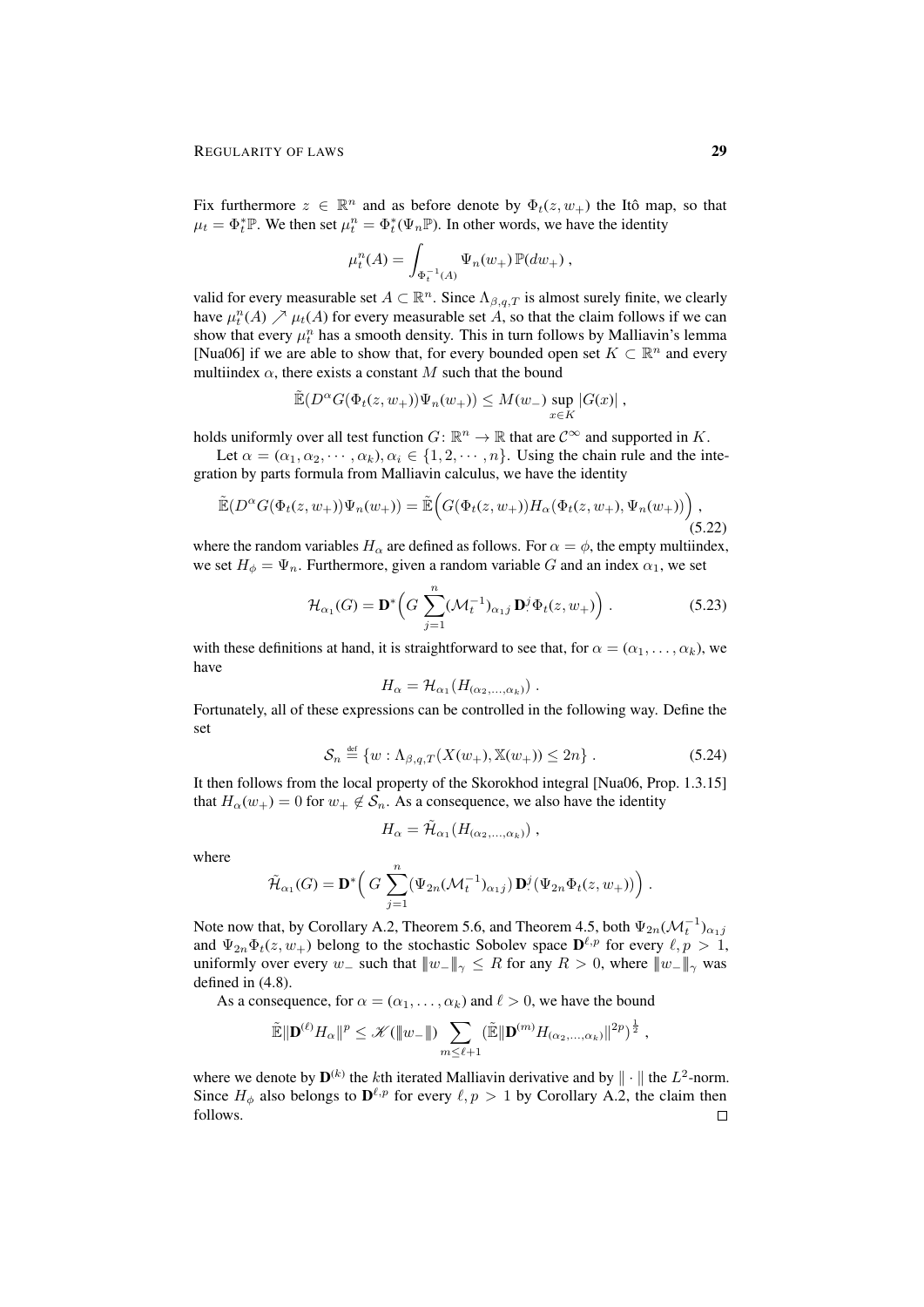## 6 Ergodicity of SDEs driven by fBm

The aim of this section is to use the preceding results in order to obtain ergodicity results for stochastic differential equations driven by fractional Brownian motion. In order to do this, we make use of the abstract framework introduced in [Hai05] and further refined in [HO07, Hai09]. This allows to introduce a notion of a "strong Feller property" for a large class of equations driven by non-white noise, together with a corresponding version of the Doob-Khasminskii theorem, stating that the strong Feller property, combined with a form of topological irreducibility and a quasi-Markovian property, is sufficient to deduce the uniqueness of an "invariant measure" in a suitable sense.

In order to use this framework, we view solutions to (1.1) as a *discrete-time* Markov process on a space of the type  $\mathcal{W} \times \mathbb{R}^n$ , where W contains all the information about the driving noise X required to solve  $(1.1)$  over a (fixed) time interval 1 and to predict the law of its future evolution. In our case, it is natural to choose  $W$  to be of the form

$$
\mathcal{W}=\mathcal{W}_-\oplus \mathcal{W}_+\ ,
$$

where  $W_$  contains the "past" of the driving noise up to time 0, and  $W_+$  contains the noise between times 0 and 1. The reason for splitting our space explicitly into two parts is that in order to be able to give a meaning to solutions to (1.1), we consider the driving noise as a rough path, i.e. we choose  $W_+ = \mathcal{D}_g^{\gamma}([0,1], \mathbb{R}^d)$  for some  $\gamma \in (\frac{1}{3}, H)$ . (Recall that  $\mathcal{D}_{g}^{\gamma}$  is the closure of the set of lifts of smooth functions in  $\mathcal{D}^{\gamma}$ .)

On the other hand, in order to recover the conditional law of fractional Brownian motion given its past, iterated integrals are not needed and it is sufficient to retain information about the path itself. Therefore, it makes sense to choose  $W_$  in a way similar to [Hai05], namely we choose  $W_-\cong W_\gamma$  for some  $\gamma \lt H$ , where  $W_\gamma$  was defined in (4.8). Denote as before by  $\mathbb{P}_-$  the measure on  $\mathcal{W}_\gamma$  such that the canonical process is a fractional Brownian motion with Hurst parameter H under  $\mathbb{P}_-$ .

For any given  $w_-\in W_-\$ , we now construct a measure on  $W_+\$  as the law of a two-sided fractional Brownian motion, conditioned on its past  $w_$ , and enhanced with the corresponding "area process". More precisely, denote by  $\mathbb{P}_+$  the law of the stochastic process  $\{X_t\}_{t\in[0,1]}$ , given by

$$
X_t = \alpha_H \int_0^t (t - r)^{H - \frac{1}{2}} dW_r , \qquad (6.1)
$$

where W is a standard Wiener process and  $\alpha_H$  is the constant appearing in (4.2). In can be checked that the covariance of  $\mathbb{P}_+$  satisfies the assumptions of [CQ02, FV10a], so that it can be lifted in a canonical way to a measure  $\mathbb{P}_+$  on  $\mathcal{W}_+$ .

With this definition at hand, we define a Markov transition kernel  $\hat{\mathcal{P}}$  from  $\mathcal{W}_-$  to  $W_+$  by

$$
\hat{\mathcal{P}}(w_-, \cdot) = \tau_{\mathcal{G}w_-}^* \mathbb{P}_+ \ .
$$

It follows from (4.10), (4.6), and (4.7) that  $\hat{\mathcal{P}}$  is Feller. Furthermore, it determines a measure  $\mathbb P$  on  $\mathcal W = \mathcal W_-\times \mathcal W_+$  in a natural way by

$$
\mathbb{P}(dw_- \times dw_+) = \mathbb{P}_-(dw_-)\hat{\mathcal{P}}(w_-, dw_+).
$$

It follows from our construction that if we denote by  $\Pi: \mathcal{W} \to \mathcal{C}((-\infty, 1], \mathbb{R}^d)$  the natural map that concatenates  $w_$  with the "path" component of  $w_+$ , then the image of P under  $\Pi$  is precisely the law of a two-sided fractional Brownian motion with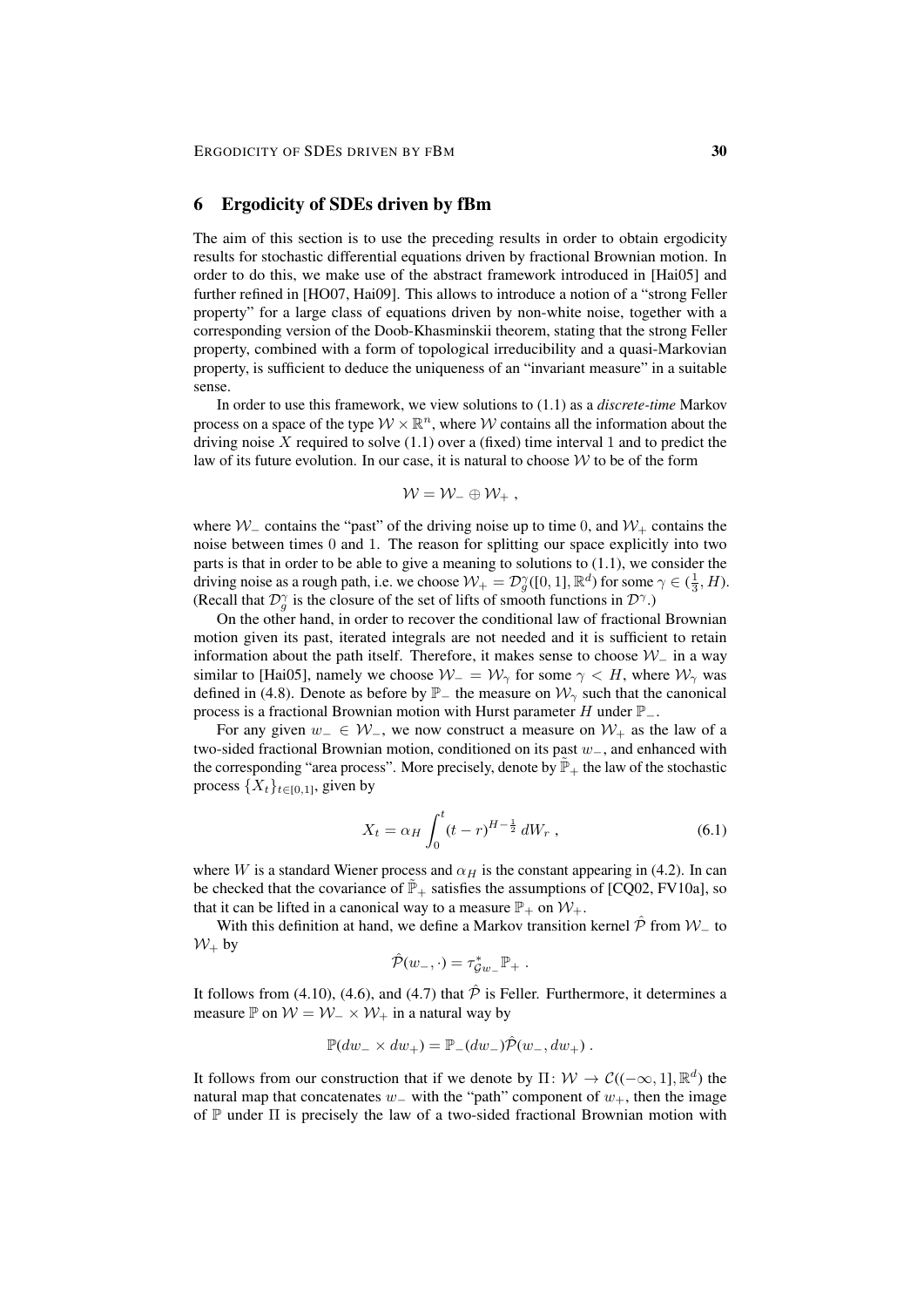Hurst parameter H. Similarly, we have a natural shift map  $\Theta: W \to W_-\$  that consists of composing  $\Pi$  with the usual time-1 shift map that maps  $\mathcal{C}((-\infty, 1], \mathbb{R}^d)$  into  $\mathcal{C}((-\infty,0], \mathbb{R}^d) \supset \mathcal{W}_-$ . It follows from the definitions of  $\mathcal{W}_-$  and  $\mathcal{W}_+$  that the map  $\Theta$ is actually continuous. This construction allows us to lift  $\hat{\mathcal{P}}$  to a Feller Markov transition kernel on W by

$$
\mathcal{P}(w,\cdot)=\delta_{\Theta(w)}\otimes\hat{\mathcal{P}}(\Theta(w),\cdot)\ .
$$

It also follows from our construction that  $\mathbb P$  is invariant (and ergodic) for  $\mathcal P$ . Indeed, the action of  $\mathcal{P}(w, \cdot)$  is to shift the "path" component of w backwards by one time unit and to then concatenate it with the canonical lift to  $W_+$  of a piece of two-sided fractional Brownian motion, conditional on its past being given by  $\Theta(w)$ .

We now combine the noise process  $(W, \mathbb{P}, P)$  with the solution map for (1.1) in the following way. As before let  $\Phi$  ( $z, w_+$ ) denote the map that solves (1.1) for a given initial condition z and a given realisation  $w = (w_-, w_+)$  of the driving noise. Since the Itô map is continuous on the space of rough paths with fixed Hölder regularity  $[ FV10b],$ the map  $\Phi$  is continuous. We can then view the solutions to (1.1) as a Markov process on  $\mathbb{R}^n \times \mathcal{W}$  with transition probabilities given by

$$
\mathcal{Q}(z, w; \cdot) = \Phi_z^* \mathcal{P}(w, \cdot) ,
$$

where we define  $\Phi_z \colon \mathcal{W} \to \mathbb{R}^n \times \mathcal{W}$  by  $\Phi_z(w) = (\Phi_1(z, w_+), w)$ . In other words, we first shift back the noise by a time interval 1, then draw a sample from the conditional realisation of an enhanced fractional Brownian motion on [0, 1], and then use this sample to solve  $(1.1)$  between 0 and 1.

The aim of this section is to show that the Markov operator  $\mathcal Q$  admits a unique invariant measure, modulo a natural equivalence relation described in Section 6.1 below. Note that while Q is Feller (since  $\Phi$  is continuous and P is Feller), but it is certainly not strong Feller in the usual sense. We will however show in Section 6.1 that there is a natural generalisation of the strong Feller property in this context that, in a way, only considers the part of  $Q$  in  $\mathbb{R}^n$ . In this generalised sense, it turns out that the invertibility of the Malliavin matrix shown in the preceding sections allows to prove that  $Q$  satisfies the strong Feller property in this generalised sense. Combined with a form of topological irreducibility and a "quasi-Markov" property, this is then sufficient to deduce the uniqueness of the invariant measure for  $Q$  modulo equivalence of the induced laws on the space of trajectories on  $\mathbb{R}^n$ .

#### 6.1 General uniqueness criterion for the invariant measure

From now on, we use the notation  $\mathcal{X} = \mathbb{R}^n$  in order to simplify notations and to emphasise the fact that the results do not depend on the linear structure of the space.

The aim of this section is to study the uniqueness of "invariant measures" for  $(1.1)$ . The question of uniqueness of the invariant measure for the SDE (1.1) should not be interpreted as the question of uniqueness of the invariant measure for the Markov operator  $Q$  constructed in the previous section. This is because one might imagine that the augmented phase space  $\mathcal{X} \times \mathcal{W}$  contains some "redundant" randomness that is not necessary to describe the stationary solutions to  $(1.1)$ . (This would be the case for example if the  $V_i$ 's are not always linearly independent.) One would like therefore to have a concept of uniqueness for the invariant measure that is independent of the particular description of the driving noise.

To this end, we introduce the Markov transition kernel  $\overline{Q}$  from  $\mathcal{X} \times \mathcal{W}$  to  $\mathcal{X}^N$ constructed in the following way. Denote by  $(z_n, w_n)$  a sample of the Markov chain with transition probabilities Q starting at  $(z_0, w_0)$ . We then denote by  $\overline{Q}(z_0, w_0; \cdot)$  the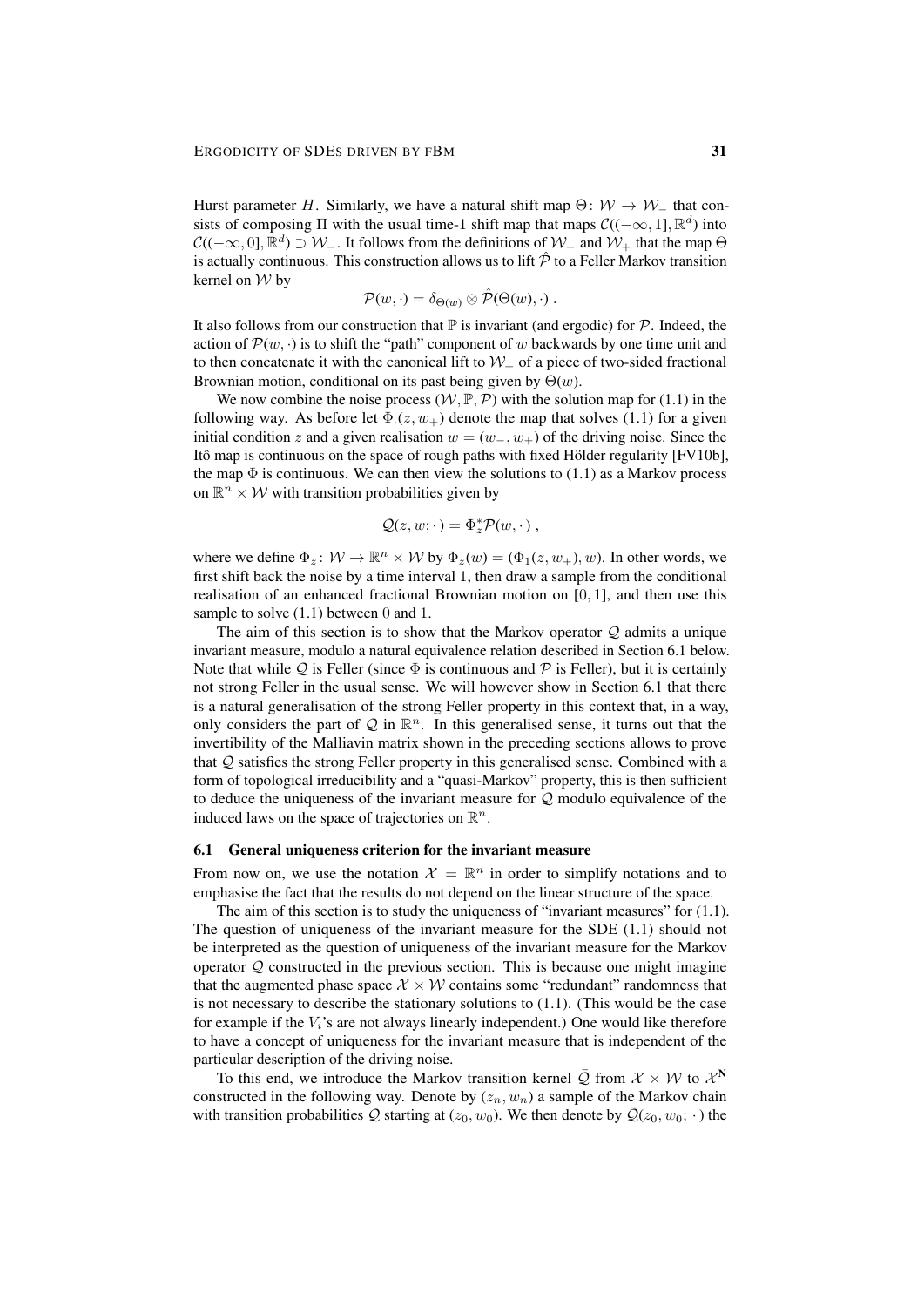law of  $(z_1, z_2, \ldots)$ . (We do not include the starting point, consistent with the convention that  $0 \notin \mathbb{N}$ .)

With this notation, we have a natural equivalence relation between measures on  $\mathcal{X} \times \mathcal{W}$  given by

$$
\mu \sim \nu \qquad \Leftrightarrow \qquad \bar{\mathcal{Q}}\mu = \bar{\mathcal{Q}}\nu \; . \tag{6.2}
$$

In other terms, two measures on  $\mathcal{X} \times \mathcal{W}$  are equivalent if they generate the same dynamics in X. In the particular case when the process in X is Markov,  $Q$  is independent of w and the equivalence relation simply states that the marginals on  $\mathcal X$  should agree. Denoting by  $\|\cdot\|_{TV}$  the total variation norm, this suggests that the following is a good generalisation of the strong Feller property to our setting:

Definition 6.1 The solutions to (1.1) are said to be *strong Feller* if there exists a jointly continuous function  $\ell \colon \mathcal{X}^2 \times \mathcal{W} \to \mathbb{R}_+$  such that

$$
\|\overline{Q}(z,w;\cdot)-\overline{Q}(y,w;\cdot)\|_{\mathrm{TV}} \leq \ell(z,y,w) ,\qquad(6.3)
$$

and  $\ell(z, z, w) = 0$  for every  $z \in \mathcal{X}$  and every  $w \in \mathcal{W}$ .

We stress again that the definition given here has essentially *nothing* to do with the strong Feller property of Q. It rather generalises the notion of the strong Feller property for the Markov process associated to (1.1) in the case where the driving noise is white in time. See for example the review article [Hai09] for more details.

Definition 6.2 The solutions to (1.1) are said to be *topologically irreducible* if, for every  $z \in \mathcal{X}, w \in \mathcal{W}$  and every non-empty open set  $U \subset \mathcal{X}$ , one has  $\mathcal{Q}(z, w; U \times \mathcal{W}) > 0$ .

Remark 6.3 In order to prove topological irreducibility, one usually uses some form of the Stroock-Varadhan support theorem [SV72]. A version of this theorem was shown in the present context to hold in [FV10b, Thm 15.63]. This shows that, in order to verify that (1.1) is topologically irreducible, it suffices to show that, for every  $x_0 \in \mathbb{R}^n$ , the set of points that are obtained as the solution at time  $t = 1$  to

$$
\dot{x}(t) = V_0(x(t)) + \sum_{i=1}^d V_i(x(t)) u_i(t) , \quad x(0) = x_0 ,
$$

with  $u \in C^{\infty}([0, 1], \mathbb{R}^d)$  is dense in  $\mathbb{R}^n$ .

The following result, which is a consequence of [HO07, Thm 3.10], is a generalisation of the well-known Doeblin-Doob-Khasminskii criterion for the uniqueness of the invariant measure of a general Markov chain:

Theorem 6.4 *If the solutions to (1.1) are strong Feller and and topologically irreducible, then (1.1) can have at most one invariant measure, modulo the equivalence relation (6.2).*

*Proof.* The only missing ingredient to be able to apply [HO07, Thm 3.10] is the "quasi-Markov" property of the solutions to a stochastic differential equation driven by fractional Brownian motion with  $H \in (\frac{1}{3}, \frac{1}{2})$ . For the case  $H > \frac{1}{2}$ , this property was shown to hold in [HO07, Prop. 5.11]. The proof in the case  $H < \frac{1}{2}$  is virtually identical, so we only sketch it. It only uses the fact that the set  $\mathcal{X} = \{h \in \mathcal{C}^{\infty}([0,1], \mathbb{R}^d) : h'(0) = 0\}$ has the following properties: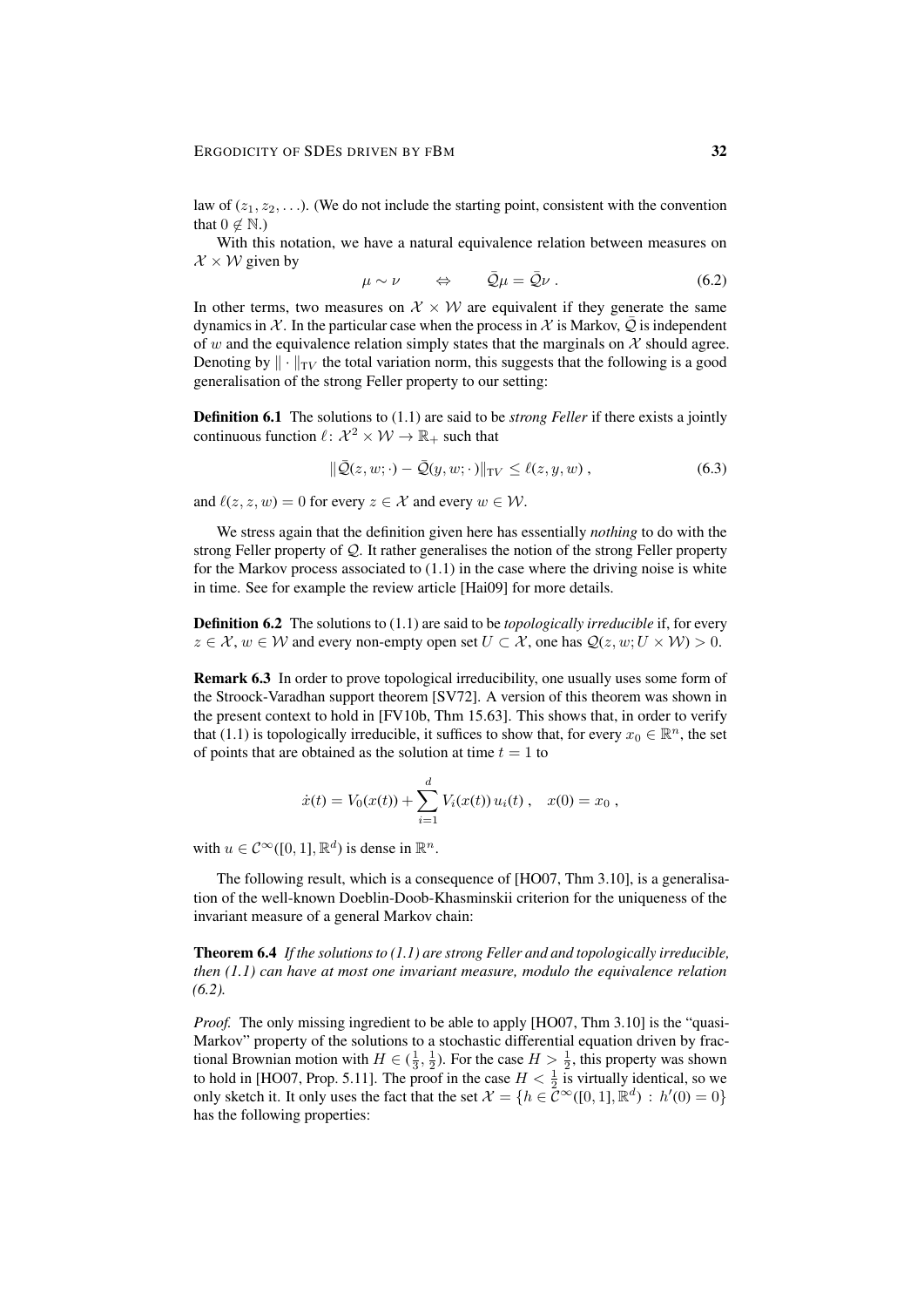- 1. The canonical injection  $\mathcal{X} \hookrightarrow \mathcal{W}_+$  has dense image in  $\mathcal{W}_+$ .
- 2. The set X belongs to the Cameron-Martin space of  $\tilde{\mathbb{P}}_+$ , viewed as a measure on  $\mathcal{C}([0,1],\mathbb{R}^d)$ .
- 3. The set  $\{\hat{G}h : h \in \mathcal{X}\}\)$ , where  $\hat{G}$  is defined as

$$
\hat{\mathcal{G}}h(t) = \gamma_H \int_0^1 \frac{1}{r} g\left(\frac{t}{r}\right) \left(h(1-r) - h(0)\right) dr - \gamma_H h(0) \int_1^\infty \frac{1}{r} g\left(\frac{t}{r}\right) dr,
$$

belongs to the Cameron-Martin space of  $\mathbb{\tilde{P}}_+$ , viewed as a measure on  $\mathcal{C}(\mathbb{R}_+, \mathbb{R}^d)$ . Indeed, because of the representation (4.2) and the properties of fractional integrals, it suffices to check that  $\mathcal{D}^{H+\frac{1}{2}}\hat{G}h \in L^2(\mathbb{R}_+, \mathbb{R}^d)$ . for  $h \in \mathcal{X}$ . Using (4.9), an explicit calculation shows that  $\mathcal{D}^{H+\frac{1}{2}}\hat{G}h \sim t^{\frac{1}{2}-H}$  for  $t \ll 1$  and  $\mathcal{D}^{H+\frac{1}{2}}\hat{\mathcal{G}}h \sim t^{-\frac{1}{2}-H}$  for  $t \gg 1$  (see also [Hai05, Lemma 4.3]), so that this is indeed the case.

Indeed, the first property ensures that, given any two open sets  $U, V \in \mathcal{W}_+$ , we can find two smaller open sets  $\bar{U}, \bar{V} \in \mathcal{W}_+$ , such that  $\bar{U} \subset U, \bar{V} \subset V$ , and  $\bar{V} = \tau_h \bar{U}$ , with  $h \in \mathcal{X}$ . Furthermore,  $\mathbb{P}_+(\bar{U}) > 0$ , and so is  $\mathbb{P}_+(\bar{V})$  since the topological support of  $\mathbb{P}_+$ is all of  $W_+$  by [FV10b, Thm 15.63].

Since X belongs to the Cameron-Martin space of  $\mathbb{P}_+$ , this guarantees that, for every  $w_-\in W_$ , we can construct a subcoupling  $\hat{\mathcal{P}}_{U,V}$  on  $\mathcal{W}_+^2$  between  $\hat{\mathcal{P}}(w_-, \cdot)|_{\bar{U}}$  and  $\hat{\mathcal{P}}(w_-, \cdot)|_{\bar{V}}$  such that  $\hat{\mathcal{P}}_{U,V}$  charges the set of pairs  $(w_+, \bar{w}_+)$  such that  $\bar{w}_+ = \tau_h w_+$ . In order to check the quasi-Markov property, it now suffices to check that the measures  $\overline{Q}(x, w; \cdot)$  and  $\overline{Q}(x, \overline{w}; \cdot)$  are mutually equivalent if  $(w, \overline{w})$  are such that their components in  $W_$  are identical and their components in  $W_+$  satisfy  $\bar{w}_+ = \tau_h w_+$ . This in turn is precisely the content of the third property above.  $\Box$ 

The aim of the next section is to show that (1.1) does indeed possess the strong Feller property, provided that the vector fields  ${V_i}$  satisfy Hörmander's bracket condition.

#### 6.2 Verification of the strong Feller property

The main result of this section is that the strong Feller property is a consequence of Hörmander's bracket condition.

Theorem 6.5 *Under Assumptions 4.1 and 5.1, (1.1) is strong Feller in the sense of Definition 6.1.*

Remark 6.6 The main feature that distinguishes this situation from the usual one is that the process is not Markov. As a consequence, our definition of the strong Feller property implies that, as in [HO07], we need to construct a coupling between solutions starting from nearby points such that, with high probability, solutions agree not only after some fixed time (say 1), but also for all subsequent times. Furthermore, we will circumvent the fact that we do not assume *a priori* that the Jacobian of our solution has moments. This will be done by a cutoff procedure similar to [HO07].

*Proof.* Fix some arbitrary value  $N > 1$  and a Fréchet differentiable map  $\psi \colon \mathcal{X}^N \to \mathbb{R}$ , which is bounded with bounded derivative. Denote furthermore by  $R_N: \mathcal{X}^N \to \mathcal{X}^N$ the projection onto the first  $N$  components, and set as before

$$
\bar{Q}\psi(z,w) \stackrel{\text{def}}{=} \int_{\mathcal{X}^N} \psi(R_N x) \bar{Q}(z,w; dx) ,
$$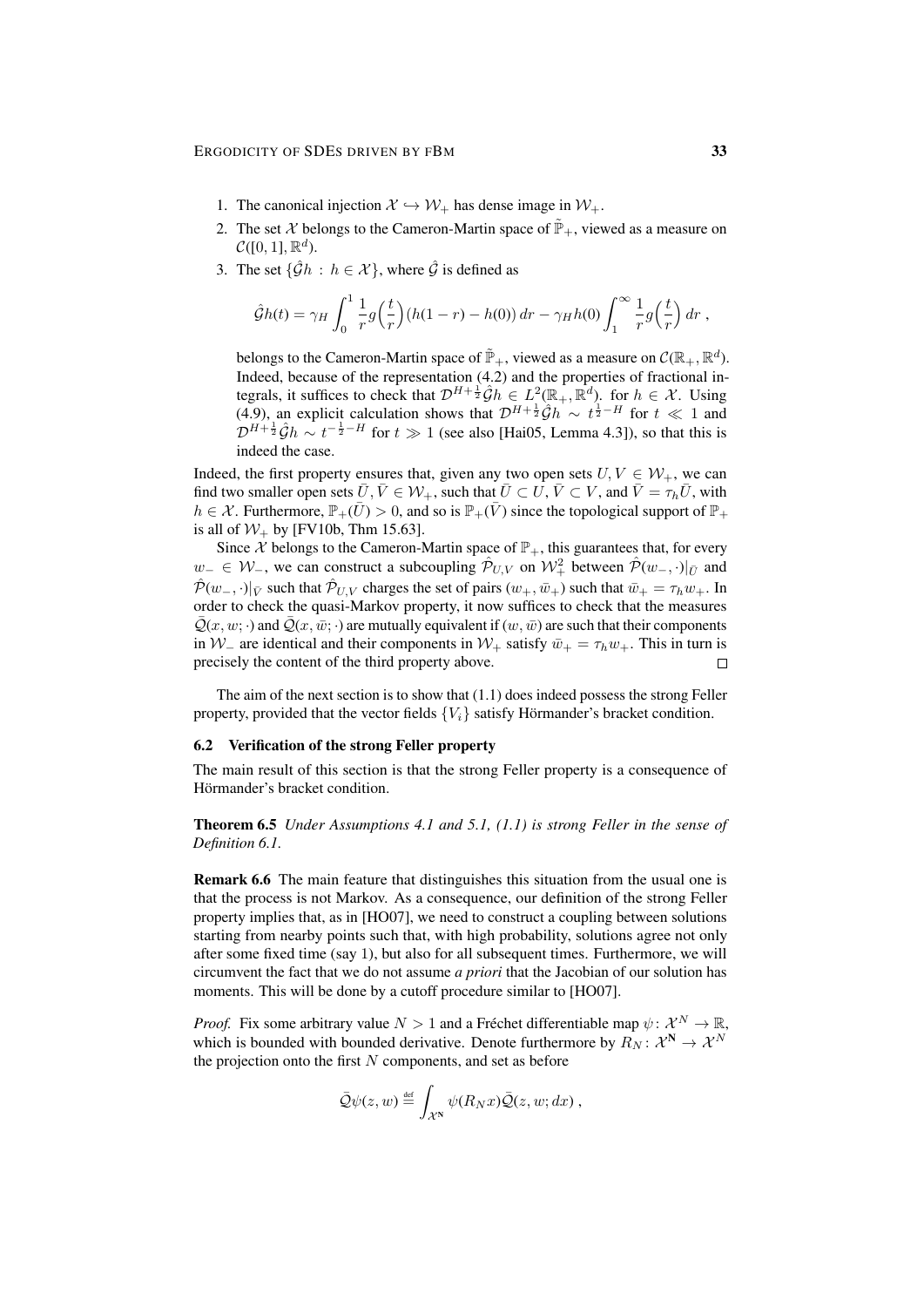so that  $\overline{\mathcal{Q}}\psi: \mathcal{X} \times \mathcal{W} \to \mathbb{R}$ .

The strong Feller property will follow if we show the existence of a jointly continuous function  $\ell : \mathcal{X}^2 \times \mathcal{W} \mapsto \mathbb{R}_+$  such that

$$
|\overline{Q}\psi(z,w) - \overline{Q}\psi(y,w)| \le \ell(z,y,w) , \qquad (6.4)
$$

for all Fréchet differentiable functions  $\psi$  with bounded derivatives such that

$$
\sup_{x \in \mathcal{X}^N} |\psi(x)| \le 1,
$$

uniformly for all  $N > 1$ .

To this end, set  $z_s = zs + y(1 - s)$  for  $s \in [0, 1]$  and  $\xi = z - y$ . Let  $\Phi_{[1, T]}(z, w_+)$ denote the solution to  $(1.1)$ , restricted to the interval  $[1, T]$ . Since

$$
\mathcal{Q}\psi(z,w) = \tilde{\mathbb{E}}\psi_T(\Phi_{[1,T]}(z,w_+)),
$$

where  $\psi_T$  is just  $\psi$ , composed with the evaluation map at integer times, we have the identity

$$
\bar{\mathcal{Q}}\psi(z,w) - \bar{\mathcal{Q}}\psi(y,w) = \tilde{\mathbb{E}}\int_0^1 D\psi_T(\Phi_{[1,T]}(z_s,w_+))J_{0,\cdot}^s\xi ds . \tag{6.5}
$$

Here,  $J_{0}^s$ , denotes the linearisation of (1.1) with the initial condition  $z_s$ .

If moment bounds for the Jacobian  $J_{0,t}^s$  are available, as in [HP11], we can proceed via a stochastic control argument using a Bismut-Elworthy-Li type formula [EL94] to show that that  $\mathcal{Q}\psi(z, w)$  is actually differentiable in z. Since we do not assume this, we will combine this with a cutoff argument adapted from [HO07].

Recall the function  $\Lambda_{\beta,q}(X,\mathbb{X}) \stackrel{\text{def}}{=} \Lambda_{\beta,q,1}(X,\mathbb{X})$  from (5.19) with  $\beta > \gamma$  and set q to be an even integer such that (5.20) holds. Similar to (5.21), define the cutoff function

$$
\Psi_R(w_+) \stackrel{\text{def}}{=} \chi \left( \frac{1}{R} \Lambda_{\beta,q}(X(w_+), \mathbb{X}(w_+)) \right), \quad R > 0 , \tag{6.6}
$$

where  $\chi: \mathbb{R}_+ \to \mathbb{R}_+$  is a  $\mathcal{C}^{\infty}$  decreasing function with  $\chi(\lambda) = 1$  for  $\lambda \leq 1$  and  $\chi(\lambda) = 0$  for  $\lambda \geq 2$ .

From (6.5) we obtain that

$$
|\bar{Q}\psi_T(z,w) - \bar{Q}\psi_T(y,w)| \leq \left| \tilde{\mathbb{E}} \int_0^1 \Psi_R(w_+) D\psi_T(\Phi_{[1,T]}(z_s, w_+)) J_{0,\cdot}^s \xi ds \right|
$$
  
+ 
$$
\left| \tilde{\mathbb{E}} (1 - \Psi_R(w_+)) \psi_T(\Phi_{[1,T]}(z, w_+)) \right|
$$
  
+ 
$$
\left| \tilde{\mathbb{E}} (1 - \Psi_R(w_+)) \psi_T(\Phi_{[1,T]}(y, w_+)) \right|
$$
  

$$
\stackrel{\text{def}}{=} T_1 + T_2 + T_3.
$$

Since  $\psi_T$  is bounded by 1, we have the bound,

$$
T_2 + T_3 \le 2\mathcal{P}\left(w, \left\{w_+ \mid \Lambda_{\beta,q}(X(w_+), \mathbb{X}(w_+)) > 2R\right\}\right),\tag{6.7}
$$

which can be made arbitrarily small by choosing  $R$  sufficiently large.

For tackling the term  $T_1$ , we now outline the stochastic control argument. Recall the operator  $A$  from (4.12). As explained in (4.17), the Fréchet derivative of the flow map with respect to the driving noise  $w_+$  in the direction of  $\int_0^1 v(s) ds$  is given by

$$
J_{0,T}^s \mathcal{A}_T v \ .
$$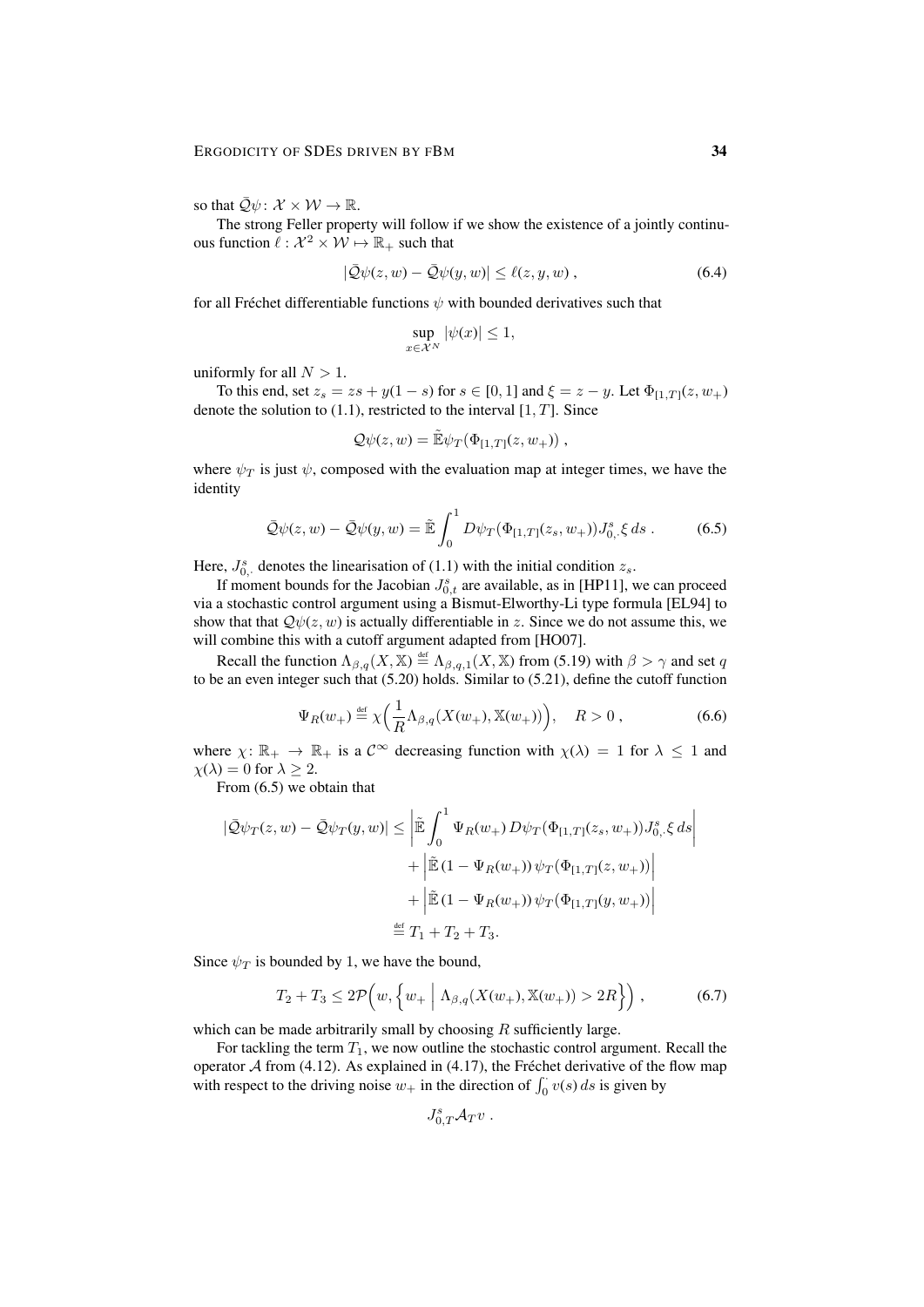The key idea underlying Bismut-type formulae is to use the relation (4.17) to convert the derivative of  $\Phi_T(z_s, w_+)$  with respect to its initial condition  $z_s$  into a derivative with respect to the driving noise and to use the integration by parts formula from Malliavin calculus.

To this end, given an initial displacement  $\xi \in \mathbb{R}^n$ , we seek for a "control" v on the time interval [0, 1] that solves the equation  $A_1v = \xi$ . If this can be achieved, then we extend v to all of  $\mathbb{R}_+$  by setting  $v(s) = 0$  for  $s \ge 1$  and define  $\tilde{v} = \mathcal{I}^{\frac{1}{2} - H} v$ . Note that since  $v(s) = 0$  for  $s > 1$ , it follows from the definition of  $A_T$  that we have  $\mathcal{A}_T v = \mathcal{A}_1 v = \xi$  for  $T \geq 1$ . If v is sufficiently regular in time so that  $\tilde{v} \in L^2(\mathbb{R}_+, \mathbb{R}^d)$ , we have the identity

$$
\mathbf{D}_{\tilde{v}} Z_T^{z_s} = J_{0,T}^s \xi \,, \tag{6.8}
$$

for every  $T \geq 1$  and therefore, by the chain rule

$$
D\psi_T(\Phi_{[1,T]})J_{0,\cdot}\xi = D\psi_T(\Phi_{[1,T]})\mathbf{D}_{\tilde{v}}Z^{\tilde{z}_s} = \mathbf{D}_{\tilde{v}}(\psi_T(\Phi_{[1,T]}))\,. \tag{6.9}
$$

It remains to find a control v which solves  $A_1v = \xi$ . From Proposition 5.4,  $C_1 = A_1 A_1^*$  is invertible and therefore one possible solution to the equation  $A_1 v = \xi$ is given by the "least squares" formula:

$$
v(r) \stackrel{\text{def}}{=} \mathcal{A}_1^*((\mathcal{A}_1 \mathcal{A}_1^*)^{-1} \xi)(r) = V(Z_r)^* (J_{0,r}^{-1})^* C_1^{-1} \xi, \quad r \in (0,1).
$$
 (6.10)

Note that the control v also depends on the initial condition  $z_s$  but since  $|z_s| \le |z| \vee |y|$ , all our estimates for the rest of the proof will be uniform in the initial condition by Remark 4.2.

Inserting the identity (6.9) into the definition of  $T_1$ , we obtain

$$
|T_1| = \left| \int_0^1 \tilde{\mathbb{E}}(\Psi_R(w_+) \mathbf{D}_{\tilde{v}} \psi_T(\Phi_{[1,T]}(z_s, w_+))) ds \right|.
$$
 (6.11)

Applying the integration by parts formula from Malliavin calculus, we obtain

$$
\tilde{\mathbb{E}}(\Psi_R(w_+) \mathbf{D}_{\tilde{v}} \psi_T(\Phi_{[1,T]})) = \tilde{\mathbb{E}}\left(\psi_T(\Phi_{[1,T]}) \mathbf{D}^*(\Psi_R(w_+)\tilde{v})\right)
$$
\n
$$
\leq \left(\tilde{\mathbb{E}}|\mathbf{D}^*(\Psi_R(w_+)\tilde{v})|^2\right)^{\frac{1}{2}}, \tag{6.12}
$$

where the second inequality follows from the fact that  $\psi_T$  is bounded by 1. To conclude the proof, it thus suffices to show that

$$
\widetilde{\mathbb{E}}(|\mathbf{D}^*(\Psi_R \tilde{v})|^2) \le C(R, w_-, z) |\xi|^2 ,\qquad(6.13)
$$

where C is uniformly bounded on  $||w_-\||_{\gamma} < M$  and  $|z| < M$ .

Since the stochastic process  $\tilde{v}$  is in general not adapted to the filtration generated by the underlying Wiener process, we use the following extension of Itô's isometry [Nua06]:

$$
\tilde{\mathbb{E}}(|\mathbf{D}^*(\Psi_R \tilde{v})|^2) = \tilde{\mathbb{E}}\Big(\int_0^\infty |\Psi_R \tilde{v}(s)|^2 ds\Big) \n+ \tilde{\mathbb{E}}\int_0^\infty \int_0^\infty \text{tr}(\mathbf{D}_t (\Psi_R \tilde{v}(s))^T \mathbf{D}_s (\Psi_R \tilde{v}(t))) ds dt \n\leq \tilde{\mathbb{E}} \|\Psi_R \tilde{v}\|^2 + \tilde{\mathbb{E}} \|\mathbf{D}(\Psi_R \tilde{v})\|^2 \leq c(\tilde{\mathbb{E}} \|\Psi_R v\|^2 + \tilde{\mathbb{E}} \|\mathbf{D}\Psi_R v\|^2)
$$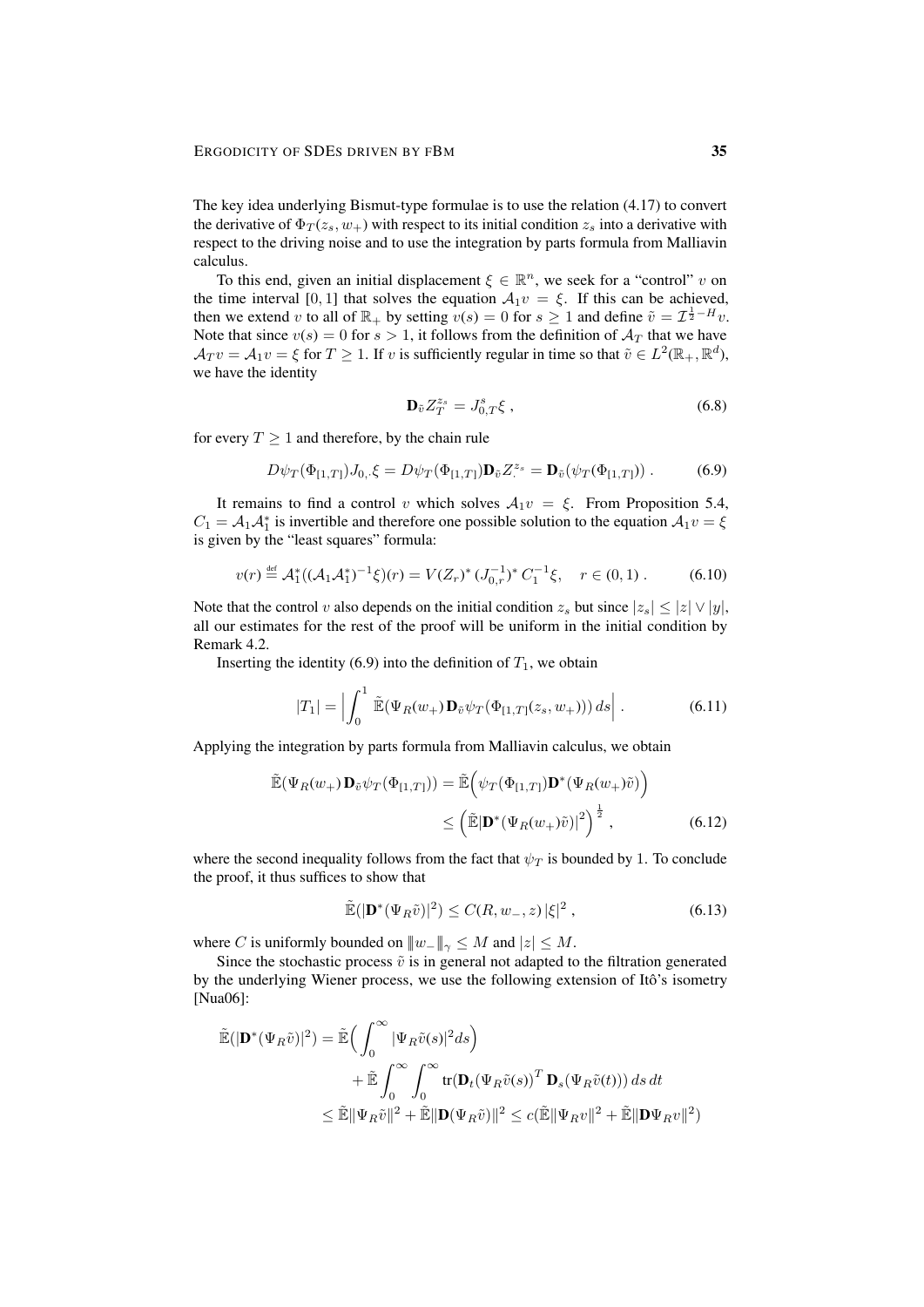EXAMPLES 36

$$
\stackrel{\text{def}}{=} I_1 + I_2 \tag{6.14}
$$

Here,  $||v||$  denotes the  $L^2$ -norm of v and similarly for **D**v. Since  $\tilde{v} = \mathcal{I}^{H-\frac{1}{2}}v$ , the second inequality is a consequence of the fact that  $\mathcal{I}^{H-\frac{1}{2}}$  is a bounded operator from  $L^2([0, 1])$  into  $L^2(\mathbb{R}_+)$ , see Corollary 6.8 below.

The bound (6.13) on  $I_1$  now follows immediately from Proposition 5.4 and Remark 4.2. The bound on  $I_2$  follows similarly by also using Theorem 4.5. The proof of Theorem 6.5 is complete.  $\Box$ 

We now show that  $\mathcal{I}^{\frac{1}{2}-H}$  is indeed a bounded operator from  $L^2([0,1])$  to  $L^2(\mathbb{R}_+)$ . For this, define the operator  $\tilde{\mathcal{I}}_{\alpha}$  by

$$
(\tilde{\mathcal{I}}_{\alpha}v)(s) = \int_0^1 |s - r|^{\alpha - 1} v(r) dr.
$$

We then have:

**Lemma 6.7** *For*  $\alpha \in (0, \frac{1}{2})$ *, there exists a constant c such that, for positive v,* 

$$
\|\tilde{\mathcal{I}}_{\alpha}v\|^2 \leq c\|v\| \|\tilde{\mathcal{I}}_{2\alpha}v\|.
$$

*Proof.* We have the bound

$$
\|\tilde{\mathcal{I}}_{\alpha}v\|^{2} = \int_{0}^{1} \int_{0}^{1} \int_{0}^{\infty} |s - r|^{\alpha - 1} |s - t|^{\alpha - 1} ds v(r) v(t) dr dt
$$
  

$$
\leq \int_{0}^{1} \int_{0}^{1} \int_{-\infty}^{\infty} |s - r|^{\alpha - 1} |s - t|^{\alpha - 1} ds v(r) v(t) dr dt
$$
  

$$
= c \int_{0}^{1} \int_{0}^{1} |r - t|^{2\alpha - 1} ds v(r) v(t) dr dt,
$$

where the first step follows from the positivity of  $v$  and the second step follows from a simple scaling argument. Since this is nothing but  $c\langle v, \tilde{\mathcal{I}}_{2\alpha}v \rangle$ , the requested bound follows from the Cauchy-Schwarz inequality.  $\Box$ 

**Corollary 6.8** *For every*  $\alpha \in (0,1)$ *, the operator*  $\mathcal{I}^{\alpha}$  *is bounded from*  $L^2([0,1])$  *to*  $L^2(\mathbb{R}_+).$ 

*Proof.* Note that

$$
|\mathcal{I}^{\alpha}v(s)| \leq \mathcal{I}^{\alpha}|v|(s) \leq \tilde{\mathcal{I}}^{\alpha}|v|(s) .
$$

Since  $|s - r|^{\alpha - 1}$  is square integrable if  $\alpha > \frac{1}{2}$ , the claim follows for that range of  $\alpha$ . For smaller values of  $\alpha$ , it is always possible to reduce oneself to the range  $(\frac{1}{2}, 1)$  by Lemma 6.7, noting also that  $\|\tilde{\mathcal{I}}_\alpha v\| \leq c\|\tilde{\mathcal{I}}_\beta v\|$  for  $\alpha > \beta$ .  $\Box$ 

## 7 Examples

In this section, we collect a few examples to which our main results apply.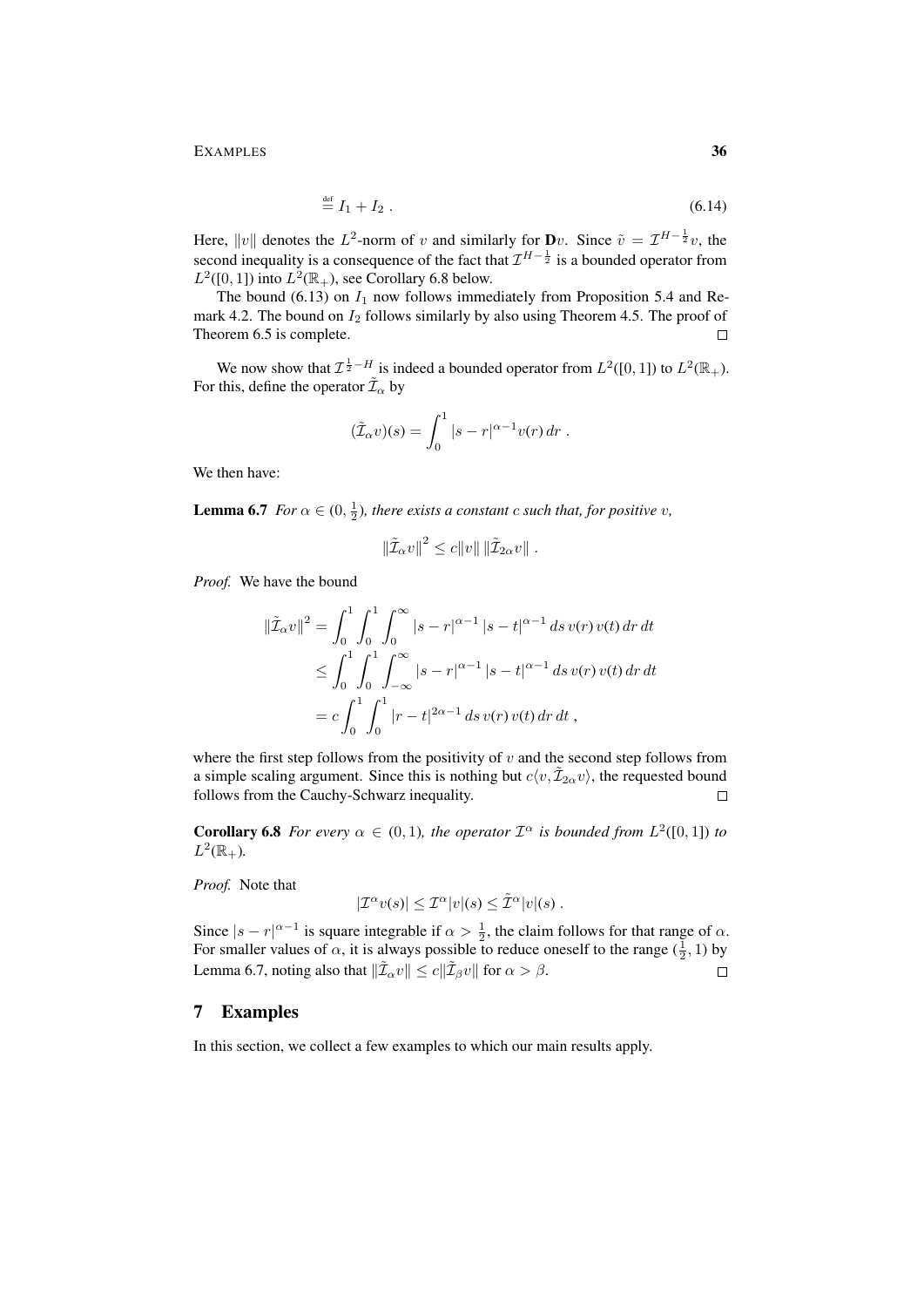EXAMPLES 37

#### 7.1 Hypoelliptic Ornstein-Uhlenbeck process

Consider the process  $x_t$  given by

$$
dx = Ax dt + C dB_H(t), \qquad (7.1)
$$

where  $x \in \mathbb{R}^n$ ,  $B_H$  is an m-dimensional fractional Brownian motion with Hurst parameter  $H > \frac{1}{3}$ , A is an  $n \times n$  matrix with  $A + A^T < 0$ , and C is an  $n \times m$  matrix. It is well-known that (7.1) satisfies Hörmander's condition if and only if there exists  $k > 0$  such that the matrix  $(C, AC, \dots, A^k C)$  has rank n.

Since the Jacobian is given by  $J_{s,t} = \exp(A(t - s))$  and therefore has moments of all orders, we conclude that, for any initial condition  $x_0$  and for any sequence of times  $t_1, \ldots, t_k$ , the joint distribution of  $(x_{t_1}, \ldots, x_{t_k})$  has a smooth density with respect to Lebesgue measure. Since this distribution is Gaussian, one could have verified directly that its covariance is non-degenerate, but this would have been a rather lengthy calculation.

#### 7.2 Linear equations / Lévy area

Let B be a d-dimensional fractional Brownian motion and consider equations in  $\mathbb{R}^m$  of the type

$$
dX_i = (A_{ijk}X_j + C_{ik}) \circ dB_k(t) , \qquad (7.2)
$$

where we use Einstein's convention of summation over repeated indices. In this case, the derivative of the solution with respect to its initial condition in a direction  $\eta \in \mathbb{R}^m$ is nothing but the solution to

$$
dJ_i = A_{ijk}J_j \circ dB_k(t) , \qquad (7.3)
$$

with initial condition  $J(0) = \eta$ . Similar formulae hold for higher order derivatives, so that it follows from the results recently obtained in [FR11] that Assumption 5.7 is satisfied and our result on the smoothness of the densities applies, provided that Hörmander's condition holds.

As an immediate consequence, we have the smoothness of the Lévy area, which was recently obtained independently in [Dri10]:

Proposition 7.1 *Let* B *be a* d*-dimensional fractional Brownian motion with Hurst parameter*  $H > \frac{1}{3}$  *and let*  $W_{ij}(t) = \int_0^t B_i(s) \circ dB_j(s) - \int_0^t B_j(s) \circ dB_i(s)$  for  $i < j$ . *Then, for any fixed*  $t > 0$ *, the vector*  $(B_k(t), W_{ij}(t))$  *with*  $k = 1, \ldots, d$  *and*  $i < j$  *has a smooth density with respect to Lebesgue measure.*

*Proof.* The verification of Hörmander's condition boils down to a simple problem in linear algebra. Writing  $e_i$  for the basis vector in the direction  $B_i$  and  $f_{ij}$  for the basis vector in the direction  $W_{ij}$ , we can rewrite  $x = B \oplus W$  as the solution to the SDE

$$
dx = \sum_{j} \left( e_j + \sum_{i < j} f_{ij} \langle x, e_i \rangle - \sum_{i > j} f_{ji} \langle x, e_i \rangle \right) \circ dB_j = \sum_{j} V_j(x) \circ dB_j.
$$

An explicit calculation shows that, for  $j < k$ , we have

$$
[V_j, V_k](x) = 2f_{jk} ,
$$

so that Hörmander's condition holds after one step.

Remark 7.2 Higher order totally antisymmetric iterated integrals can be treated in exactly the same way with the kth iterated Lie brackets recovering precisely the basis vectors of the elements in the kth antisymmetric tensor.

 $\Box$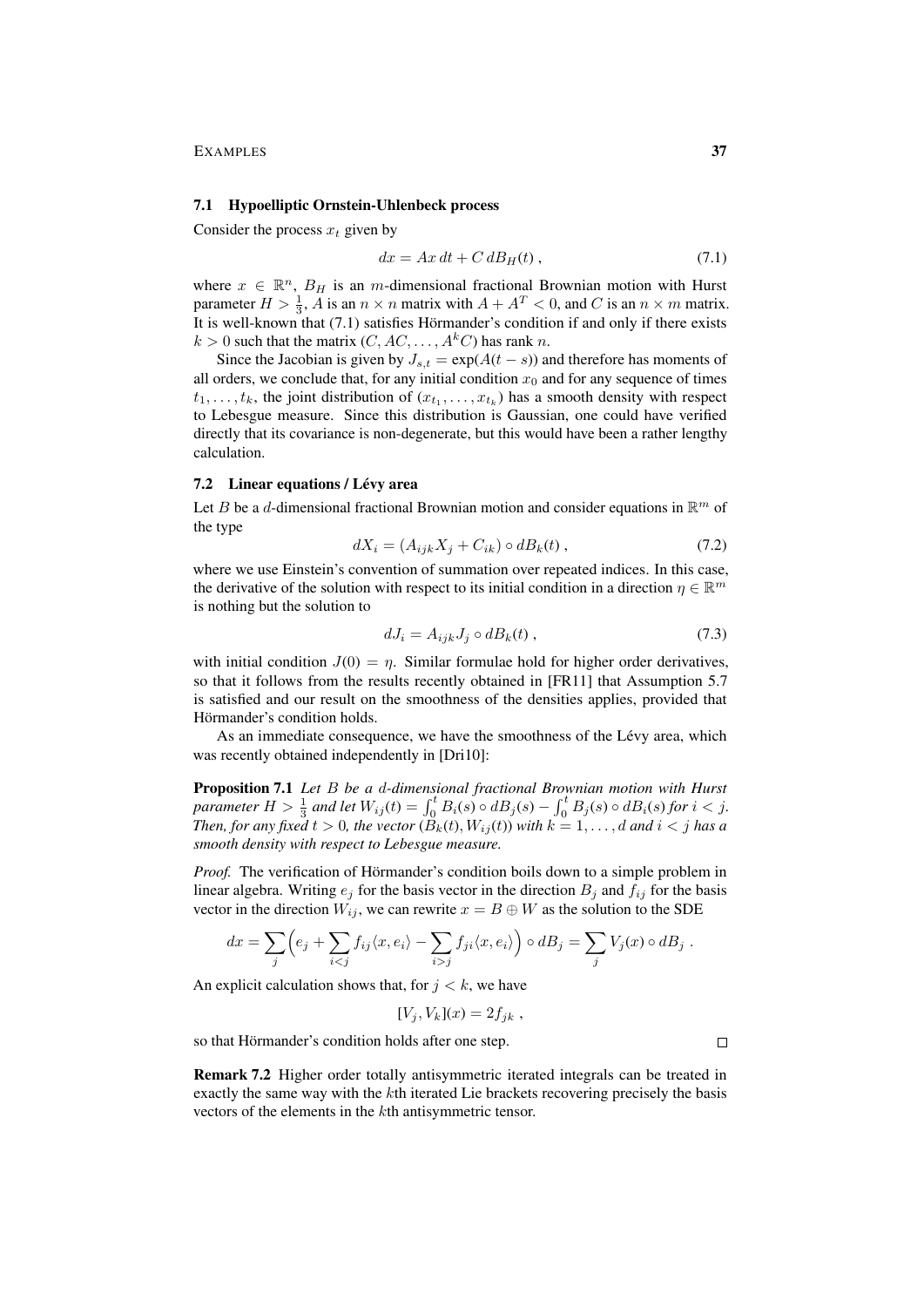#### EXAMPLES 38

#### 7.3 Simplified fractional Langevin equation

Consider the process  $(q_t, p_t)$  on  $\mathbb{R}^{2n}$  given by

$$
dq = p dt, \t dp = -\nabla V(q) dt - p dt + dB_H(t), \t(7.4)
$$

where, for the sake of simplicity, we assume that  $V: \mathbb{R}^n \to \mathbb{R}_+$  has bounded second derivative and there exist  $C > 0$  and  $\kappa > 0$  such that

$$
\langle q, \nabla V(q) \rangle \ge \kappa |q|^2 - C \,, \quad V(q) \ge \kappa |q|^2 - C \,. \tag{7.5}
$$

This equation is a simplified version of the fractional Langevin equation. (The equation satisfying the correct physical detailed balance condition would have a more complicated memory kernel instead of the simple friction term  $-p dt$  appearing above.)

Because we assume  $V$  to have a bounded second derivative, the Jacobian of (7.1) is bounded by a deterministic constant over any finite time interval. Furthermore, Hörmander's condition is easy to verify, so that we can apply Theorem 5.11 to infer the existence of smooth densities for the joint distribution of the solution at any time.

Regarding the existence of a unique invariant measure for  $(7.1)$ , it only remains to obtain a Lyapunov function for the solution to (7.4). For this, similarly to [Hai05], we proceed as follows. We consider the process  $(\tilde{p}, \tilde{q})$  solution to

$$
d\tilde{q} = -\tilde{q} dt , d\tilde{p} = -d\tilde{p} dt + dB_H(t) .
$$

It is of course trivial to bound solutions to this equation. Then, we set  $P = p - \tilde{p}$  and  $Q = q - \tilde{q}$ . The equation for  $(P, Q)$  can be written as

$$
\dot{Q} = P + R_Q , \qquad \dot{P} = -\nabla V(Q) - P + R_P ,
$$

where

$$
R_Q = \tilde{p} - \tilde{q} , \qquad R_P = \nabla V(Q) - \nabla V(Q + \tilde{q}) .
$$

Note that since we assumed that  $V$  has bounded second derivative, both  $R_P$  and  $R_Q$  are bounded by a multiple of  $|\tilde{p}| + |\tilde{q}|$ , independently of P and Q. We now set  $\overline{H}(P,Q) = \frac{1}{2}P^2 + V(Q) + \gamma PQ$  for a constant  $\gamma$  to be determined later. An explicit calculation yields the bound

$$
\frac{d}{dt}\bar{H}(P,Q) = -(1-\gamma)|P|^2 - \gamma\langle Q, \nabla V(Q)\rangle + \langle \nabla V(Q) + \gamma P, R_Q\rangle + \langle P + \gamma Q, R_P\rangle.
$$

Making use of (7.5) and the bounds on  $R_Q$  and  $R_P$ , we see that there exists constant  $\alpha > 0$  and  $C > 0$  such that

$$
\frac{d}{dt}\bar{H}(P,Q) \le -\alpha \bar{H}(P,Q) + C(1+|\tilde{p}|^2 + |\tilde{q}|^2).
$$

Since, by (7.5),  $\bar{H}$  grows quadratically at infinity for  $\gamma$  small enough, It follows in the same way as in [Hai05, Prop. 3.12] that  $|p|^2 + |q|^2$  is a Lyapunov function for (7.4). We therefore have:

Theorem 7.3 *If* V *has bounded second derivative and (7.5) holds, then there exists a unique invariant measure for (7.4).*

*Proof.* The existence of an invariant measure follows from the fact that  $|p|^2 + |q|^2$  is a Lyapunov function. The uniqueness then follows from Theorem 6.4. $\Box$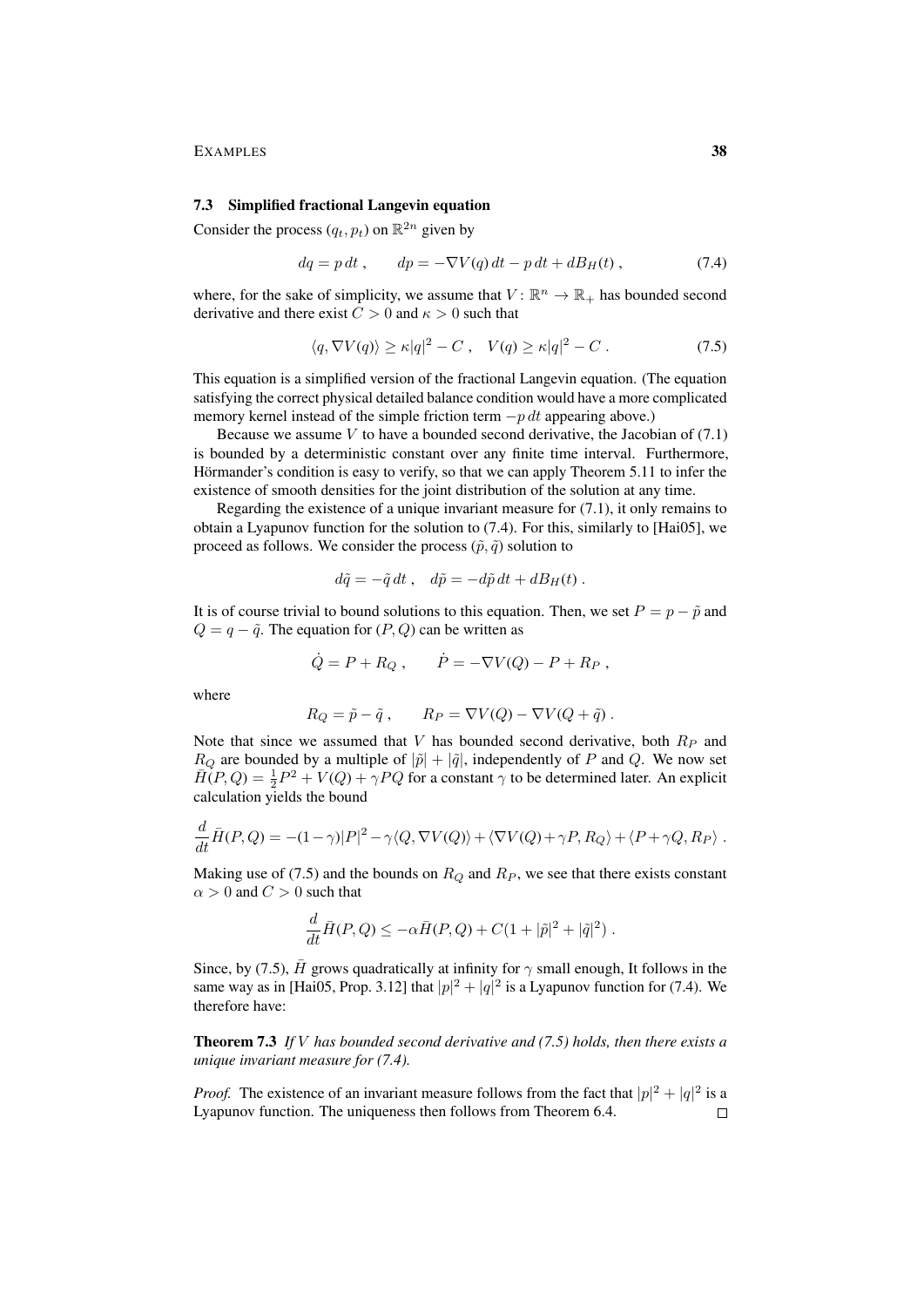## Appendix A Bounds on the cutoff function

In this section, we show that the function  $\Lambda_{\beta,q}$  appearing in Sections 5.2 and 6.2 does indeed have the requested smoothness properties. Our main result is the following:

**Proposition A.1** *Let*  $\Lambda_{\beta,q}$  *be as in (5.19) and assume that*  $\beta$  *and*  $q$  *are such that* (5.20) *holds and such that*  $2\beta \leq \gamma + H$ *. (This is always possible by first setting*  $\beta = (\gamma + H)/2$ *and then choosing* q *large enough.)*

*Then, for every*  $k > 0$  *and every*  $R > 0$ *, there exists a constant* M *such that the bound*

$$
\|\mathbf{D}^{(k)}\Lambda_{\beta,q}(X,\mathbb{X})\| \le M,
$$

 $h$ olds for all  $(X,\mathbb{X})$  such that  $\Lambda_{\beta,q}(X,\mathbb{X})\leq 2R.$  Here,  $\mathbf{D}^{(k)}$  denotes the kth iterated *Malliavin derivative and*  $\|\cdot\|$  *is the L*<sup>2</sup>-norm on  $[0, T]^k$ .

*Proof.* Note first that, by definition

$$
\mathscr{D}_r^i \delta X_{s,t}^j = \delta_{ij} \mathbf{1}_{r \in [s,t]} ,
$$

where  $\delta_{ij}$  is the Kronecker delta. It thus follows from (4.21) that

$$
\mathbf{D}_r^i \delta X_{s,t}^j = c \,\delta_{ij} \big( (t-r)^{H-\frac{1}{2}} \mathbf{1}_{r < t} - (s-r)^{H-\frac{1}{2}} \mathbf{1}_{r < s} \big) \stackrel{\text{def}}{=} \delta_{ij} f_{s,t}(r) \,. \tag{A.1}
$$

The  $L^2$ -norm of  $f_{s,t}$  is given by

$$
||f_{s,t}||^2 = c^2 \int_s^t (t-r)^{2H-1} dr + c^2 \int_0^s ((t-r)^{2H-1} - (s-r)^{2H-1}) dr.
$$

Since  $H < \frac{1}{2}$  by assumption, one has the inequality

$$
|t^{2H}-s^{2H}|\leq |t-s|^{2H}\;,
$$

so that a straightforward calculation yields the bound

$$
||f_{s,t}|| \leq \kappa |t-s|^H,
$$

for some constant  $\kappa > 0$ .

Concerning  $\tilde{X}_{s,t}^{k\ell} = \mathbb{X}_{s,t}^{k\ell} - \mathbb{X}_{s,t}^{\ell k}$ , an explicit calculation yields the identity

$$
\mathscr{D}_{r}^{i}\tilde{\mathbb{X}}_{s,t}^{k\ell} = \mathbf{1}_{r \in [s,t]} \left( \delta_{ik} \left( \delta X_{r,t}^{\ell} - \delta X_{s,r}^{\ell} \right) - \delta_{i\ell} \left( \delta X_{r,t}^{k} - \delta X_{s,r}^{k} \right) \right).
$$

Applying again (4.21), we obtain

$$
\mathbf{D}_r^j \mathbb{X}_{s,t}^{k\ell} = \delta_{ik} G_{s,t}^{\ell}(r) + \delta_{i\ell} G_{s,t}^k(r) ,
$$

where we set

$$
G_{s,t}^{k}(r) = 2\mathbf{1}_{r\in[s,t]}\int_{r}^{t} (u-r)^{H-\frac{3}{2}}\delta X_{r,u}^{k} du
$$
  
+  $\mathbf{1}_{r\in[s,t]}(\delta X_{r,t}^{k} - \delta X_{s,r}^{k}) \int_{t}^{\infty} (u-r)^{H-\frac{3}{2}} du$   
+  $\mathbf{1}_{r.$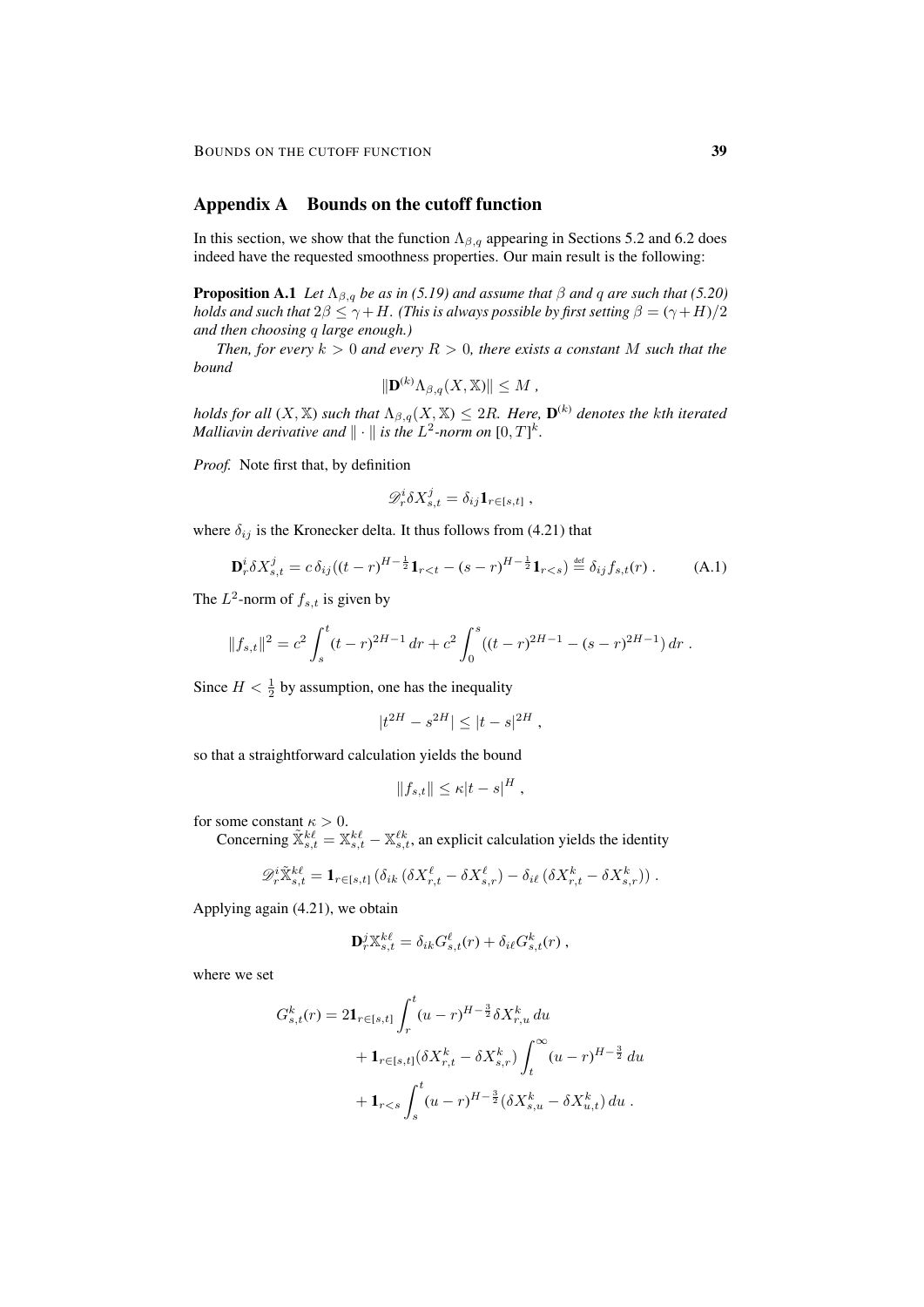The important fact about  $G_{s,t}^k(r)$  is that we can estimate it by

$$
|G_{s,t}^{k}(r)| \leq M ||X||_{\gamma} \mathbf{1}_{r \in [s,t]} (t-r)^{\gamma+H-\frac{1}{2}} + M ||X||_{\gamma} \mathbf{1}_{r < s} (t-s)^{\gamma} ((t-r)^{H-\frac{1}{2}} - (s-r)^{H-\frac{1}{2}}),
$$

so that its  $L^2$ -norm is controlled by

$$
||G_{s,t}^{k}|| \le M||X||_{\gamma}|t-s|^{H+\gamma} . \tag{A.2}
$$

We finally compute the second Malliavin derivative of  $\mathbb{X}_{s,t}^{k\ell}$ . It follows in a rather straightforward way from (4.21) that, for  $r_1 \in (s, t)$  and  $v \in (r_1, t)$ , one has

$$
\mathscr{D}_{v}^{i} \mathbf{D}_{r_{1}}^{j} \mathbb{X}_{s,t}^{k\ell} = (\delta_{ik}\delta_{j\ell} + \delta_{i\ell}\delta_{jk}) \Big( 2\int_{v}^{t} (u-r_{1})^{H-\frac{3}{2}} du + \int_{t}^{\infty} (u-r_{1})^{H-\frac{3}{2}} du \Big),
$$

for  $r_1 < s$  and  $v \in (s, t)$ , one has

$$
\mathscr{D}_{v}^{i} \mathbf{D}_{r_1}^{j} \mathbb{X}_{s,t}^{k\ell} = (\delta_{ik}\delta_{j\ell} + \delta_{i\ell}\delta_{jk}) \Big( 2 \int_{v}^{t} (u-r_1)^{H-\frac{3}{2}} du - \int_{s}^{t} (u-r_1)^{H-\frac{3}{2}} du \Big) ,
$$

and for all other combinations with  $v > r_1$  one has  $\mathscr{D}_{v}^i \mathbf{D}_{r_1}^j \mathbb{X}_{s,t}^{k\ell} = 0$ .

A lengthy but straightforward calculation then yields

$$
\mathbf{D}_{r_2}^i \mathbf{D}_{r_1}^j \mathbb{X}_{s,t}^{k\ell} = (\delta_{ik}\delta_{j\ell} + \delta_{i\ell}\delta_{jk})g_{s,t}(r_1, r_2), \tag{A.3}
$$

where, for  $s < r_1 < r_2 < t$ , the function  $g_{s,t}$  is given by

$$
g_{s,t}(r_1, r_2) = 2 \int_{r_2}^t (v - r_2)^{H - \frac{3}{2}} \int_{r_2}^v (u - r_1)^{H - \frac{3}{2}} du dv
$$
  
+  $c_g(t - r_2)^{H - \frac{1}{2}} (2(r_2 - r_1)^{H - \frac{1}{2}} - (t - r_1)^{H - \frac{1}{2}})$   
 $\stackrel{\text{def}}{=} g_{s,t}^{(1)}(r_1, r_2) + g_{s,t}^{(2)}(r_1, r_2),$ 

for some constant  $c_q$ . For  $r_1 < s < r_2 < t$  on the other hand, one has

$$
g_{s,t}(r_1, r_2) = 2 \int_{r_2}^t (v - r_2)^{H - \frac{3}{2}} \int_{r_2}^v (u - r_1)^{H - \frac{3}{2}} du dv
$$
  
+  $c_g(t - r_2)^{H - \frac{1}{2}} (2(r_2 - r_1)^{H - \frac{1}{2}} - (s - r_1)^{H - \frac{1}{2}} - (t - r_1)^{H - \frac{1}{2}})$   
 $\stackrel{\text{def}}{=} g_{s,t}^{(3)}(r_1, r_2) + g_{s,t}^{(4)}(r_1, r_2),$ 

Finally, for  $r_1 < r_2 < s < t$ , one has

$$
g_{s,t}(r_1,r_2) = 2 \int_s^t (v-r_2)^{H-\frac{3}{2}} \int_{r_2}^v (u-r_1)^{H-\frac{3}{2}} du dv \stackrel{\text{def}}{=} g_{s,t}^{(5)}(r_1,r_2) .
$$

It is possible to check that

$$
||g_{s,t}|| \le M|t-s|^{2H}, \qquad (A.4)
$$

where  $\|\cdot\|$  denotes again the  $L^2$ -norm. (We postpone the proof of this to Lemma A.3 below.)

We now have all the necessary tools to conclude. Write

$$
\Lambda_{\beta,q}(X,\mathbb{X})=\Lambda_{\beta,q}^{(1)}(X)+\Lambda_{\beta,q}^{(2)}(\mathbb{X}),
$$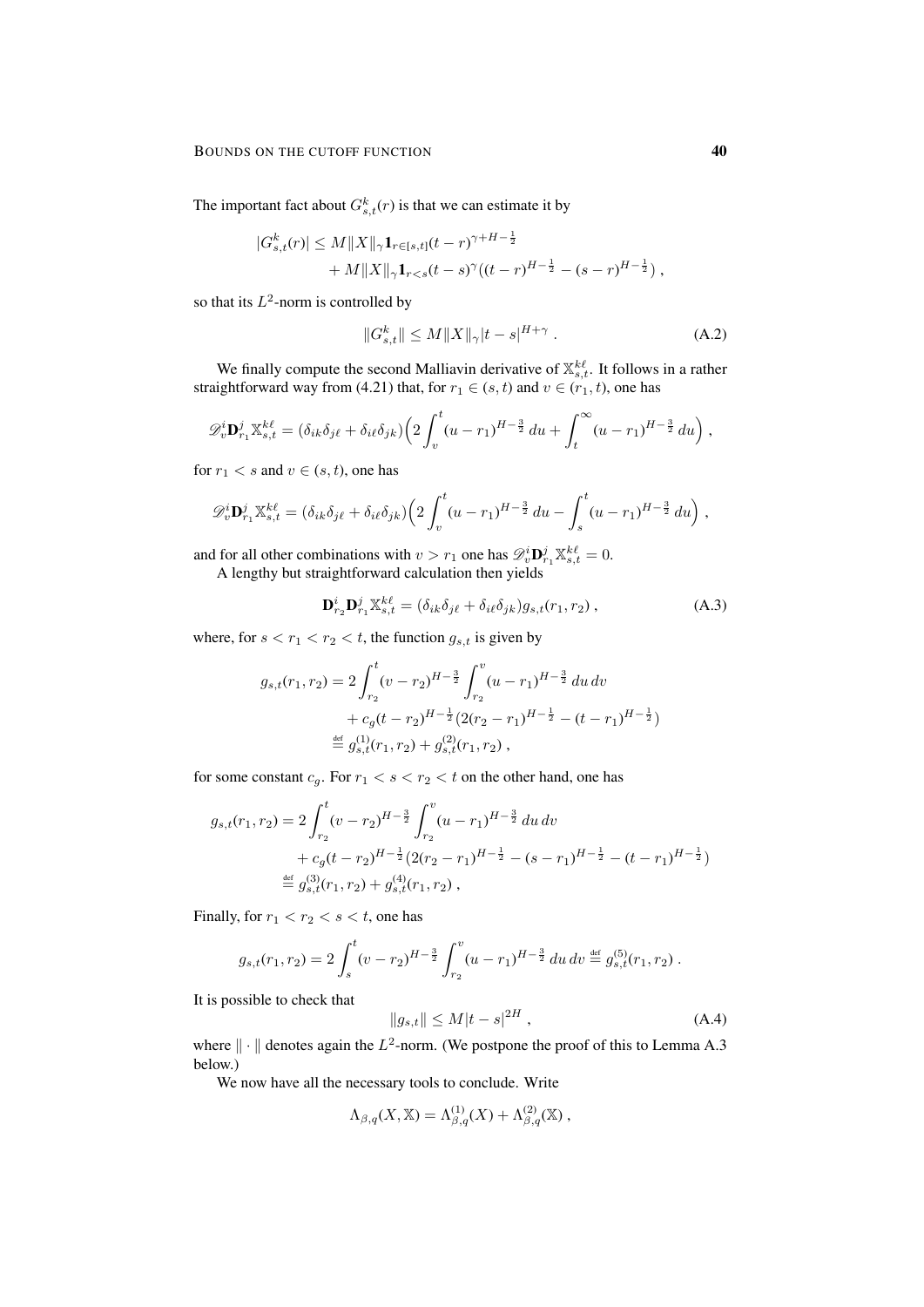where  $\Lambda^{(1)}$  is as (5.19), but keeping only the term proportional to  $|\delta X_{s,t}|^{2q}$  in the integral, and similarly for  $\Lambda^{(2)}$ . It follows from (A.1) that, for  $\ell \leq 2q$ , the multiple Malliavin derivative of  $\Lambda_{\beta,q}^{(1)}$  satisfies the bound

$$
|\mathbf{D}_{s_1} \dots \mathbf{D}_{s_\ell} \Lambda_{\beta,q}^{(1)}(X)| \leq M \int_0^T \int_0^t \frac{|\delta X_{s,t}|^{2q-\ell}}{|t-s|^{\beta(2q-\ell)}} \prod_{j=1}^\ell \frac{|f_{s,t}(r_j)|}{|t-s|^\beta} ds dt.
$$

Since the  $L^2$ -norm of  $f_{s,t}$  is bounded by  $M|t-s|^H$ , it follows immediately that there exits a constant M such that the  $L^2$ -norm of  $\mathbf{D}_{s_1} \dots \mathbf{D}_{s_\ell} \Lambda_{\beta,q}^{(1)}$  is bounded by  $M \Lambda_{\beta,q}^{(1)}$ . Its Malliavin derivative of order  $\ell > 2q$  on the other hand vanishes identically.

Similarly, we only need to consider Malliavin derivatives of order  $\ell \leq 2q$  for  $\Lambda_{\beta,q}^{(2)}$ . A reasoning similar to the above shows that its Malliavin derivative can be written as

$$
\mathbf{D}_{s_1}\ldots\mathbf{D}_{s_\ell}\Lambda_{\beta,q}^{(2)}=\int_0^T\int_0^t\frac{\mathscr{P}(\mathbb{X}_{s,t},\mathbf{D}_{s,\mathbb{X}_{s,t}},g_{s,t}(s.,s.))}{|t-s|^{2\beta q}}\,ds\,dt\;,
$$

where  $\mathscr P$  is a homogeneous polynomial of degree q and "s." is a generic placeholder for any of the times  $s_1, \ldots, s_\ell$ . It now follows from (A.2), (A.4), and the assumption  $2\beta \leq \gamma + H$  that the  $L^2$ -norm of  $\mathbf{D}_{s_1} \dots \mathbf{D}_{s_\ell} \Lambda_{\beta,q}^{(2)}$  is bounded by  $M(\Lambda_{\beta,q}^{(2)} + ||\tilde{X}||_q^q)$ . Since on the other hand  $||X||_{\gamma}^q$  is bounded by  $M\Lambda_{\beta,q}^{\gamma}$  by assumption, this concludes the proof.  $\Box$ 

**Corollary A.2** *Let*  $\Psi_R(w_+)$  *be as defined in* (6.6) *with*  $\Lambda_{\beta,q}$  *as in* (5.19), and let  $\beta$  *and* q *be as in Proposition A.1.*

*Then, for every*  $R > 0$ ,  $\Psi_R \in \mathbf{D}^{\infty}$ . *Furthermore, every multiple Malliavin derivative of*  $\Psi_R$  *vanishes outside of the set*  $\{\Lambda_{\beta,q}(X,\mathbb{X}) \leq 2R\}$ *.* 

*Proof.* By the chain rule,

$$
\mathbf{D}_s \Psi_R(w_+) = \frac{1}{R} \chi'(R^{-1} \Lambda_{\beta,q}(X,\mathbb{X})) \mathbf{D}_s \Lambda_{\beta,q}(X,\mathbb{X}),
$$

and similarly for higher order derivatives. Since all derivatives of  $\chi$  vanish when the argument is larger than 2, the claim follows from Proposition A.1.  $\Box$ 

**Lemma A.3** *For every*  $T > 0$ *, there exists a constant* M *such that the function*  $g_{s,t}$ *from (A.3) satisfies*  $\|g_{s,t}\| \le M|t-s|^{2H}$ .

*Proof.* We show the bound separately for  $g_{s,t}^{(j)}$  with  $j = 1, ..., 5$ . For  $g_{s,t}^{(1)}$ , we use the bound

$$
(u-r_1)^{H-\frac{3}{2}} \le (u-r_1)^{H-\frac{3}{2}}(r_2-r_1)^{-\beta},
$$

in order to conclude that, provided that  $1 - 2H < \beta$ , one has the pointwise bound

$$
|g_{s,t}^{(1)}(r_1,r_2)| \le (t-r_2)^{2H-1+\beta}(r_2-r_1)^{-\beta} \le |t-s|^{2H-1+\beta}(r_2-r_1)^{-\beta}.
$$

If furthermore  $\beta < \frac{1}{2}$  (which is always possible if  $H > \frac{1}{4}$ ) the integral of  $(r_2 - r_1)^{-2\beta}$ over  $s < r_1 < r_2 < t$  is proportional to  $|t - s|^{1-2\beta}$ , thus yielding the required bound.

Similarly,  $g_{s,t}^{(2)}$  satisfies

$$
|g_{s,t}^{(2)}(r_1,r_2)| \leq C(t-r_2)^{H-\frac{1}{2}}(r_2-r_1)^{H-\frac{1}{2}},
$$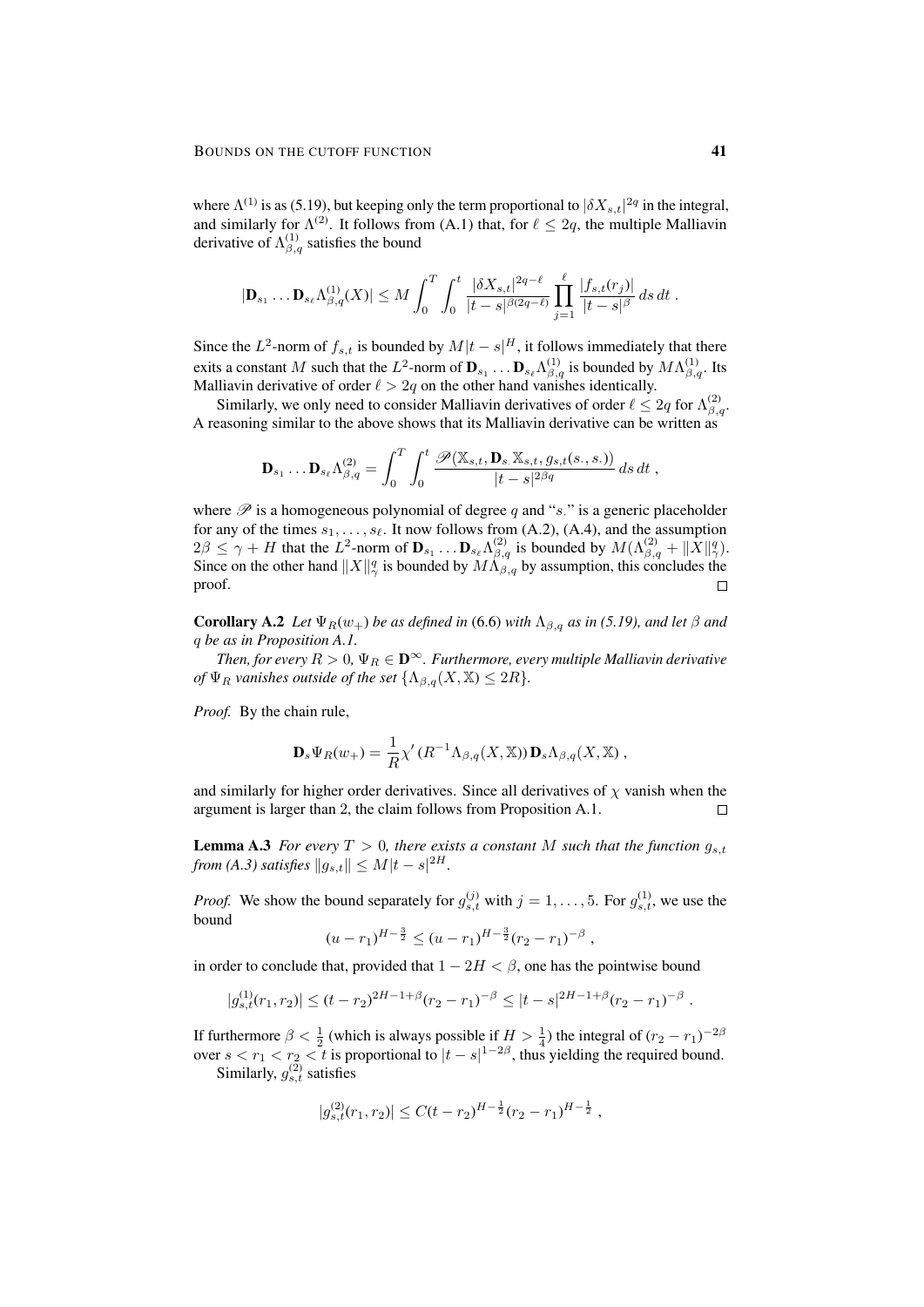and a straightforward calculation shows that

$$
\int_{s}^{t} (t - r_2)^{2H-1} \int_{s}^{r_2} (r_2 - r_1)^{2H-1} dr_1 dr_2 = C|t - s|^{4H},
$$

for some constant  $C$  as required.

For  $g_{s,t}^{(3)}$  we have, as for  $g_{s,t}^{(1)}$ ,

$$
|g_{s,t}^{(3)}(r_1,r_2)| \le (t-r_2)^{2H-1+\beta}(r_2-r_1)^{-\beta}
$$

.

This time however we choose  $\beta \in (\frac{1}{2}, 1)$ , so that

$$
\int_s^t \int_0^s |g_{s,t}^{(3)}(r_1,r_2)|^2 dr_1 dr_2 \leq M \int_s^t (t-r_2)^{4H-2+2\beta} (r_2-s)^{1-2\beta} dr_2,
$$

which is indeed proportional to  $|t-s|^{4H}$ .

To bound  $g_{s,t}^{(4)}$  we perform the change of variables  $r_1 \mapsto s - r_1$  and  $r_2 \mapsto r_2 + s$ , so that

$$
\int_{s}^{t} \int_{0}^{s} |g_{s,t}^{(4)}(r_1, r_2)|^2 dr_1 dr_2 = M \int_{0}^{t-s} (t - s - r_2)^{2H - 1} \times \int_{0}^{s} (2(r_2 + r_1)^{H - \frac{1}{2}} - r_1^{H - \frac{1}{2}} - (t - s + r_1)^{H - \frac{1}{2}})^2 dr_1 dr_2.
$$

We then dilate the expression by  $t - s$ , showing that it is proportional to

$$
|t-s|^{4H} \int_0^1 \int_0^{\frac{s}{t-s}} (1-r_2)^{2H-1} (2(r_2+r_1)^{H-\frac{1}{2}} - r_1^{H-\frac{1}{2}} - (1+r_1)^{H-\frac{1}{2}})^2 dr_1 dr_2.
$$

It is straightforward to check that this integral converges for all  $H \in (0, 1)$ , which shows the requested bound on  $g_{s,t}^{(4)}$ .

Finally, to bound  $g_{s,t}^{(5)}$ , we perform the change of variables  $r_1 \mapsto s - r_1$  and  $r_2 \mapsto s - r_2$ , followed by a dilatation of  $t - s$ , so that

$$
\int_0^s \int_0^{r_2} |g_{s,t}^{(5)}(r_1, r_2)|^2 dr_1 dr_2 = |t - s|^{4H} \int_0^{\frac{s}{t-s}} \int_{r_2}^{\frac{s}{t-s}} |\tilde{g}^{(5)}(r_1, r_2)|^2 dr_1 dr_2,
$$

where

$$
\tilde{g}^{(5)}(r_1, r_2) = \int_{-1}^{0} (r_2 - v)^{H - \frac{3}{2}} \int_{v}^{r_2} (r_1 - u)^{H - \frac{3}{2}} du dv.
$$

Note now that, for every  $\beta \in (0, \frac{3}{2} - H)$ , there exists a constant M such that, for  $r_1 > r_2$ , one has the bound

$$
|\tilde{g}^{(5)}(r_1,r_2)| \leq M(r_1-r_2)^{-\beta} \int_{-1}^0 (r_2-v)^{2H-2+\beta} dv \leq M \frac{(r_1-r_2)^{-\beta} r_2^{2H-1+\beta}}{1+r_2} dv.
$$

Choosing  $\beta \approx \frac{1}{2}$  (but slightly larger than  $\frac{1}{2}$ ) for  $r_1 > r_2 + 1$  and  $\beta = 0$  for  $r_1 \le r_2$ , we can check that

$$
\int_0^\infty \int_{r_2}^\infty |\tilde{g}^{(5)}(r_1,r_2)|^2 \, dr_1 \, dr_2 < \infty \;,
$$

so that the claim follows.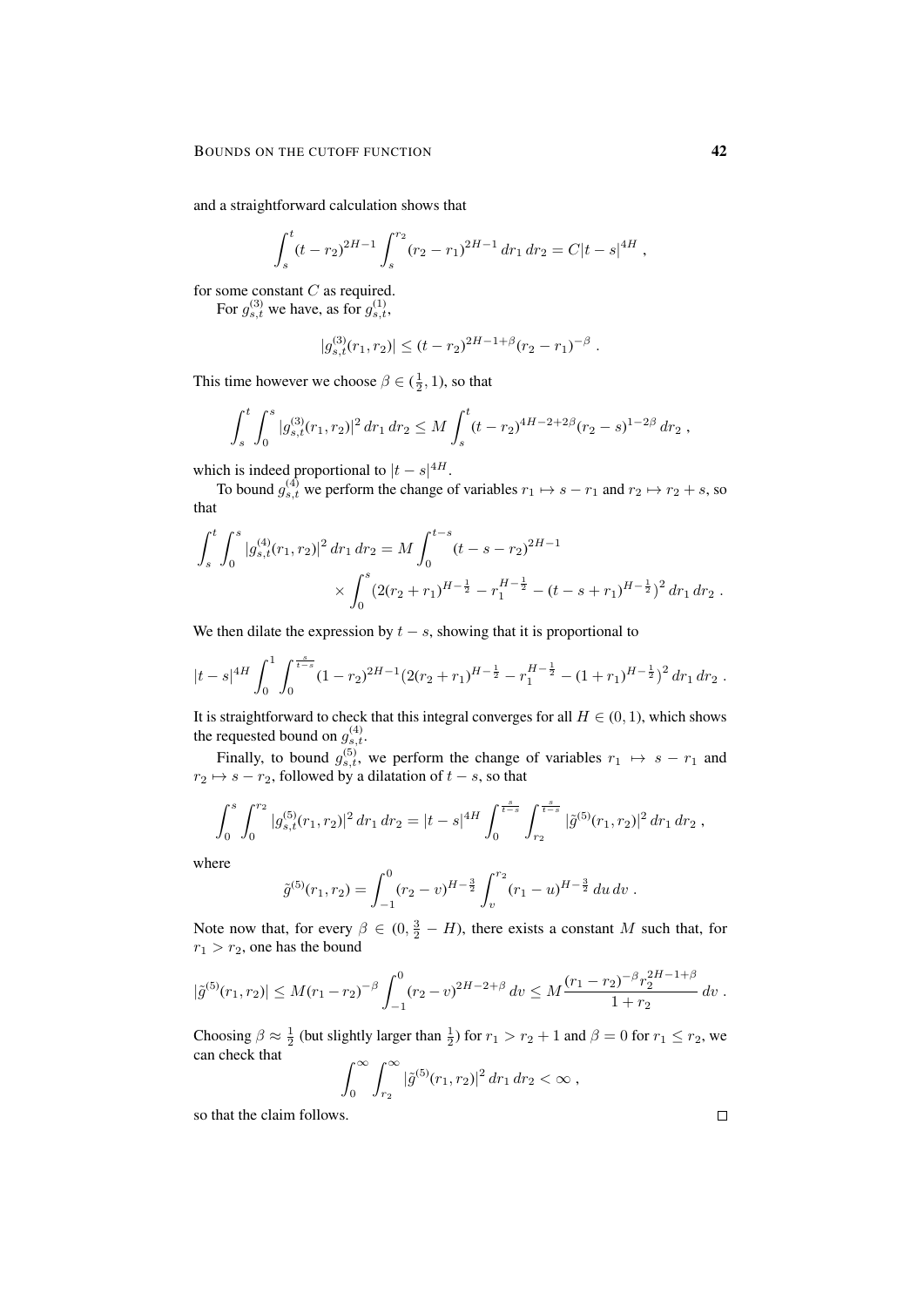## **References**

- [And55] T. W. ANDERSON. The integral of a symmetric unimodal function over a symmetric convex set and some probability inequalities. *Proc. Amer. Math. Soc.* 6, (1955), 170–176.
- [BH07] F. BAUDOIN and M. HAIRER. A version of Hörmander's theorem for the fractional Brownian motion. *Probab. Theory Related Fields* 139, no. 3-4, (2007), 373–395.
- [Bis81] J.-M. BISMUT. Martingales, the Malliavin calculus and hypoellipticity under general Hörmander's conditions. Z. Wahrsch. Verw. Gebiete **56**, no. 4, (1981), 469–505.
- [CF10] T. CASS and P. FRIZ. Densities for rough differential equations under Hörmander's condition. *Ann. of Math. (2)* 171, no. 3, (2010), 2115–2141.
- [CFV09] T. CASS, P. FRIZ, and N. VICTOIR. Non-degeneracy of Wiener functionals arising from rough differential equations. *Trans. Amer. Math. Soc.* 361, no. 6, (2009), 3359– 3371.
- [CLL11] T. CASS, C. LITTERER, and T. LYONS. Integrability estimates for Gaussian rough differential equations. *ArXiv e-prints* 1104.1813.
- [CQ02] L. COUTIN and Z. QIAN. Stochastic analysis, rough path analysis and fractional Brownian motions. *Probab. Theory Related Fields* 122, no. 1, (2002), 108–140.
- [Dri10] P. DRISCOLL. Smoothness of density for the area process of fractional Brownian motion. *ArXiv e-prints* 1010.3047.
- [EL94] K. D. ELWORTHY and X.-M. LI. Formulae for the derivatives of heat semigroups. *J. Funct. Anal.* 125, no. 1, (1994), 252–286.
- [FR11] P. FRIZ and S. RIEDEL. Integrability of linear rough differential equations. *ArXiv e-prints* 1104.0577.
- [FV10a] P. FRIZ and N. VICTOIR. Differential equations driven by Gaussian signals. *Ann. Inst. Henri Poincare Probab. Stat. ´* 46, no. 2, (2010), 369–413.
- [FV10b] P. K. FRIZ and N. B. VICTOIR. *Multidimensional stochastic processes as rough paths*, vol. 120 of *Cambridge Studies in Advanced Mathematics*. Cambridge University Press, Cambridge, 2010. Theory and applications.
- [Gub04] M. GUBINELLI. Controlling rough paths. *J. Funct. Anal.* 216, no. 1, (2004), 86–140.
- [Hai05] M. HAIRER. Ergodicity of stochastic differential equations driven by fractional Brownian motion. *Ann. Probab.* 33, no. 2, (2005), 703–758.
- [Hai09] M. HAIRER. Ergodic properties of a class of non-Markovian processes. In *Trends in Stochastic Analysis*, vol. 353 of *LMS Lecture Note Series*. Cambridge University Press, 2009.
- [Hai10] M. HAIRER. Rough stochastic PDEs. *ArXiv e-prints* 1008.1708.
- [HM09] M. HAIRER and J. C. MATTINGLY. A theory of hypoellipticity and unique ergodicity for semilinear stochastic PDEs, 2009. Preprint.
- [HO07] M. HAIRER and A. OHASHI. Ergodic theory for SDEs with extrinsic memory. *Ann. Probab.* 35, no. 5, (2007), 1950–1977.
- [Hör67] L. HÖRMANDER. Hypoelliptic second order differential equations. *Acta Math.* 119, (1967), 147–171.
- [HP11] M. HAIRER and N. S. PILLAI. Ergodicity of hypoelliptic SDEs driven by fractional brownian motion. *IHP* 47, no. 2, (2011), 601–628.
- [HT11] Y. HU and S. TINDEL. Smooth density for some nilpotent rough differential equations. *ArXiv e-prints* 1104.1972.